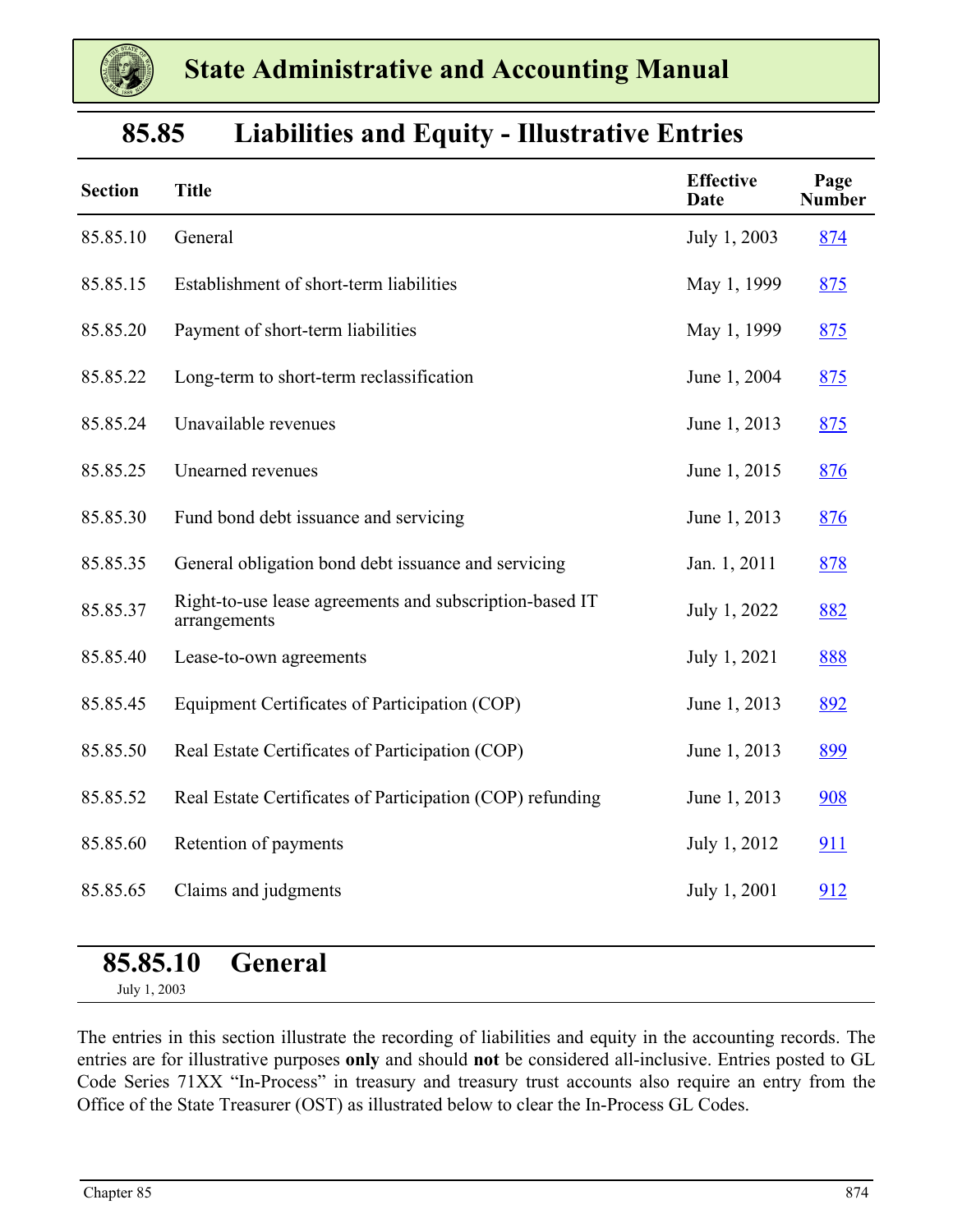<span id="page-1-0"></span>

| <b>State Administrative and Accounting Manual</b>                                                                               |            |            |
|---------------------------------------------------------------------------------------------------------------------------------|------------|------------|
|                                                                                                                                 | Dr.        | Cr.        |
| In-Process $(71XX)$<br>Current Treasury Cash Activity (OST Only) (4310)                                                         | <b>XXX</b> | <b>XXX</b> |
| <b>Establishment of short-term liabilities</b><br>85.85.15<br>May 1, 1999                                                       |            |            |
| To record the accrual of expenditures/expenses for goods and services from a vendor invoice. Refer to<br>Subsection 85.70.20.c. |            |            |
|                                                                                                                                 | Dr.        | Cr.        |
| Accrued Expenditures/Expenses (6505)<br>Appropriate Short-Term Payable GL Code (51XX)                                           | <b>XXX</b> |            |
| 85.85.20<br><b>Payment of short-term liabilities</b><br>May 1, 1999                                                             |            | <b>XXX</b> |
| To record payment of a short-term liability.                                                                                    |            |            |
|                                                                                                                                 | Dr.        | Cr.        |
| Appropriate Short-Term Payable GL Code (51XX)                                                                                   | <b>XXX</b> |            |
| Cash in Bank (1110) or In-Process (71XX)                                                                                        |            | <b>XXX</b> |
| Cash Expenditures/Expenses (6510)                                                                                               | <b>XXX</b> |            |
| Accrued Expenditures/Expenses (6505)                                                                                            |            | <b>XXX</b> |
|                                                                                                                                 |            |            |

## **85.85.22 Long-term to short-term reclassification**

June 1, 2004

To record unavailable revenue. For example, taxes due are accrued but will not be collected within the next 12 months. Refer to **Subsection 85.70.50.** May be used only in governmental fund type accounts.

| Long-Term Liability (52XX) | XXX |     |
|----------------------------|-----|-----|
| Short-Term Payable (51XX)  |     | XXX |

|              | 85.85.24 Unavailable revenues |
|--------------|-------------------------------|
| June 1, 2013 |                               |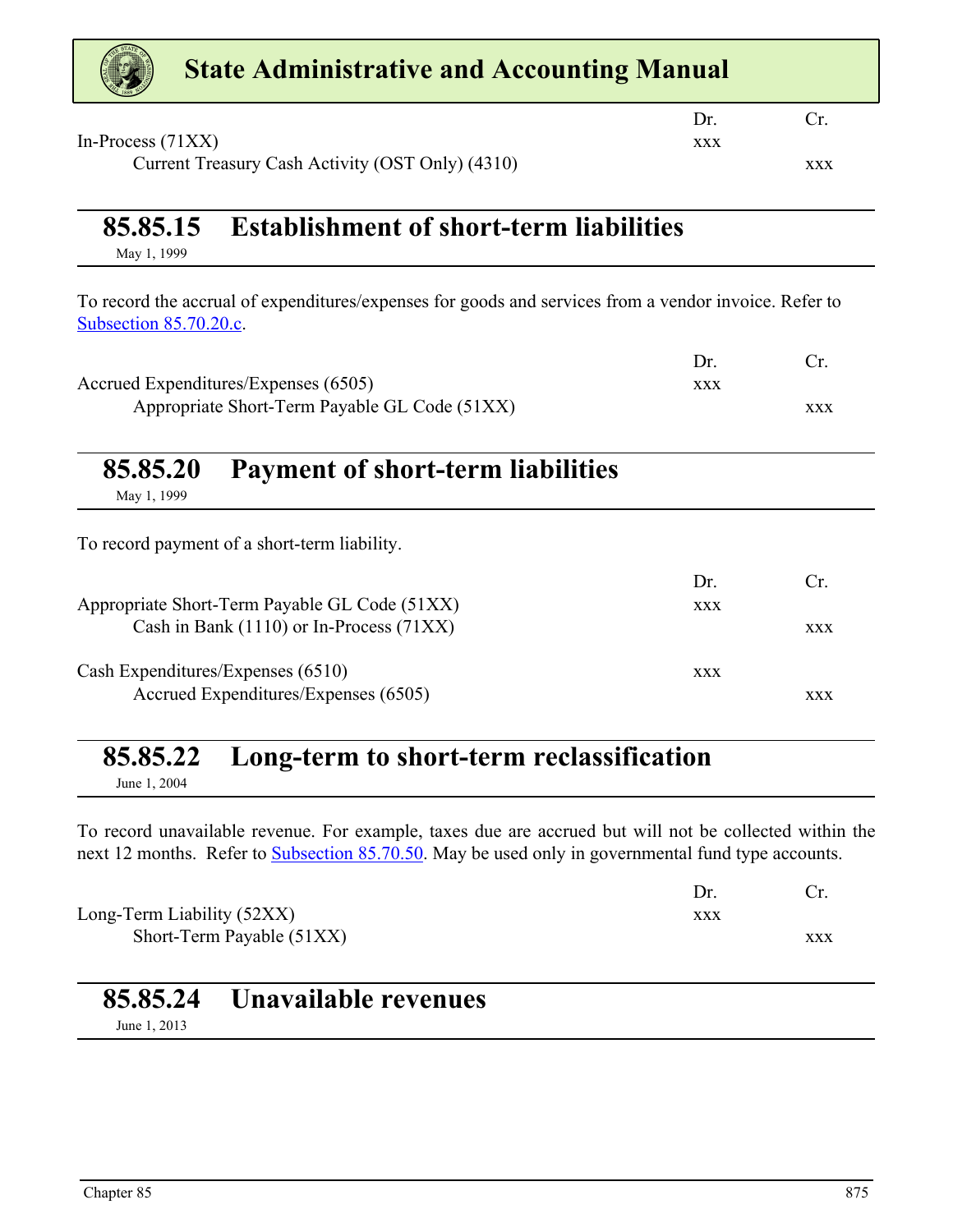<span id="page-2-0"></span>

#### **85.85.24.a**

To record unavailable revenue. For example, under a sales tax deferral program, taxes are accrued but will not be collected within the next 12 months. Refer to Subsection 85.70.40. May be used only in governmental fund type accounts.

| Taxes Receivable (1611)    | xxx |     |
|----------------------------|-----|-----|
| Unavailable Revenue (5292) |     | XXX |

### **85.85.24.b**

To record recognition of revenue once applicable recognition criteria have been met, i.e., taxes are collectible within the current period or soon enough after the end of the period to pay current liabilities.

|                                                               | $1$ r      |            |
|---------------------------------------------------------------|------------|------------|
| Unavailable Revenue (5292)                                    | <b>XXX</b> |            |
| Accrued revenue (3205) Revenue Source Code (01XX) appropriate |            |            |
| tax revenue code                                              |            | <b>XXX</b> |
|                                                               |            |            |

### **85.85.25 Unearned revenues**

June 1, 2015

### **85.85.25.a**

To record unearned revenue. For example, cash received from students for tuition and fees paid in advance of providing services. Refer to Subsection 85.70.45.

| Cash in Bank $(1110)$ or In-Process $(71XX)$ | XXX |     |
|----------------------------------------------|-----|-----|
| Unearned Revenue (5190)                      |     | XXX |

### **85.85.25.b**

To record recognition of revenue once earning process is complete.

| Unearned Revenue (5190)                                         | xxx |            |
|-----------------------------------------------------------------|-----|------------|
| Cash Revenue (3210) Revenue Source Code (0424) Tuition and Fees |     | <b>XXX</b> |

### **85.85.30 Fund bond debt issuance and servicing** June 1, 2013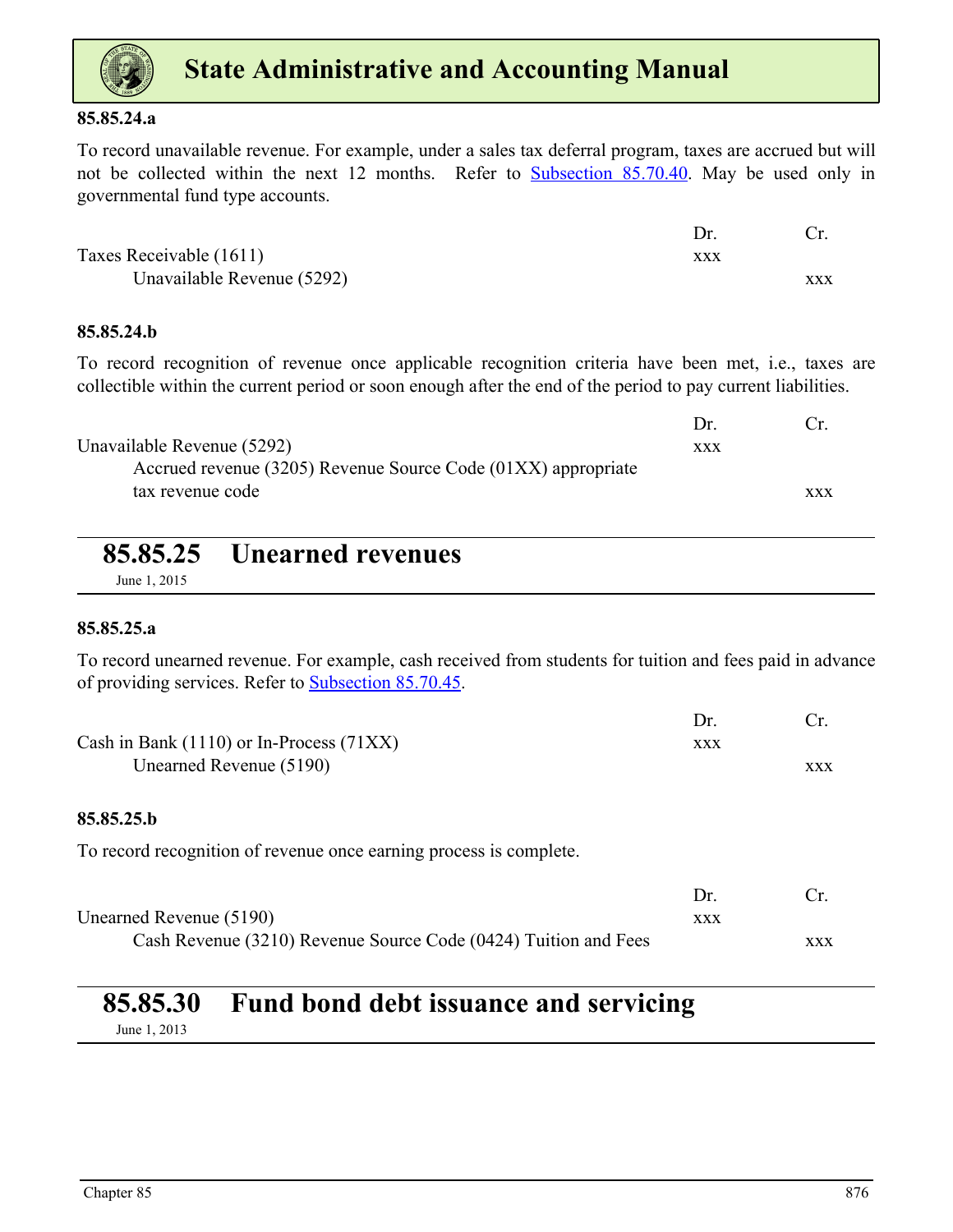

The following example is used to illustrate entries for recording the issuance and servicing of fund bond debt in a non-appropriated proprietary account. Generally, these bonds are revenue bonds. Refer to Subsection 85.72.20.c.

An agency issues revenue bonds with:

- Par amount of \$5,000,
- Original issue discount (OID) of \$200,
- Underwriter's discount (UD) of \$60, and
- Costs of issuance (COI) of \$20.

Details of the bond debt service are:

- 1st year \$500 principal, \$300 interest, and
- 2nd year \$600 principal.

**Note:** Original issue discount (OID) results when the par of the bond exceeds its purchase price. Original issue premium (OIP) results when the par of the bond is less than the purchase price. If deemed material, OID and OIP are deferred (using GL Codes 1910 "Unamortized Discount on Bonds Sold," and 5910 "Unamortized Premiums on Bonds Sold" respectively) and amortized over the life of the bonds using GL Code 6512 "Amortization Expense" Subobject WB "Amortization." Issuance costs, including underwriters' discounts, are recorded as expenses using GL Code 6510 "Cash Expenditures/Expenses" and appropriate object codes such as C or E or Subobject PC "Other Debt Costs." If the OIP or OID is deemed immaterial, it should be recorded in the same manner as the other issuance costs. Refer to Subsection 85.72.20.c.

### **85.85.30.a**

To record the issuance of the revenue bonds and payment of the costs of issuance.

|                                                      | Dr.   | Cr.   |
|------------------------------------------------------|-------|-------|
| Cash in Bank $(1110)$                                | 4,740 |       |
| Cash Expenditures/Expenses (6510) Subobject PC (UD)  | 60    |       |
| Unamortized Discount on Bonds Sold (1910) (OID)*     | 200   |       |
| Revenue Bonds Payable (5262) (Par)                   |       | 5,000 |
| Cash Expenditures/Expenses (6510) Subobject PC (COI) | 20    |       |
| Cash in Bank $(1110)$                                |       | 20    |

\*If the bond had an OIP instead of an OID GL Code 5910 "Unamortized Premiums on Bonds Sold" would be credited and amortized over the life of the bond.

### **85.85.30.b**

To record as short term that portion of principal due within the next fiscal year.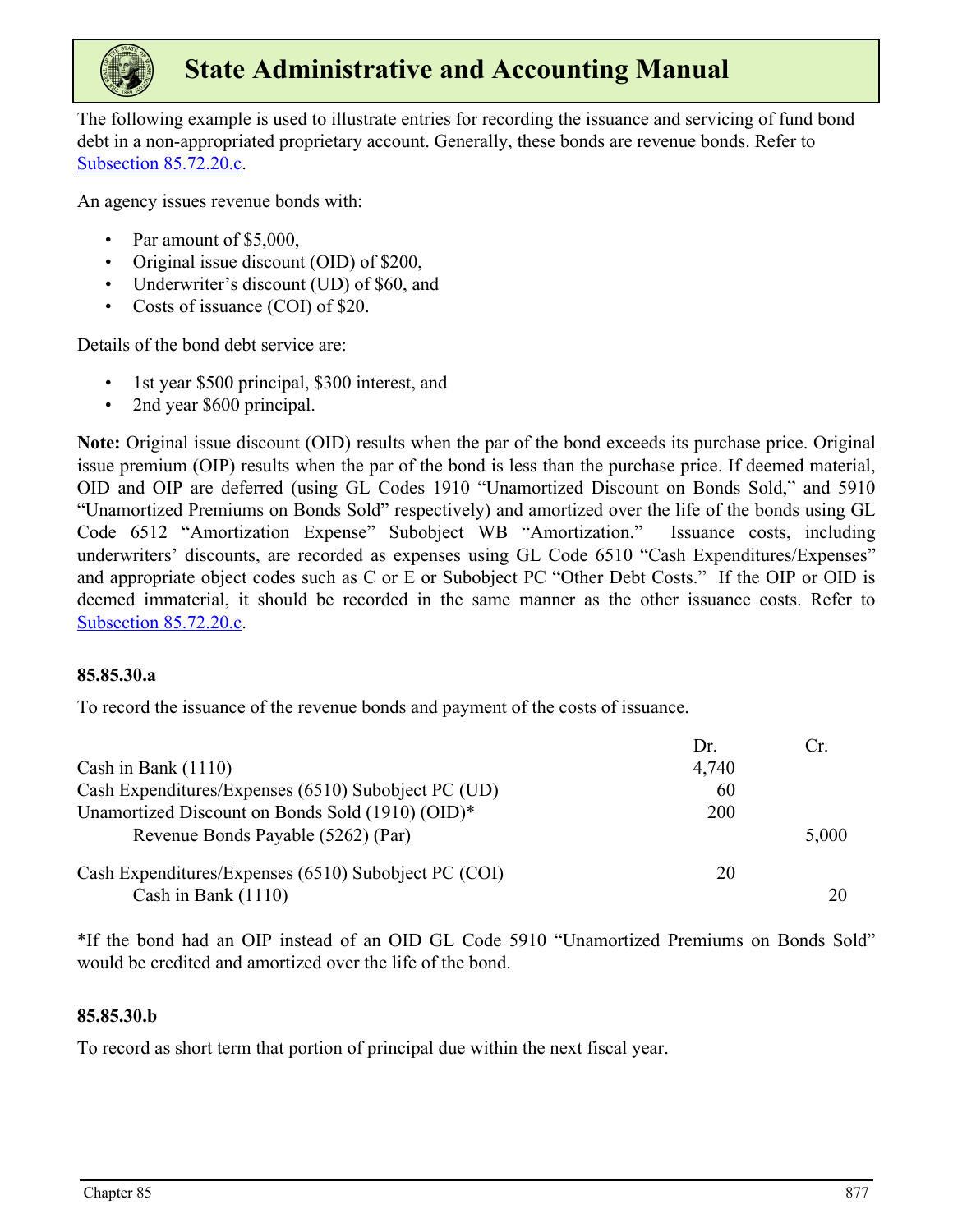<span id="page-4-0"></span>

| <b>State Administrative and Accounting Manual</b>                                               |     |     |
|-------------------------------------------------------------------------------------------------|-----|-----|
|                                                                                                 | Dr. | Cr. |
| Revenue Bonds Payable (5262)                                                                    | 500 |     |
| Revenue Bonds Payable (5162)                                                                    |     | 500 |
|                                                                                                 |     |     |
| 85.85.30.c                                                                                      |     |     |
| To record the payment of the first year's debt service.                                         |     |     |
|                                                                                                 | Dr. | Cr. |
| Revenue Bonds Payable (5162)                                                                    | 500 |     |
| Cash Expenditures/Expenses (6510) (Subobject PB Interest)                                       | 300 |     |
| Cash in Bank $(1110)$                                                                           |     | 800 |
| 85.85.30.d                                                                                      |     |     |
| To record annual amortization of original issue <b>discount</b> (OID) on a straight-line basis. |     |     |
|                                                                                                 | Dr. | Cr. |
| Amortization Expense (6512) (Subobject WB)                                                      | 20  |     |
| Unamortized Discount on Bonds Sold (1910)                                                       |     | 20  |

### **85.85.30.e**

At fiscal year-end for reporting purposes, to reclassify as short-term that portion of principal due within the next fiscal year. At fiscal year-end, the amount in GL Code 5162 should agree with the next year's principal payment on the bond amortization schedule.

| Revenue Bonds Payable (5262) | 600 |     |
|------------------------------|-----|-----|
| Revenue Bonds Payable (5162) |     | 600 |

**Note:** If this were a **budgeted proprietary account**, bond proceeds would be recorded as revenue by a credit to GL Code 3210 "Cash Revenues," Revenue Source Code 0860 "Bonds Issued," and then adjusted for GAAP reporting purposes through GL Code 3225 "Revenue Adjustments/Eliminations (GAAP)," Revenue Source Code 0860 to GL Code 5162 "Revenue Bonds Payable ." Likewise, payments on bond principal would be initially recorded as expenditure by a debit to GL Code 6510 Subobject PA "Principal," and then adjusted for financial reporting purposes through GL Code 6525 "Expense Adjustments/Eliminations (GAAP)," Subobject PA to GL Code 5162.

### **85.85.35 General obligation bond debt issuance and servicing** Jan. 1, 2011

The following example is used to illustrate entries for recording the issuance and servicing of general bond debt: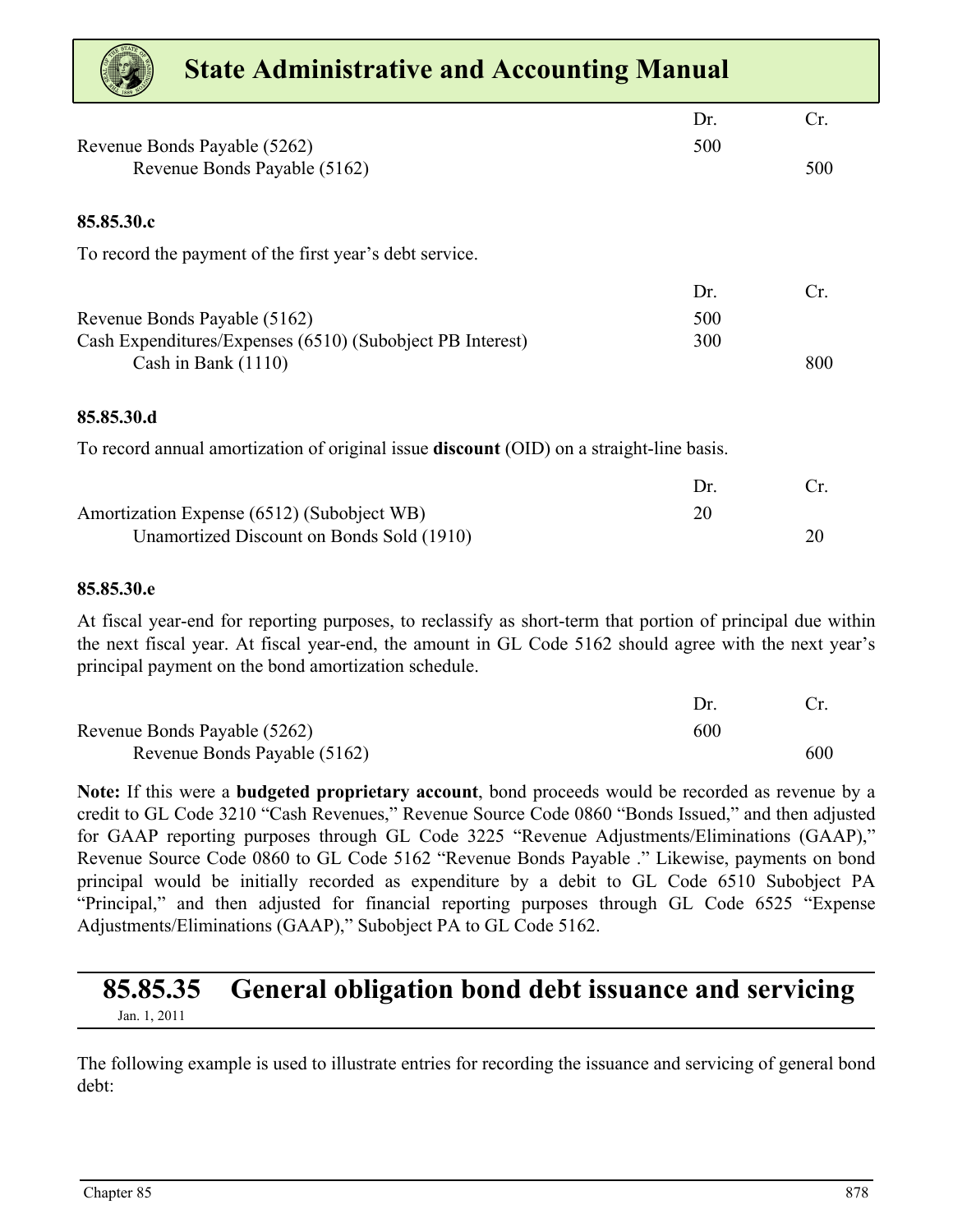

- Par amount of \$5,000,
- Original issue premium (OIP) of \$200,
- Underwriter's discount (UD) of \$60, and
- Costs of issuance (COI) of \$20.

Details of the bond debt service are:

- 1st year \$500 principal, \$300 interest, and
- 2nd year \$600 principal.

**Note:** Discounts that are related to underwriters' fees are handled consistent with other issue costs. Original issue discount (OID) results when the par of the bond exceeds its purchase price. Original issue premium (OIP) results when the par of the bond is less than the purchase price. Costs of issuance (COI) are generally included in the proceeds and paid separately. Refer to **Subsection 85.72.20.c.** 

For purposes of this example, proceeds of the debt issue will be used to build a facility to house a general governmental agency. The COI for general obligation bond debt sold by the Office of the State Treasurer (OST) are always included in the proceeds and paid separately by OST.

### **85.85.35.a**

To record the issuance of the bonds and payment of the costs of issuance.

### **Office of the State Treasurer:**

### **State Building Construction Account (Account 057):**

|                                                                            | Dr.   | Cr.        |
|----------------------------------------------------------------------------|-------|------------|
| Receipts In-Process (7110)                                                 | 5,140 |            |
| Cash Expenditures/Expenses (6510)                                          |       |            |
| Subobject ER - Other Purchased Services (UD)                               | 60    |            |
| Cash Revenues (3210) Revenue Source Code (0863)                            |       |            |
| Original Issue Premium - Bonds (OIP)                                       |       | <b>200</b> |
| Cash Revenues (3210) Revenue Source Code (0860) Bonds Issued or            |       |            |
| (0864) Taxable Bonds Issued (Par)                                          |       | 5,000      |
| Cash Expenditures/Expenses (6510) with appropriate subobject for COI       | 20    |            |
| In-Process $(71XX)$                                                        |       | 20         |
| <b>General Long-Term Obligations Subsidiary Account (Account 999):</b>     |       |            |
|                                                                            |       |            |
|                                                                            | Dr.   | Cr.        |
| Amount to be Provided for Retirement of Long-Term Obligations (1820) (Par) | 5,000 |            |
| General Obligation Bonds Payable (5161)                                    |       | 500        |
| General Obligation Bonds Payable (5261)                                    |       | 4,500      |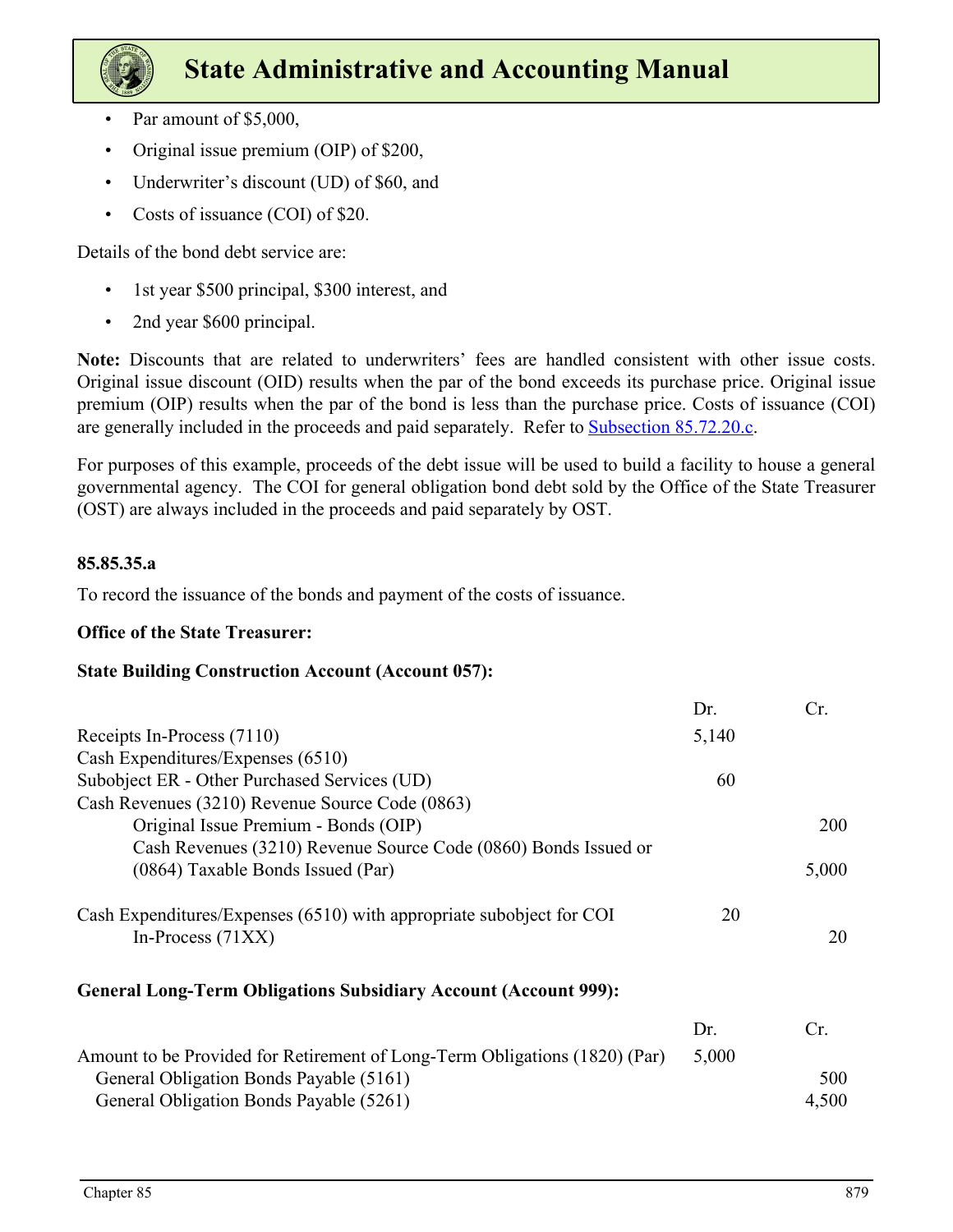

**Note:** If bond proceeds are being distributed to accounts other than Account 057, the costs of issuance (COI) will be prorated to those accounts based on the portion of the par amount that they receive.

### **85.85.35.b**

To record a debt service transfer from an operating (reimbursing) account, through the General Fund, and then to a debt service fund type account for a reimbursable bond.

| Cr.               |
|-------------------|
|                   |
|                   |
|                   |
| 800               |
| 800               |
|                   |
| Cr.               |
|                   |
|                   |
| 800               |
|                   |
|                   |
| 800               |
|                   |
| Cr.               |
|                   |
|                   |
| 800               |
| 800<br>800<br>800 |

### **85.85.35.c**

If the bond payment does not relate to a reimbursable bond, then the debt service transfer is made directly from the General Fund to a debt service fund type account as follows:

### **Office of the State Treasurer (Agency 010):**

**Office of the State Treasurer (Agency 010):**

### **General Fund (Account 001):**

|                                                | $1$ r | $Cr_{-}$ |
|------------------------------------------------|-------|----------|
| Cash Expenditures/Expenses (6510) Subobject MP |       |          |
| Interfund Transfers Out – Principal            | 500   |          |
| Cash Expenditures/Expenses (6510) Subobject MI |       |          |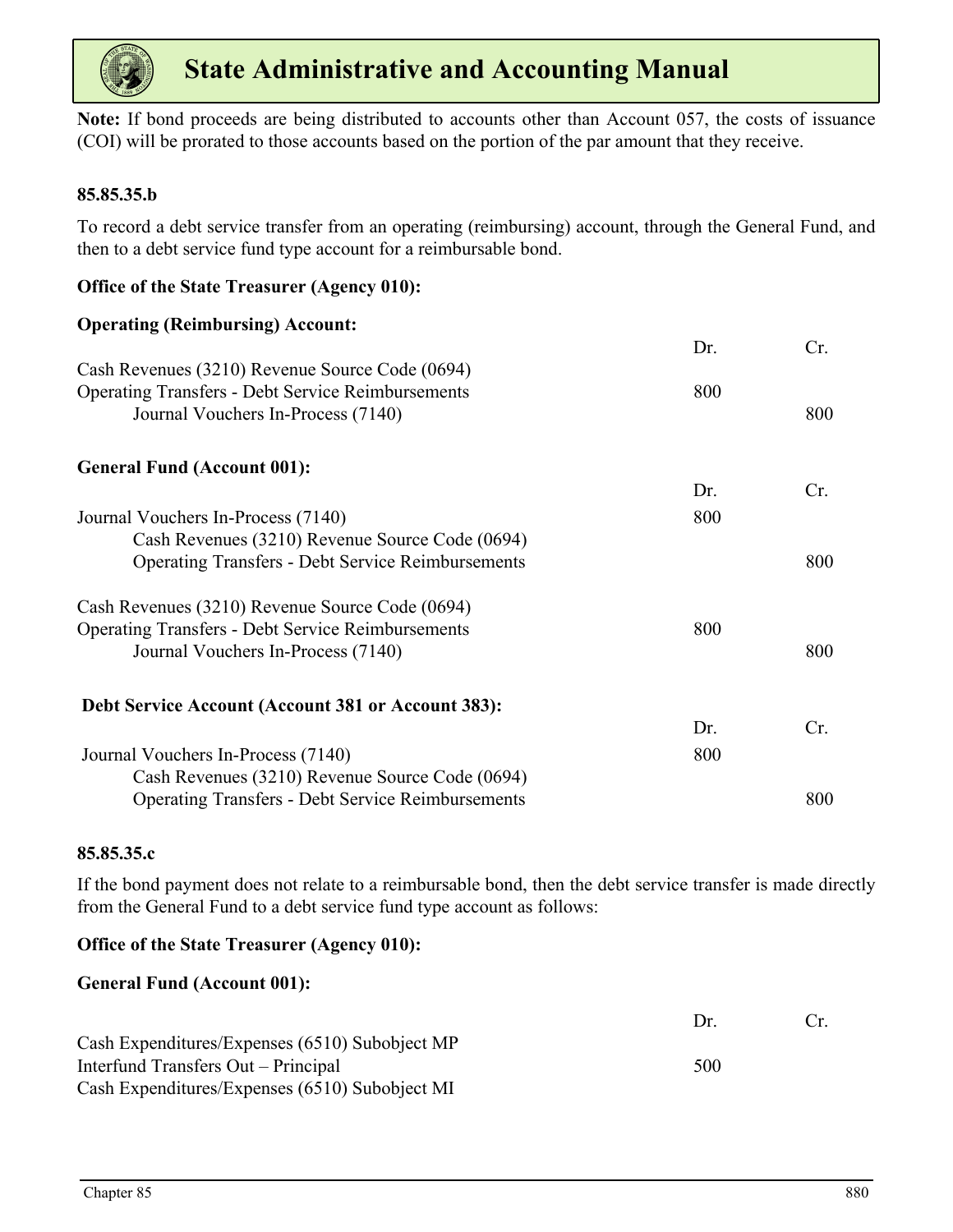| <b>State Administrative and Accounting Manual</b>                                             |     |     |
|-----------------------------------------------------------------------------------------------|-----|-----|
| <b>Interfund Transfers Out-Interest</b>                                                       | 300 |     |
| Journal Vouchers In-Process (7140)                                                            |     | 800 |
| Debt Service Account (Account 3XX):                                                           |     |     |
|                                                                                               | Dr. | Cr. |
| Journal Vouchers In-Process (7140)                                                            | 800 |     |
| Cash Expenditures/Expenses (6510) Subobject MC<br>Interfund Transfers In - Principal          |     | 500 |
| Cash Expenditures/Expenses (6510) Subobject MD                                                |     |     |
| Interfund Transfers In - Interest                                                             |     | 300 |
| <b>General Long-Term Obligations Subsidiary Account (Account 999):</b>                        |     |     |
|                                                                                               | Dr. | Cr. |
| Amount Available in Debt Service Funds (1810)                                                 | 800 |     |
| Amount to be Provided for Retirement of Long-Term<br>Obligations (1820)                       |     | 800 |
| <b>General Long-Term Obligations Subsidiary Account (Account 999):</b>                        |     |     |
|                                                                                               | Dr. | Cr. |
| Amount Available in Debt Service Funds (1810)                                                 | 800 |     |
| Amount to be Provided for Retirement of Long-Term Obligations (1820)                          |     | 800 |
| 85.85.35.d                                                                                    |     |     |
| To record the first debt service payment.                                                     |     |     |
| <b>Debt Service Account (Account 3XX):</b>                                                    |     |     |
|                                                                                               | Dr. | Cr. |
| Cash Expenditures/Expenses (6510) Subobject PA Principal                                      | 500 |     |
| Cash Expenditures/Expenses (6510) Subobject PB Interest<br>Journal Vouchers In-Process (7140) | 300 | 800 |
|                                                                                               |     |     |
| <b>General Long-Term Obligations Subsidiary Account (Account 999):</b>                        |     |     |
|                                                                                               | Dr. | Cr. |
| General Obligations Bonds Payable (5161)                                                      | 500 |     |
| Amount to be Provided for Retirement of Long-Term<br>Obligations (1820)                       |     | 500 |
|                                                                                               |     |     |
| Amount to be Provided for Retirement of Obligations (1820)                                    | 800 | 800 |
| Amount Available in Debt Service Funds (1810)                                                 |     |     |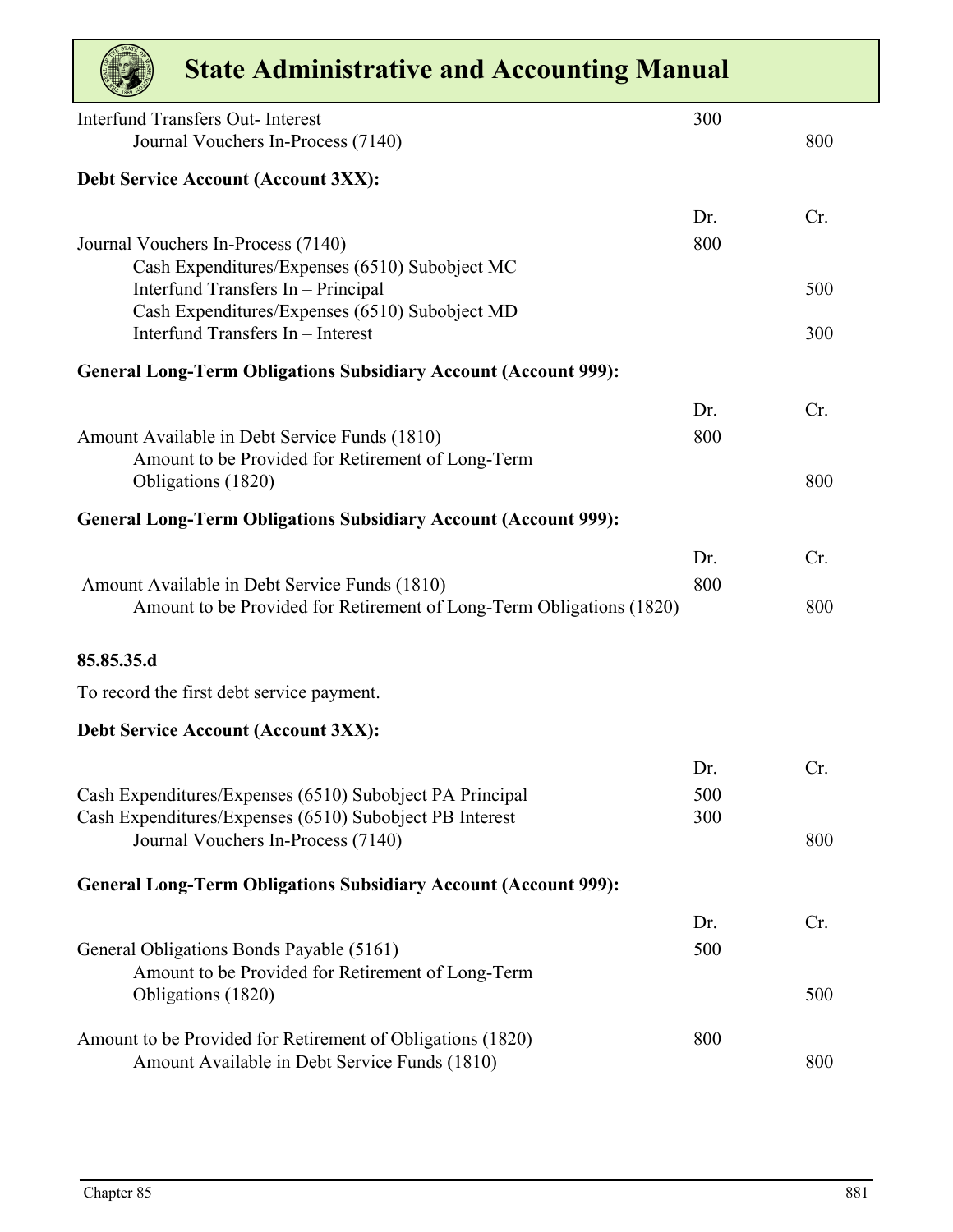<span id="page-8-0"></span>

### **85.85.35.e**

At fiscal year-end for reporting purposes, to reclassify as short-term that portion of principal due within the next fiscal year. At fiscal year-end, the amount in GL Code 5161 should agree with the next year's principal payment on the general obligation bonds amortization schedule.

### **General Long-Term Obligations Subsidiary Account (Account 999):**

|                                          | $1$ r |     |
|------------------------------------------|-------|-----|
| General Obligations Bonds Payable (5261) | 600   |     |
| General Obligations Bonds Payable (5161) |       | 600 |

### **85.85.37 Right-to-use lease agreements and subscriptionbased IT arrangements**

### **85.85.37.a Governmental Fund Type Accounts**

The following example is used to illustrate the entries for leased assets and subscription-based information technology arrangements (SBITAs) that meet the capitalization threshold in a governmental fund type account. Refer to Subsections 85.60.65 and 85.72.25.

An agency operating from a governmental fund type account entered into an agreement to lease equipment for 60 months at the rate of \$10,000 per month. The current interest rate is 3 percent and the present value of the minimum lease payments is \$557,915 (annuity due). Since this lease meets the state's capitalization threshold, a lease liability and an intangible right-to-use asset must be recorded (refer to Subsection 30.20.30 for further information on capitalization criteria for leases). Therefore, the entries to be recorded are as follows:

### **85.85.37.a.(1)**

To record the acquisition of an intangible right-to-use lease asset in the Operating Account equal to the value of the lease liability, and the lease asset and liability in the capital asset and long-term obligations subsidiary accounts.

### **Operating Account:**

|                                                                                                                                                                                                                                                             | Dr.            | Cr.     |
|-------------------------------------------------------------------------------------------------------------------------------------------------------------------------------------------------------------------------------------------------------------|----------------|---------|
| Capital Asset Acquisitions by Other Financing Sources (6514) Subobject JS<br>- Intangible Lease and Subscription Asset Capital Outlay<br>Other Financing Sources (3221) Revenue Source Code (0810)<br>Right-to-Use Lease and Subscription Asset Acquisition | 557,915        | 557,915 |
| <b>General Capital Assets Subsidiary Account (Account 997):</b>                                                                                                                                                                                             |                |         |
| Lease Asset - Equipment (2650)                                                                                                                                                                                                                              | Dr.<br>557,915 | Cr.     |
|                                                                                                                                                                                                                                                             |                |         |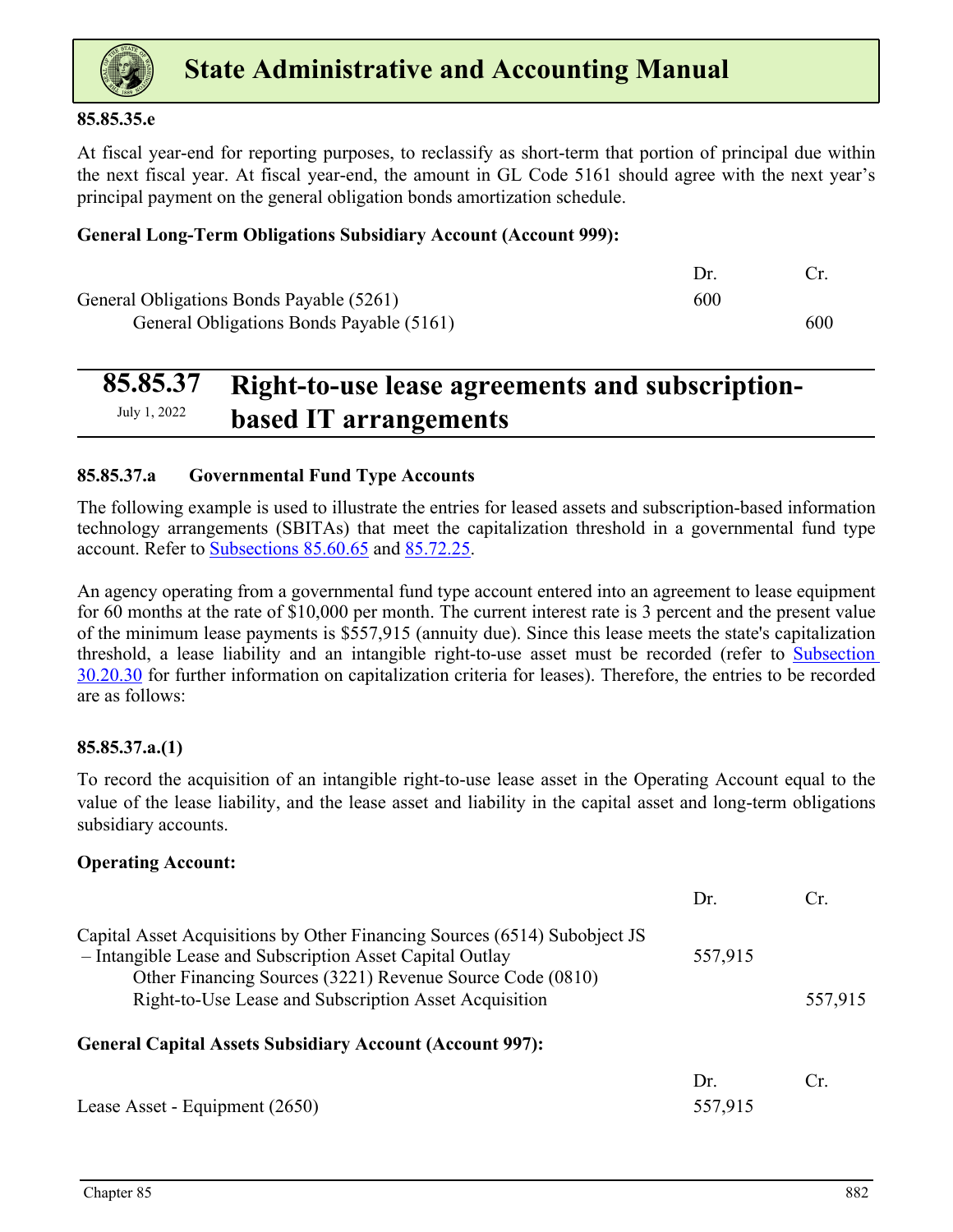Investment in General Capital Assets (9850) 557,915

### **General Long-Term Obligations Subsidiary Account (Account 999):**

|                                                                      | $1$ r   | Cr.     |
|----------------------------------------------------------------------|---------|---------|
| Amount to be Provided for Retirement of Long-Term Obligations (1820) | 557,915 |         |
| Right-to-Use Lease Liability (5174)                                  |         | 106,128 |
| Right-to-Use Lease Liability (5274)                                  |         | 451.787 |

### **85.85.37.a.(2)**

To record the first month's payment of lease liability. Note: No interest is accrued because the first lease payment is made at the beginning of the first month of the lease.

### **Operating Account:**

|                                                                | Dr.    | $\Gamma$ |
|----------------------------------------------------------------|--------|----------|
| Cash Expenditures/Expenses $(6510)$ Sub-subobject EH/H200 –    |        |          |
| Rentals and Leases – Furnishings and Equipment/Lease Principal | 10,000 |          |
| Cash in Bank $(1110)$ or In-Process $(71XX)$                   |        | 10,000   |

To reduce the lease liability by the amount of periodic payment on the principal due. The entire payment is recorded to the current right-to-use lease liability.

### **General Long-Term Obligations Subsidiary Account (Account 999):**

| Right-to-Use Lease Liability (5174)                                  | 10,000 |        |
|----------------------------------------------------------------------|--------|--------|
| Amount to be Provided for Retirement of Long-Term Obligations (1820) |        | 10,000 |

### **85.85.37.a.(3)**

To record the second month's payment of lease liability. A portion of the payment is allocated to principal and a portion to interest based on the lease liability amortization schedule.

### **Operating Account:**

|                                                                | $1$ r | $\mathfrak{c}$ |
|----------------------------------------------------------------|-------|----------------|
| Cash Expenditures/Expenses $(6510)$ Sub-subobject EH/H200 –    |       |                |
| Rentals and Leases – Furnishings and Equipment/Lease Principal | 8.630 |                |
| Cash Expenditures/Expenses $(6510)$ Sub-subobject EH/H201 –    |       |                |
| Rentals and Leases – Furnishings and Equipment/Lease Interest  | 1,370 |                |
| Cash in Bank $(1110)$ or In-Process $(71XX)$                   |       | 10,000         |

To reduce the lease liability by the amount of periodic payment on the principal due. The amount to be recorded is the portion of the payment applicable to the principal.

### **General Long-Term Obligations Subsidiary Account (Account 999):**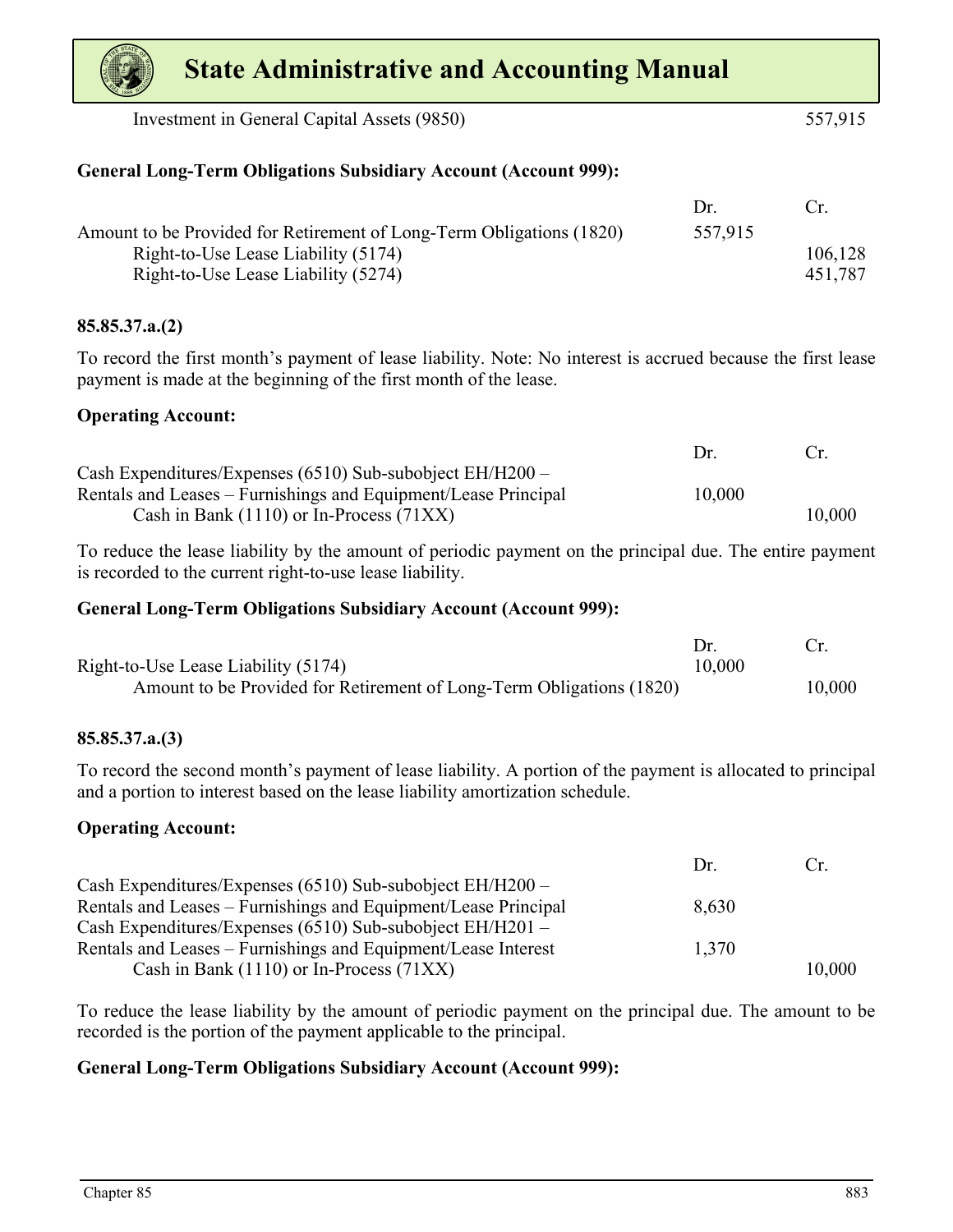

|                                                                      | Dr.   |       |
|----------------------------------------------------------------------|-------|-------|
| Right-to-Use Lease Liability (5174)                                  | 8.630 |       |
| Amount to be Provided for Retirement of Long-Term Obligations (1820) |       | 8,630 |

### **85.85.37.a.(4)**

To record the amortization of the asset for the first month. Amortization should be calculated using the straight-line method over the shorter of the lease term or the useful life of the asset. *Note: amortization expense must be recorded at least annually.* 

### **General Capital Assets Subsidiary Account (Account 997):**

| Depreciation/Amortization Expense (6591) (Subobject WA)   | 9,299 |       |
|-----------------------------------------------------------|-------|-------|
| Allowance for Amortization – Equipment Lease Asset (2660) |       | 9,299 |

### **85.85.37.a.(5)**

To reclassify as short term that portion of the liability due within the next fiscal year. At fiscal year-end, the amount in GL Code 5174, should agree with the next year's principal payment on the agency's lease agreement amortization schedule.

### **General Long-Term Obligations Subsidiary Account (Account 999):**

| Right-to-Use Lease Liability (5274) | 107,922 |         |
|-------------------------------------|---------|---------|
| Right-to-Use Lease Liability (5174) |         | 107,922 |

### **85.85.37.a.(6)**

To record a variable lease payment.

#### **Operating Account:**

|                                                                       | $1$ r      | $\Gamma$   |
|-----------------------------------------------------------------------|------------|------------|
| Cash Expenditures/Expenses $(6510)$ Sub-subobject EH/H202 –           |            |            |
| Rentals and Leases – Furnishings and Equipment/Variable Lease Payment | <b>XXX</b> |            |
| Cash in Bank $(1110)$ or In-Process $(71XX)$                          |            | <b>XXX</b> |

### **85.85.37.a.(7)**

To remove a capital asset when the asset is returned to the lessor. If the lease is cancelled early and the asset was not fully amortized (i.e. the cost is greater than the accumulated amortization), debit GL Code 6597 "Capital Asset Adjustment (General Capital Assets Subsidiary Account Only)" for the difference between the initial cost of the asset and the accumulated amortization.

#### **General Capital Assets Subsidiary Account (Account 997):**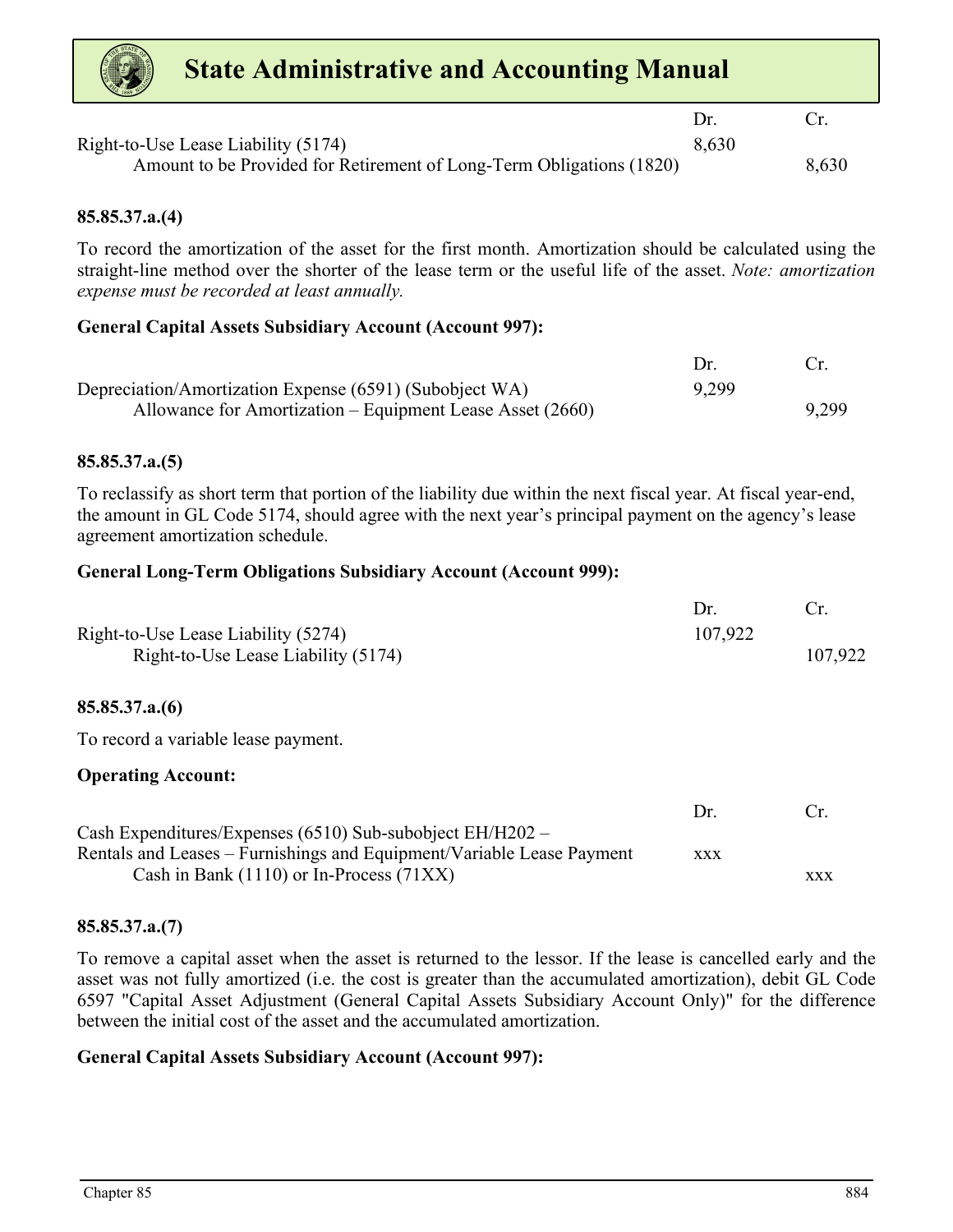

|                                                                           | $1$ r   | Cr.     |
|---------------------------------------------------------------------------|---------|---------|
| Allowance for Amortization – Equipment Lease Asset (2660)                 | 455,630 |         |
| Capital Asset Adjustment (General Capital Assets Subsidiary Account Only) |         |         |
| $(6597)$ Subobject WF                                                     | 102,285 |         |
| Lease Asset - Equipment (2650)                                            |         | 557,915 |

### **85.85.37.b Proprietary and Trust Fund Type Accounts**

The following example is used to illustrate the entries for leased assets and subscription-based information technology arrangements (SBITAs) in proprietary and trust fund type accounts. Refer to Subsections 85.60.65 and <u>85.72.25</u>.

An agency operating from a proprietary fund type account entered into an agreement to lease equipment for 60 months at the rate of \$10,000 per month. The current interest rate is 3 percent and the present value of the minimum lease payments is \$557,915 (annuity due). Since this lease meets the state's capitalization threshold, a lease liability and an intangible right-to-use asset must be recorded (refer to Subsection 30.20.30 for further information on capitalization criteria for leases). Therefore, the entries to be recorded are as follows:

### **85.85.37.b.(1)**

To record the acquisition of an intangible right-to-use lease asset and the lease liability. The current lease liability represents that portion of the lease obligation due within one year and the long-term portion represents lease obligations maturing thereafter.

| Lease Asset - Equipment (2650)      | 557,915 |         |
|-------------------------------------|---------|---------|
| Right-to-Use Lease Liability (5174) |         | 106,128 |
| Right-to-Use Lease Liability (5274) |         | 451,787 |

### **85.85.37.b.(2)**

To record the first month's payment of lease liability. The entire payment is recorded to the current rightto-use lease liability. Note: No interest is accrued because the first lease payment is made at the beginning of the first month of the lease.

| Right-to-Use Lease Liability (5174)          | 10.000 |        |
|----------------------------------------------|--------|--------|
| Cash in Bank $(1110)$ or In-Process $(71XX)$ |        | 10.000 |

Budgeted proprietary and trust fund type accounts require an additional entry to record the appropriated disbursement (GL Code 6510 entry) and an offsetting entry to eliminate the appropriated disbursement for financial reporting purposes (GL Code 6525 entry).

|                                                                         | Dr     | Cr |
|-------------------------------------------------------------------------|--------|----|
| Cash Expenditures/Expenses $(6510)$ Sub-subobject EH/H200 – Rentals and |        |    |
| Leases – Furnishings and Equipment/Lease Principal                      | 10.000 |    |
| Expense Adjustments/Eliminations (GAAP) (6525) Sub-subobject            |        |    |
| EH/H200 – Rentals and Leases – Furnishings and Equipment/Lease          |        |    |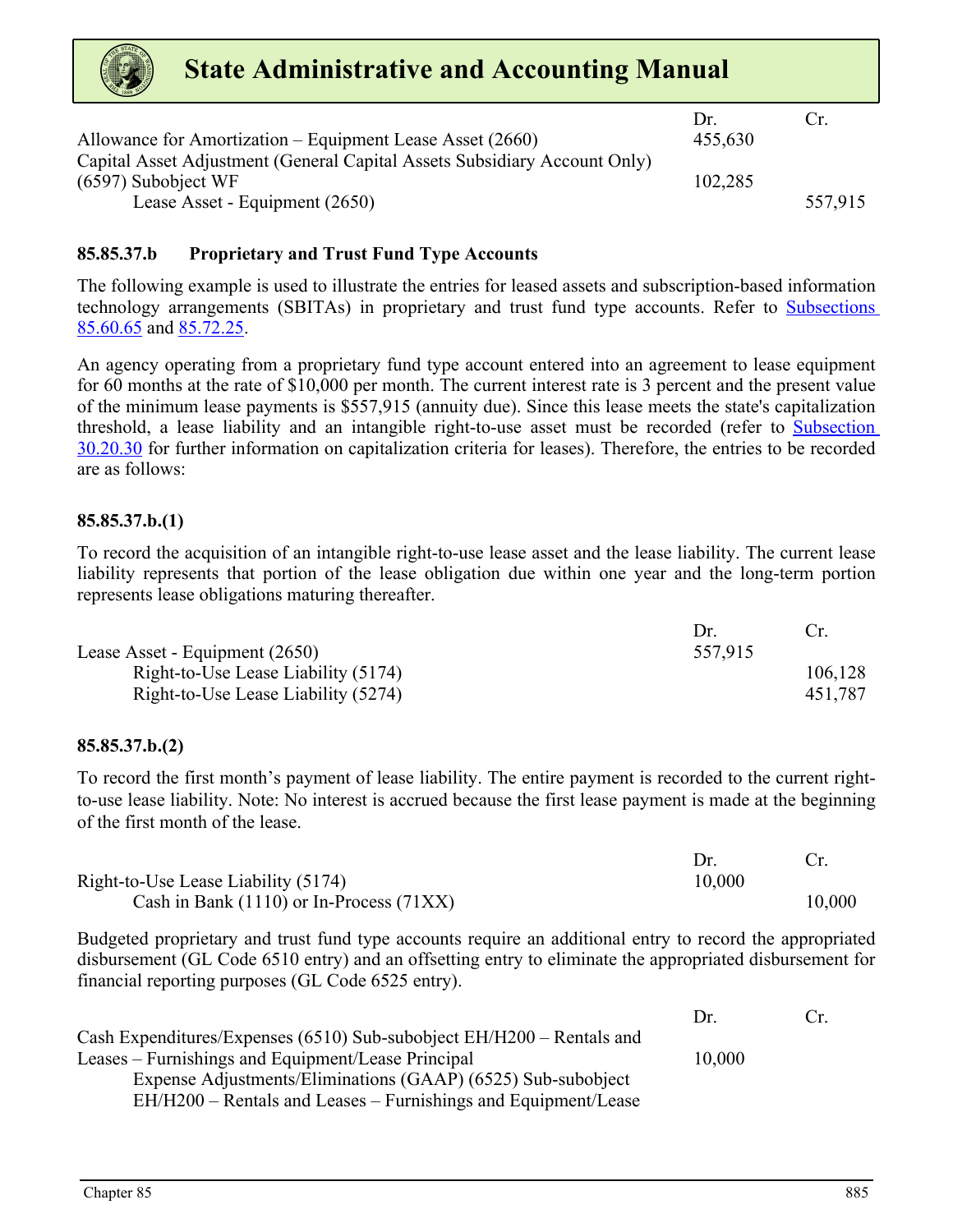

Principal 10,000

### **85.85.37.b.(3)**

To record the second month's payment of lease liability. A portion of the payment is allocated to principal and a portion to interest based on the lease liability amortization schedule. The principal portion of the payment is recorded to the current right-to-use lease liability.

|                                                                         | $1$ r | $(\cdot_r)$ |
|-------------------------------------------------------------------------|-------|-------------|
| Right-to-Use Lease Liability (5174)                                     | 8.630 |             |
| Cash Expenditures/Expenses (6510) Sub-subobject $EH/H201$ – Rentals and |       |             |
| Leases – Furnishings and Equipment/Lease Interest                       | 1.370 |             |
| Cash in Bank $(1110)$ or In-Process $(71XX)$                            |       | 10,000      |

Budgeted proprietary and trust fund type accounts require an additional entry to record the appropriated disbursement (GL Code 6510 entry) and an offsetting entry to eliminate the appropriated disbursement for financial reporting purposes (GL Code 6525 entry). The amount to be recorded is the portion of the payment applicable to the principal.

|                                                                       | Dr    | Cr.   |
|-----------------------------------------------------------------------|-------|-------|
| Cash Expenditures/Expenses (6510) Sub-subobject EH/H200 – Rentals and |       |       |
| Leases – Furnishings and Equipment/Lease Principal                    | 8,630 |       |
| Expense Adjustments/Eliminations (GAAP) (6525) Sub-subobject          |       |       |
| EH/H200 – Rentals and Leases – Furnishings and Equipment/Lease        |       |       |
| Principal                                                             |       | 8,630 |

#### **85.85.37.b.(4)**

To record the amortization of the asset for the first month. Amortization should be calculated using the straight-line method over the shorter of the lease term or the useful life of the asset. *Note: amortization expense must be recorded at least annually.*

| Depreciation/Amortization Expense (6511) (Subobject WA)   | 9,299 |       |
|-----------------------------------------------------------|-------|-------|
| Allowance for Amortization – Equipment Lease Asset (2660) |       | 9,299 |

#### **85.85.37.b.(5)**

To reclassify as short term that portion of the liability due within the next fiscal year. At fiscal year-end, the amount in GL Code 5174, should agree with the next year's principal payment on the agency's lease agreement amortization schedule.

| Right-to-Use Lease Liability (5274) | 107.922 |         |
|-------------------------------------|---------|---------|
| Right-to-Use Lease Liability (5174) |         | 107,922 |

#### **85.85.37.b.(6)**

To record a variable lease payment.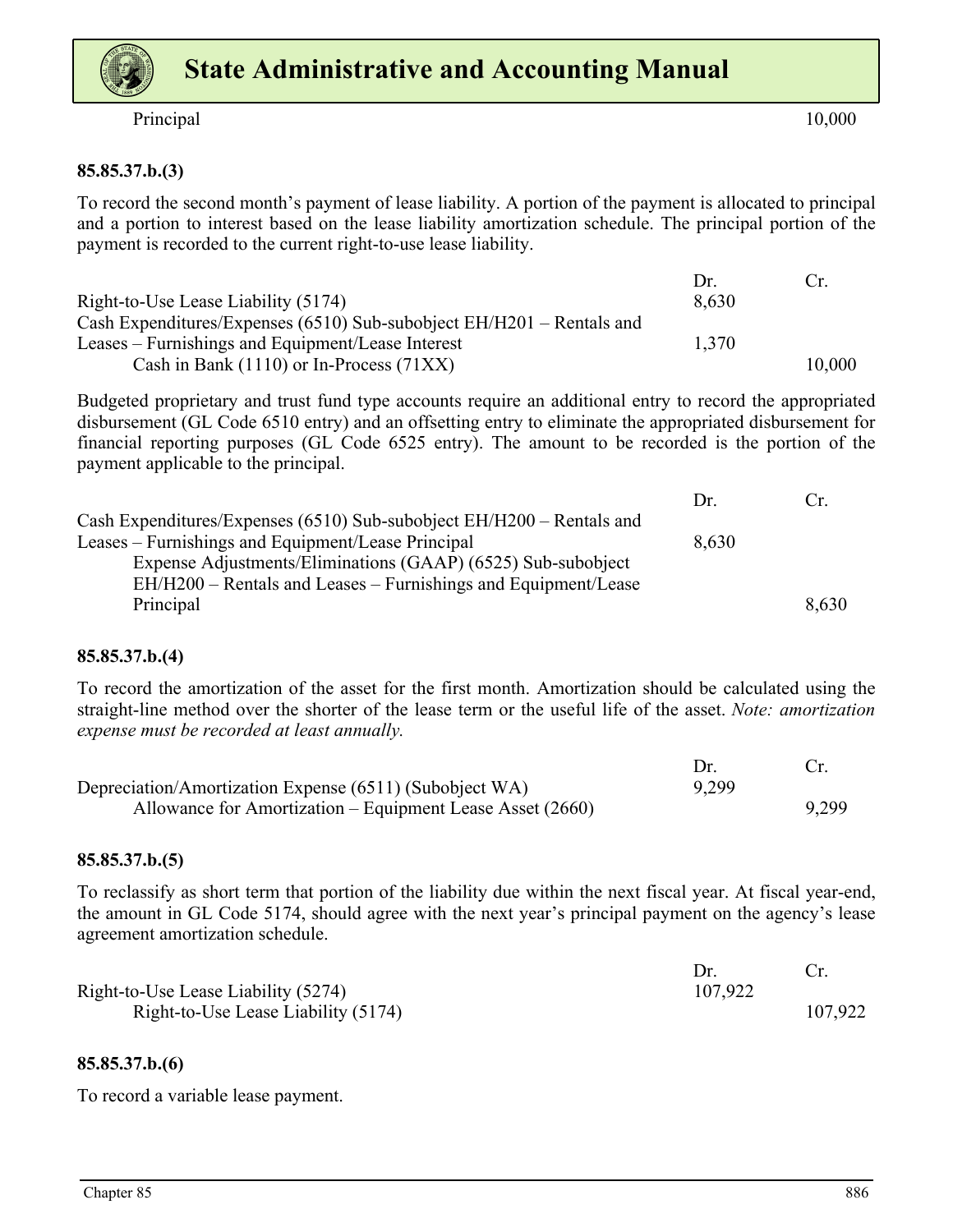| <b>State Administrative and Accounting Manual</b>                                                                                  |            |            |
|------------------------------------------------------------------------------------------------------------------------------------|------------|------------|
|                                                                                                                                    | Dr.        | Cr         |
| Cash Expenditures/Expenses (6510) Sub-subobject EH/H202 – Rentals and<br>Leases - Furnishings and Equipment/Variable Lease Payment | <b>XXX</b> |            |
| Cash in Bank $(1110)$ or In-Process $(71XX)$                                                                                       |            | <b>XXX</b> |

### **85.85.37.b.(7)**

To remove a capital asset when the asset is returned to the lessor. If the lease is cancelled early and the asset was not fully amortized (i.e. the cost is greater than the accumulated amortization), debit GL Code 3213 "Gains and Losses on Sales of Capital Assets" for the difference between the initial cost of the asset and the accumulated amortization.

|                                                                   | $1$ r   | $C_{\rm T}$ |
|-------------------------------------------------------------------|---------|-------------|
| Allowance for Amortization – Equipment Lease Asset (2660)         | 455,630 |             |
| Gains and Losses on Sales of Capital Assets (3213) Revenue Source |         |             |
| Code (0418) Gain or Loss on Sale of Capital Assets                | 102,284 |             |
| Lease Asset – Equipment $(2650)$                                  |         | 557.915     |

#### **85.85.37.c**

#### **Leases and SBITAs that do not meet capitalization requirements**

To record payments for leases and SBITAs that do not meet the capitalization requirements in Subsection 30.20.30.

|                                                                      | $1$ r | Cr         |
|----------------------------------------------------------------------|-------|------------|
| Cash Expenditures/Expenses (6510) Subobject ED or other subobject as |       |            |
| appropriate                                                          | XXX   |            |
| Cash in Bank $(1110)$ or In-Process $(71XX)$                         |       | <b>XXX</b> |

#### **85.85.37.d**

#### **Acquisition of leased asset that originally did not meet the capitalization requirements**

To record the fair value of the subsequent acquisition of non-capitalized leased assets upon transfer of title.

#### **85.85.37.d.(1)**

#### **Governmental Fund Type Accounts**

An agency operating in a governmental fund type account records the fair value in Account 997 "General Capital Assets Subsidiary Account."

#### **General Capital Assets Subsidiary Account (Account 997):**

| Furnishings and Equipment (2410)            | xxx |     |
|---------------------------------------------|-----|-----|
| Investment in General Capital Assets (9850) |     | XXX |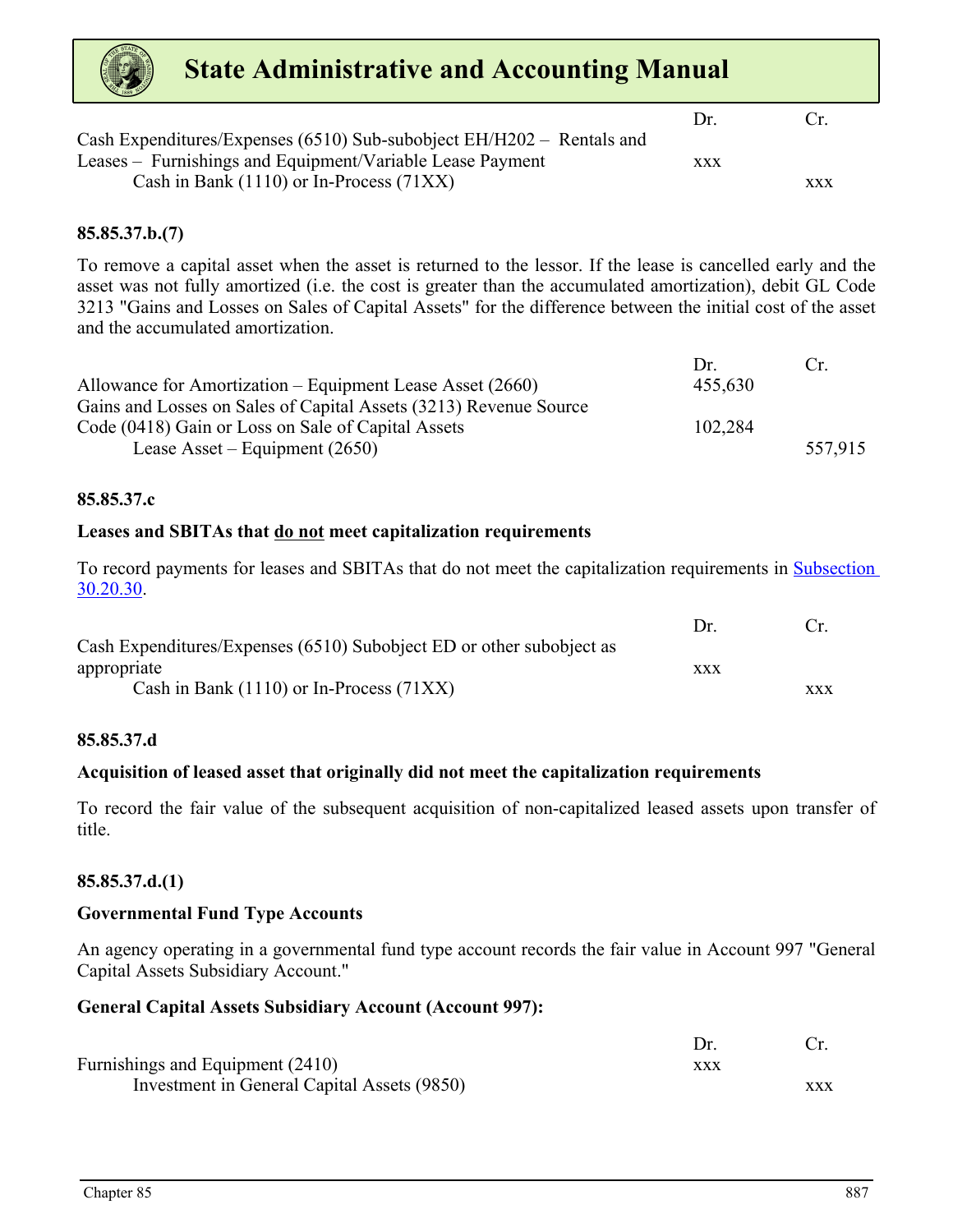<span id="page-14-0"></span>

### **85.85.37.d.(2)**

### **Proprietary and Trust Fund Type Accounts**

An agency operating in a proprietary or trust fund type account records the fair value in the operating account. Any lease payments made in the current biennium should be recorded as a recovery of expenditure (GL Code 6510 entry) and any lease payments made in prior biennia should be recorded as a recovery of prior expenditure authority (GL Code 3210, Revenue Source Code 0486 entry).

|                                                                   | Dr         | €r         |
|-------------------------------------------------------------------|------------|------------|
| Furnishings and Equipment (2410)                                  | <b>XXX</b> |            |
| Cash Expenditures/Expenses (6510) Subobject ED or other subobject |            |            |
| as appropriate                                                    |            | <b>XXX</b> |
| Cash Revenues (3210) Revenue Source Code (0486) Recoveries of     |            |            |
| Prior Expenditure Authority Expenditures                          |            | XXX        |

### **85.85.40 Lease-to-own agreements**

July 1, 2021

### **85.85.40.a**

### **Governmental Fund Type Accounts**

The following example is used to illustrate the entries to record a lease-to-own agreement in a governmental fund type account. Refer to Subsection 85.72.30.

An agency operating from the General Fund (governmental fund type account) entered into an agreement to lease a copy machine with a fair value of \$17,000 for 60 months at the rate of \$300 per month. The current interest rate is 4 percent and the present value of the minimum lease payments is \$16,344 (annuity due). Since the value of the asset meets the state's capitalization threshold, this lease-to-own agreement must be capitalized (refer to Subsection 30.20.30 for further information on capitalization criteria). The amount to be capitalized is \$16,344, which is the lesser of the fair value and the net present value. Therefore, the entries to be recorded are as follows:

### **85.85.40.a.(1)**

To record the acquisition of a capital asset through a lease-to-own agreement in the Operating Account, and the asset and lease liability in the capital asset and long-term obligations subsidiary accounts.

### **Operating Account:**

|                                                                           | Dr     | $\mathfrak{c}$ |
|---------------------------------------------------------------------------|--------|----------------|
| Capital Assets Acquisition by Other Financing Sources (6514) Subobject JC |        |                |
| - Furnishings and Equipment or other appropriate subobject                | 16,344 |                |
| Other Financing Sources (3221) Revenue Source Code (0809)                 |        |                |
| Lease-to-Own Acquisition                                                  |        | 16.344         |

### **General Capital Assets Subsidiary Account (Account 997):**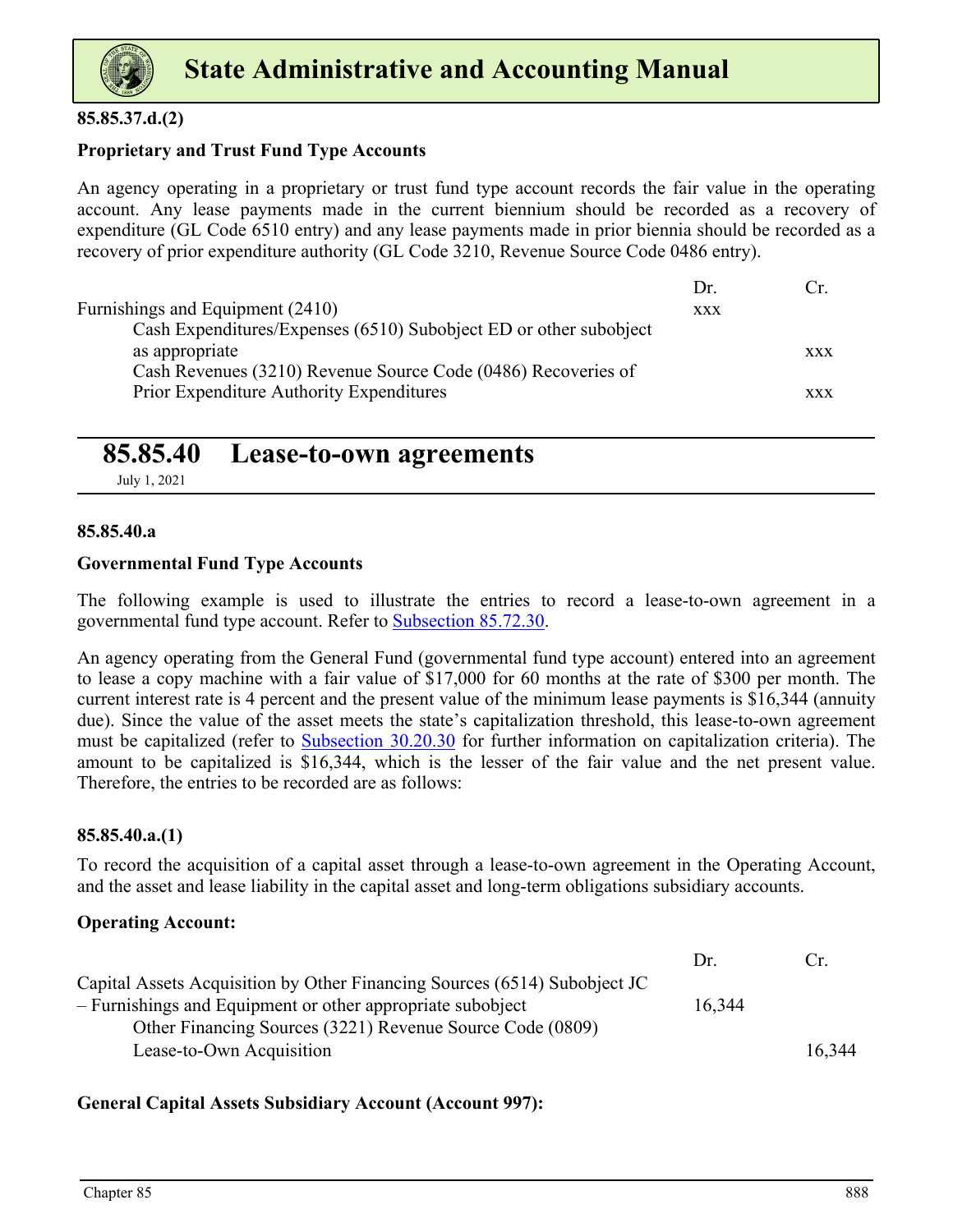| <b>State Administrative and Accounting Manual</b>                    |        |        |
|----------------------------------------------------------------------|--------|--------|
|                                                                      | Dr.    | Cr.    |
| Furnishings and Equipment (2410)                                     | 16,344 |        |
| Investment in General Capital Assets (9850)                          |        | 16,344 |
| <b>General Long-Term Obligations Account Group (Account 999):</b>    |        |        |
|                                                                      | Dr     | Cr     |
| Amount to be Provided for Retirement of Long-Term Obligations (1820) | 16,344 |        |
| Lease-to-Own Agreements Payable (5172)                               |        | 1,541  |
| Lease-to-Own Agreements Payable (5272)                               |        | 14,803 |

**Note**: Contact the Office of the State Treasurer for the current rate of interest for computing present value. Lease-to-own agreements are computed as annuities due because the payments are made at the first of the month; other capital purchases may be computed as ordinary annuities.

### **85.85.40.a.(2)**

To record the first periodic payment of the lease-to-own agreement.

**Note:** No interest is accrued because the first lease payment is made at the beginning of the first month of the lease.

### **Operating Account:**

| Cash Expenditures/Expenses (6510) Subobject PA - Principal | 300 |     |
|------------------------------------------------------------|-----|-----|
| Cash in Bank $(1110)$ or In-Process $(71XX)$               |     | 300 |

To reduce the liability by the amount of periodic payment on the principal due. The entire payment is charged to the current lease-to-own agreements payable.

### **General Long-Term Obligations Subsidiary Account (Account 999):**

| Lease-to-Own Agreements Payable (5172)                               | 300 |     |
|----------------------------------------------------------------------|-----|-----|
| Amount to be Provided for Retirement of Long-Term Obligations (1820) |     | 300 |

### **85.85.40.a.(3)**

To record the second periodic payment of the lease-to-own agreement. A portion of the payment is allocated to principal and a portion to interest based on the lease amortization schedule.

### **Operating Account:**

|                                                            | $1$ r |     |
|------------------------------------------------------------|-------|-----|
| Cash Expenditures/Expenses (6510) Subobject PA - Principal | 247   |     |
| Cash Expenditures/Expenses (6510) Subobject PB - Interest  | 53    |     |
| Cash in Bank $(1110)$ or In-Process $(71XX)$               |       | 300 |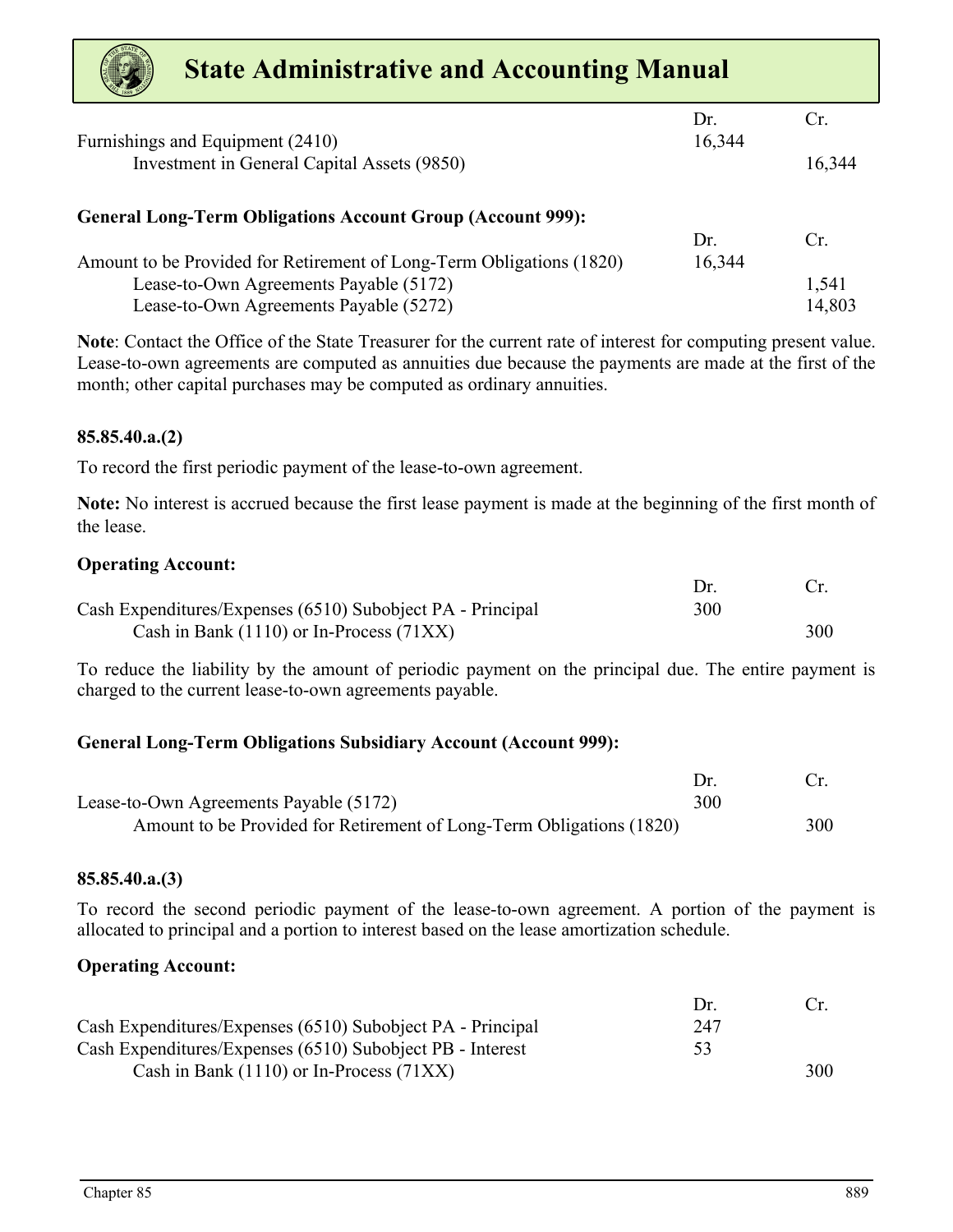

To reduce the liability by the amount of periodic payment on the principal due. The amount to be recorded is the portion of the payment applicable to the principal.

### **General Long-Term Obligations Subsidiary Account (Account 999):**

| Lease-to-Own Agreements Payable (5172)                               | 247 |     |
|----------------------------------------------------------------------|-----|-----|
| Amount to be Provided for Retirement of Long-Term Obligations (1820) |     | 247 |

### **85.85.40.a.(4)**

To reclassify as short term that portion of the liability due within the next fiscal year. At fiscal year-end, the amount in GL Code 5172, should agree with the next year's principal payment on the agency's lease agreement amortization schedule.

### **General Long-Term Obligations Subsidiary Account (Account 999):**

| Lease-to-Own Agreements Payable (5272) | 3,064 |       |
|----------------------------------------|-------|-------|
| Lease-to-Own Agreements Payable (5172) |       | 3,064 |

### **85.85.40.b Proprietary and Trust Fund Type Accounts**

The following example is used to illustrate the entries to record a lease-to-own agreement in proprietary and trust fund type accounts. Refer to Subsection 85.72.30.

An agency operating from a proprietary fund type account entered into an agreement to lease a copy machine with a fair value of \$17,000 for 60 months at the rate of \$300 per month. The current interest rate is 4 percent and the present value of the minimum lease payments is \$16,344 (annuity due). Since the value of the asset meets the state's capitalization threshold, this lease-to-own agreement must be capitalized (refer to Subsection 30.20.30 for further information on capitalization criteria). The amount to be capitalized is \$16,344, which is the lesser of the fair value and the net present value. Therefore, the entries to be recorded are as follows:

### **85.85.40.b.(1)**

To record the acquisition of a capital asset through a lease-to-own agreement and the lease liability. The current lease liability represents that portion of the lease obligation due within one year and the long-term portion represents lease obligations maturing thereafter.

|                                        | l)r    |        |
|----------------------------------------|--------|--------|
| Furnishings and Equipment (2410)       | 16,344 |        |
| Lease-to-Own Agreements Payable (5172) |        | 1.541  |
| Lease-to-Own Agreements Payable (5272) |        | 14.803 |

**Note**: Contact the Office of the State Treasurer for the current rate of interest for computing present value. Lease-to-own agreements are computed as annuities due because the payments are made at the first of the month; other capital purchases may be computed as ordinary annuities.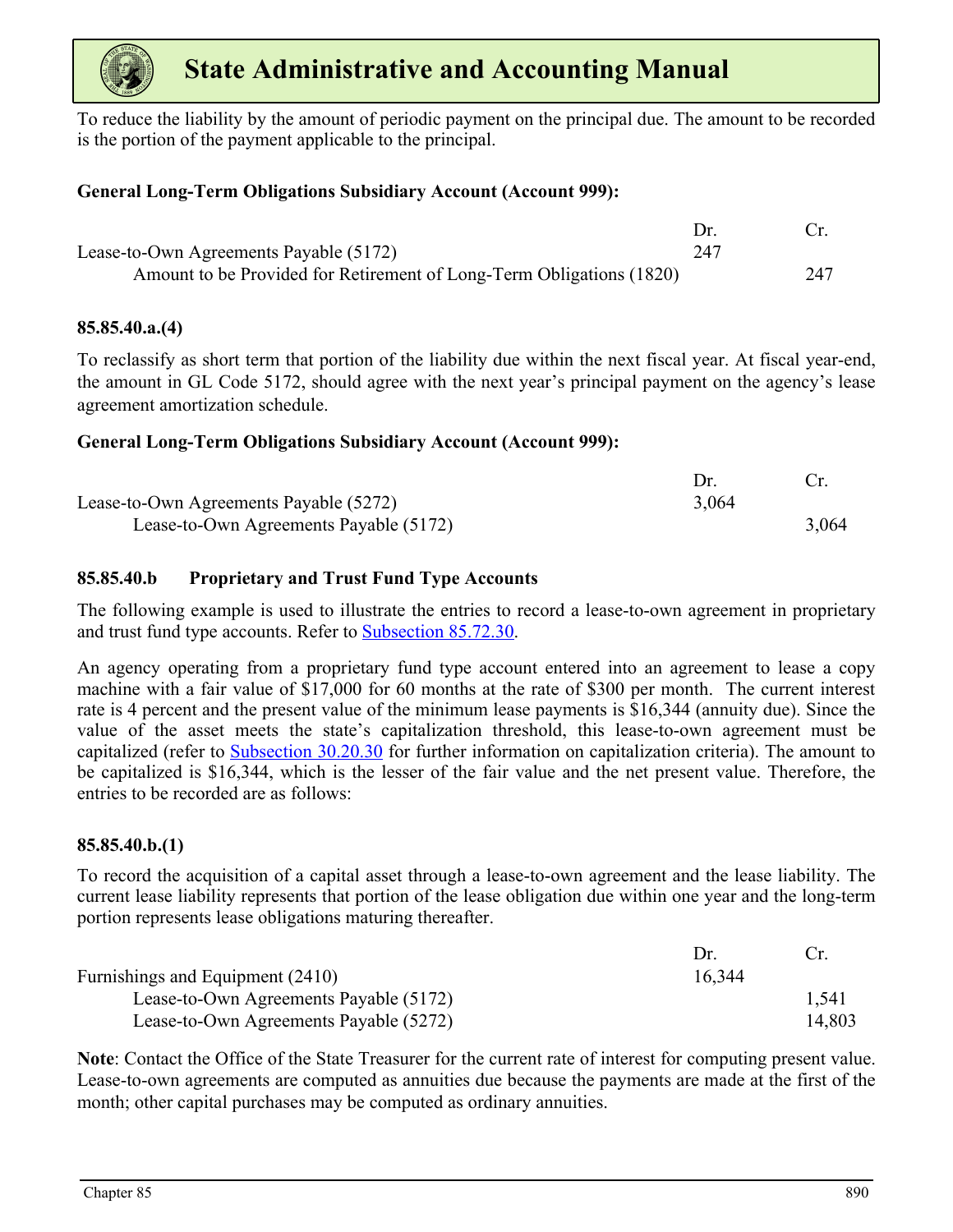

### **85.85.40.b.(2)**

To record the first periodic payment of the lease-to-own agreement. The entire payment is charged to the current lease-to-own agreements payable. Note: No interest is accrued because the first lease payment is made at the beginning of the first month of the lease.

| Lease-to-Own Agreements Payable (5172)       | 300 |     |
|----------------------------------------------|-----|-----|
| Cash in Bank $(1110)$ or In-Process $(71XX)$ |     | 300 |

Budgeted proprietary and trust fund type accounts require an additional entry to record the appropriated disbursement (GL Code 6510 entry) and an offsetting entry to eliminate the appropriated disbursement for financial reporting purposes (GL Code 6525 entry).

|                                                            | $1$ r |     |
|------------------------------------------------------------|-------|-----|
| Cash Expenditures/Expenses (6510) Subobject PA - Principal | 300   |     |
| Expense Adjustments/Eliminations (GAAP) (6525)             |       |     |
| Subobject PA - Principal                                   |       | 300 |

### **85.85.40.b.(3)**

To record the second periodic payment of the lease-to-own agreement. A portion of the payment is allocated to principal and a portion to interest based on the lease amortization schedule. The principal portion of the payment is recorded to the current lease-to-own agreements payable.

|                                                           | $1$ r |     |
|-----------------------------------------------------------|-------|-----|
| Cash Expenditures/Expenses (6510) Subobject PB - Interest | 53    |     |
| Lease-to-Own Agreements Payable (5172)                    | 247   |     |
| Cash in Bank $(1110)$ or In-Process $(71XX)$              |       | 300 |

Budgeted proprietary and trust fund type accounts require an additional entry to record the appropriated disbursement (GL Code 6510 entry) and an offsetting entry to eliminate the appropriated disbursement for financial reporting purposes (GL Code 6525 entry). The amount to be recorded is the portion of the payment applicable to the principal.

|                                                            | $1$ r |     |
|------------------------------------------------------------|-------|-----|
| Cash Expenditures/Expenses (6510) Subobject PA - Principal | 247   |     |
| Expense Adjustments/Eliminations (GAAP) (6525)             |       |     |
| Subobject PA - Principal                                   |       | 247 |

### **85.85.40.b.(4)**

To reclassify as short term that portion of the liability due within the next fiscal year. At fiscal year-end, the amount in GL Code 5172 should agree with the next year's principal payment on the agency's lease agreement amortization schedule.

| Lease-to-Own Agreements Payable (5272) | 3,064 |       |
|----------------------------------------|-------|-------|
| Lease-to-Own Agreements Payable (5172) |       | 3,064 |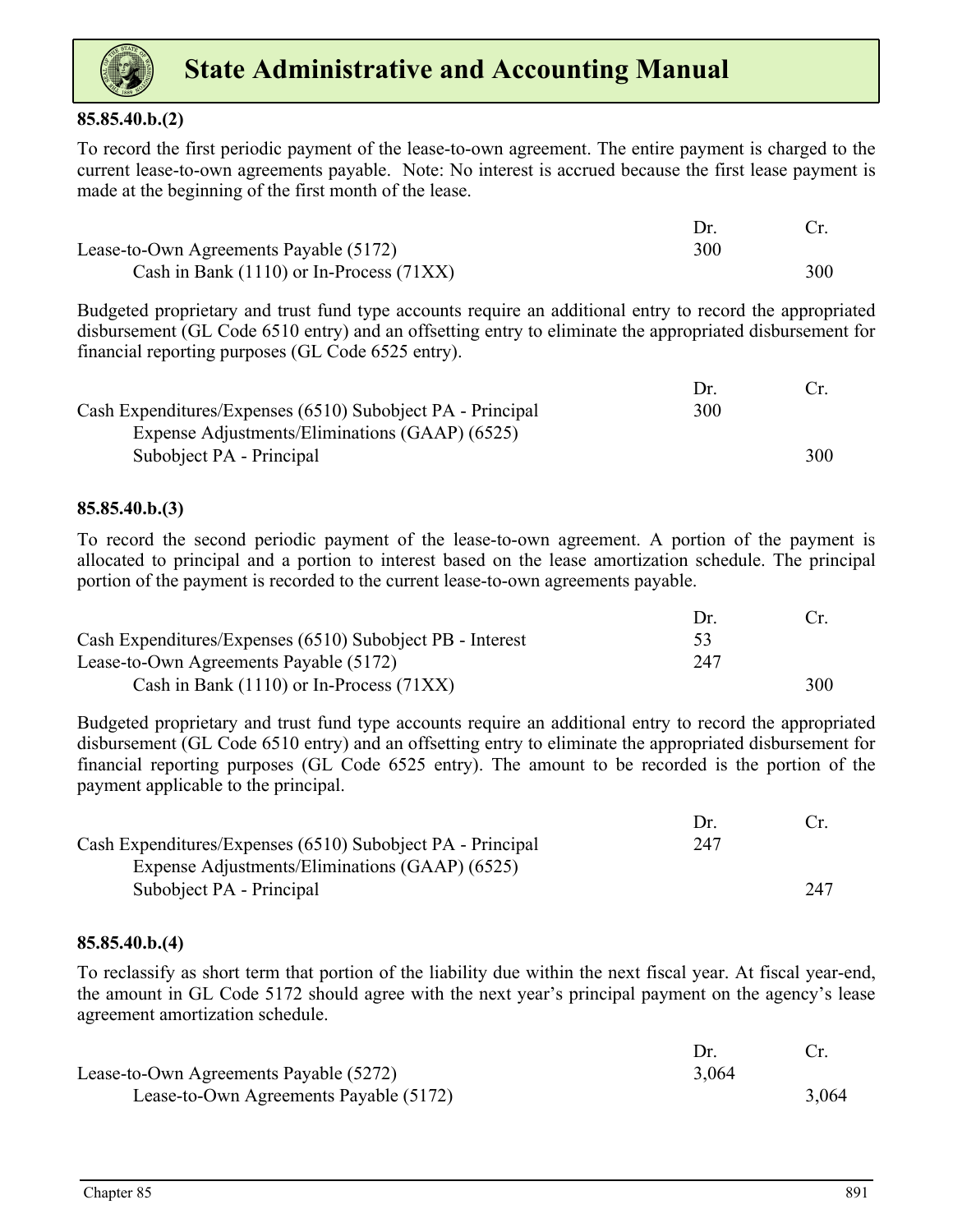<span id="page-18-0"></span>

### **85.85.40.c Computation of Present Value Annuities**

Any annuity is a series of equal payments made at regular intervals of time. The time intervals between payments are called payment periods. An annuity is a compound interest situation with periodic payments. When the payments are made at the end of the payment periods, the annuity is called an ordinary annuity. When the payments are made at the beginning of the payment periods, the annuity is called an annuity due.

Computation of present value may be achieved by use of the following formulas:

### **Where:**

**Pv = present value factor I = interest rate n = number of periods**

**Ordinary Annuity/Present Value Formula** - A loan is a prime example of this annuity situation in which a sum of money is to be repaid with interest by certain payments for a fixed number of periods. The present value of the loan can be computed by multiplying the periodic loan payments by the present value factor. The present value factor is calculated by using the following formula:

$$
P_V = \frac{1}{1 - (1 + i)n}
$$

**Annuity Due/Present Value Formula** - Rent or lease situations are common examples of this type of annuity. The present value of the rent or lease can be computed by multiplying the periodic rent/lease payments by the present value factor. The present value factor is calculated by using the following formula:

(However, the formula need not be used, since tables showing present values computed with the formula at various interest rates are readily available.)

$$
Pv = \frac{1}{\frac{1-(1+i)}{i}n}
$$

and adding 1 to the computed amount

### **85.85.45 Equipment Certificates of Participation (COP)** June 1, 2013

### **85.85.45.a Governmental Fund Type Accounts (Agency Entries)**

The following example is used to illustrate entries for **equipment certificates of participation** (COP) in a **governmental** fund type account. Refer to Subsection 85.72.40.c.

An agency operating in a governmental fund type account purchases a piece of equipment for \$10,000, and finances it with a COP.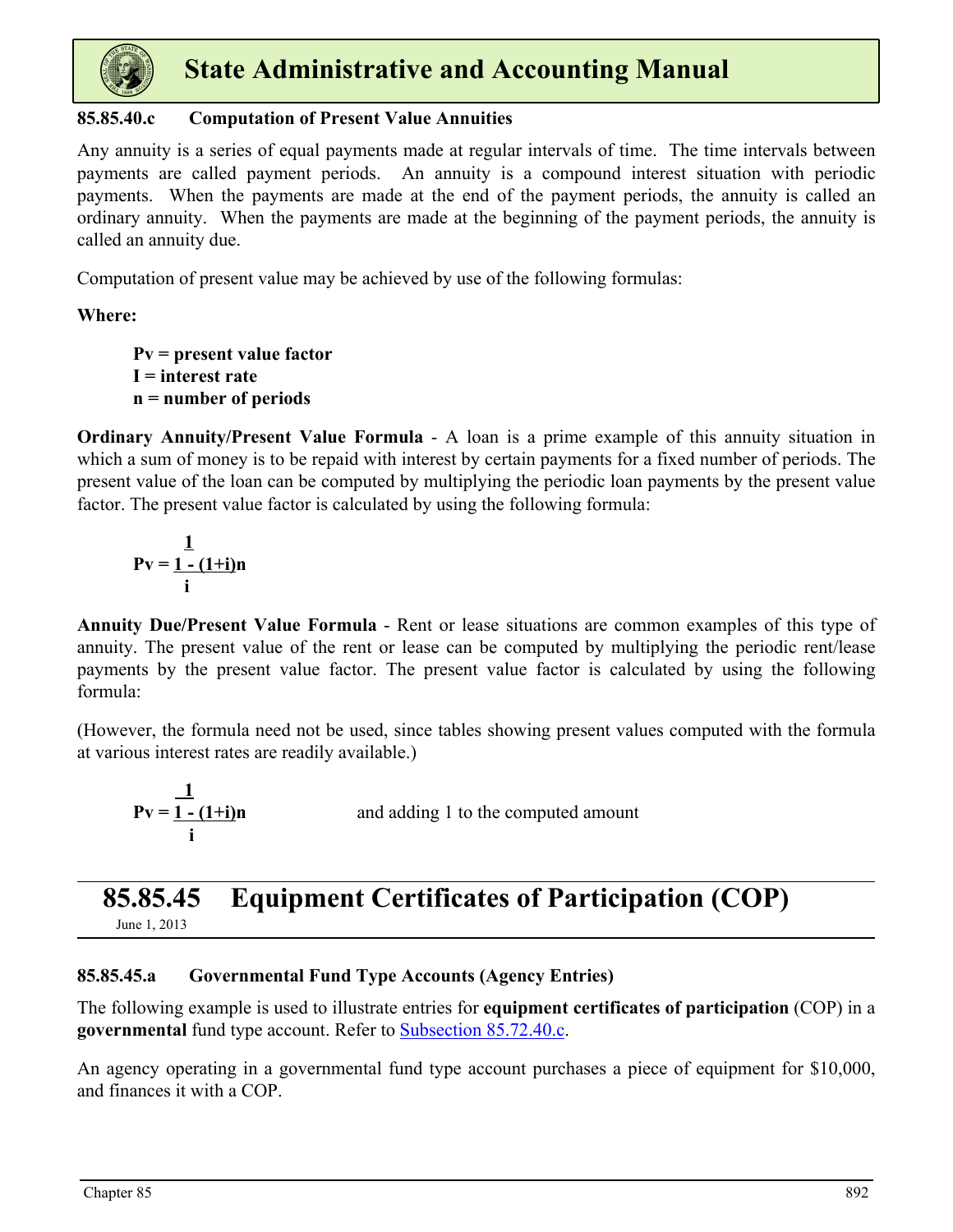

Details of the COP issue are:

- Par amount of \$10,115,
- Original issue premium (OIP) of \$10,
- Underwriter's discount (UD) of \$50, and
- Costs of issuance (COI) of \$75.

Details of the COP debt service are:

- 1st year \$2,000 principal, \$600 interest, and
- 2nd year \$2,200 principal.

**Note:** The actual par value of the COP is slightly higher than the proceeds required by the agency to cover issue costs, such as costs of issuance (COI) and the original issue discount (OID) and underwriter's discount (UD). The OID, results when the par of the COP is more than the purchase price. Original issue premium (OIP) results when the par of the COP is less than the purchase price. Discounts that are related to underwriters' fees are handled consistent with other issue costs. COI are generally included in the proceeds and paid separately by OST. OST provides agencies with a statement detailing this information. The agency is to include the financing costs as part of the cost of the asset that is capitalized and depreciated.

### **85.85.45.a.(1)**

To record the COP liability, original issue discount, underwriter's discount, and the expense of the costs of issuance (paid by OST). When the COP is sold by OST, it becomes an obligation of the agency even if the cash proceeds have not yet been received by the agency. The time period between the COP sale date and closing date is generally two weeks or less.

### **Operating Account:**

|                                                                           | Dr.    |        |
|---------------------------------------------------------------------------|--------|--------|
| Due from Other Agency – OST $(1354)$                                      | 10,000 |        |
| Capital Asset Acquisitions by Other Financing Sources (6514) Subobject PC |        |        |
| - Other Debt Costs $(UD + COI)$                                           | 125    |        |
| Other Financing Sources (3221) Revenue Source Code (0869)                 |        |        |
| Original Issue Premium - COPs (OIP)*                                      |        | 10     |
| Other Financing Sources (3221) Revenue Source Code (0807)                 |        |        |
| Certificates of Participation (Par)                                       |        | 10,115 |

\*If the COP had an OID instead of an OIP Revenue Source Code 0868 "Original Issue Discount - COPs" would be debited.

### **General Long-Term Obligations Subsidiary Account (Account 999):**

| Amount to be provided for retirement of Long-Term Obligations (1820) | 10,115 |  |
|----------------------------------------------------------------------|--------|--|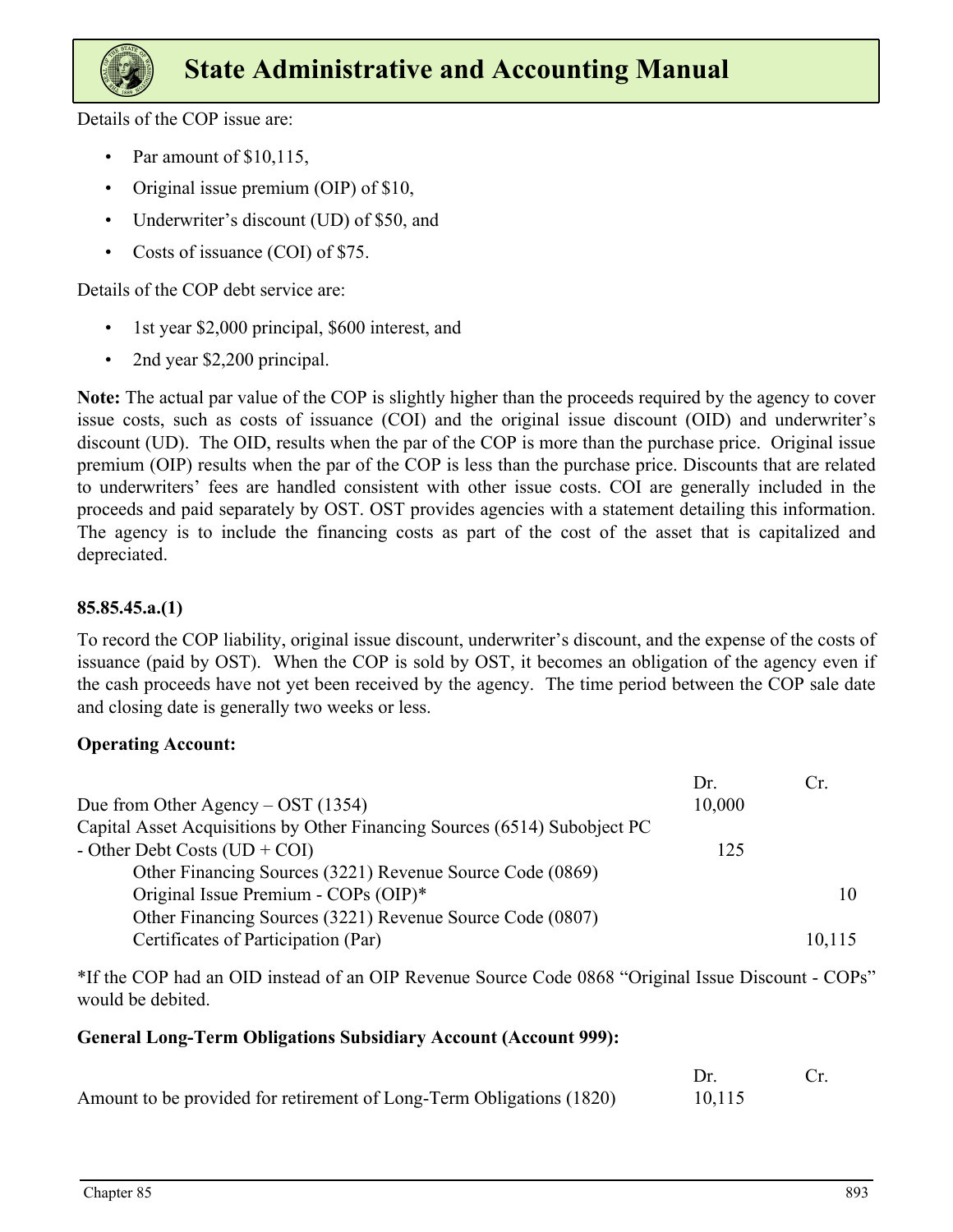| Certificates of Participation Payable (5173) | 2,000 |
|----------------------------------------------|-------|
| Certificates of Participation Payable (5273) | 8,115 |

### **85.85.45.a.(2)**

To record the agency's purchase of equipment, the subsequent reimbursement with COP proceeds from OST, and the capitalization of the equipment in Account 997. The purchase of the equipment and the reimbursement from OST may be several months apart.

### **Operating Account:**

| Cash Expenditures/Expenses (6510) Object J - Capital Outlays*                                            | Dr.<br>10,000 | Cr     |
|----------------------------------------------------------------------------------------------------------|---------------|--------|
| Cash in Bank (1110) or In Process (71XX)*                                                                |               | 10,000 |
| Capital Asset Acquisitions by Other Financing Sources (6514) Subobject JC<br>- Furnishing and Equipment* | 10,000        |        |
| Cash Expenditures/Expenses (6510) Object J - Capital Outlays*                                            |               | 10,000 |
| Cash in Bank (1110) or In Process (71XX)*                                                                | 10,000        |        |
| Due from Other Agency – OST $(1354)$                                                                     |               | 10,000 |
| <b>General Capital Assets Subsidiary Account (Account 997):</b>                                          |               |        |
|                                                                                                          | Dr.           | Ur.    |

| Furnishings and Equipment (2410)            | 10,115 |        |
|---------------------------------------------|--------|--------|
| Investment in General Capital Assets (9850) |        | 10,115 |

\*If OST pays the vendor directly for the equipment, then the agency would not record the cash receipt or the cash disbursement entries (since there is no reimbursement to the agency). However, the agency would still record the capital acquisition in GL Code 6514 Subobject JC with the credit offset in GL Code 1354 "Due from Other Agency - OST."

**Note:** If a COP has been authorized and equipment costs are incurred in one fiscal year but the COP is not issued until the subsequent year, agencies should debit a receivable, such as GL Code 1352 "Due from Other Governments," and credit expenditures to GL Code 6510 in the year the equipment costs are initially incurred. When the COP is issued in the subsequent year, the agency should credit the GL Code 1352 and debit cash when the COP proceeds are received, along with a debit to GL Code 6514 Subobject JC with the offsetting credit to GL Code 3221 Revenue Source Code 0807.

### **85.85.45.a.(3)**

To record the first year COP debt service payment (principal and interest).

### **Operating Account:**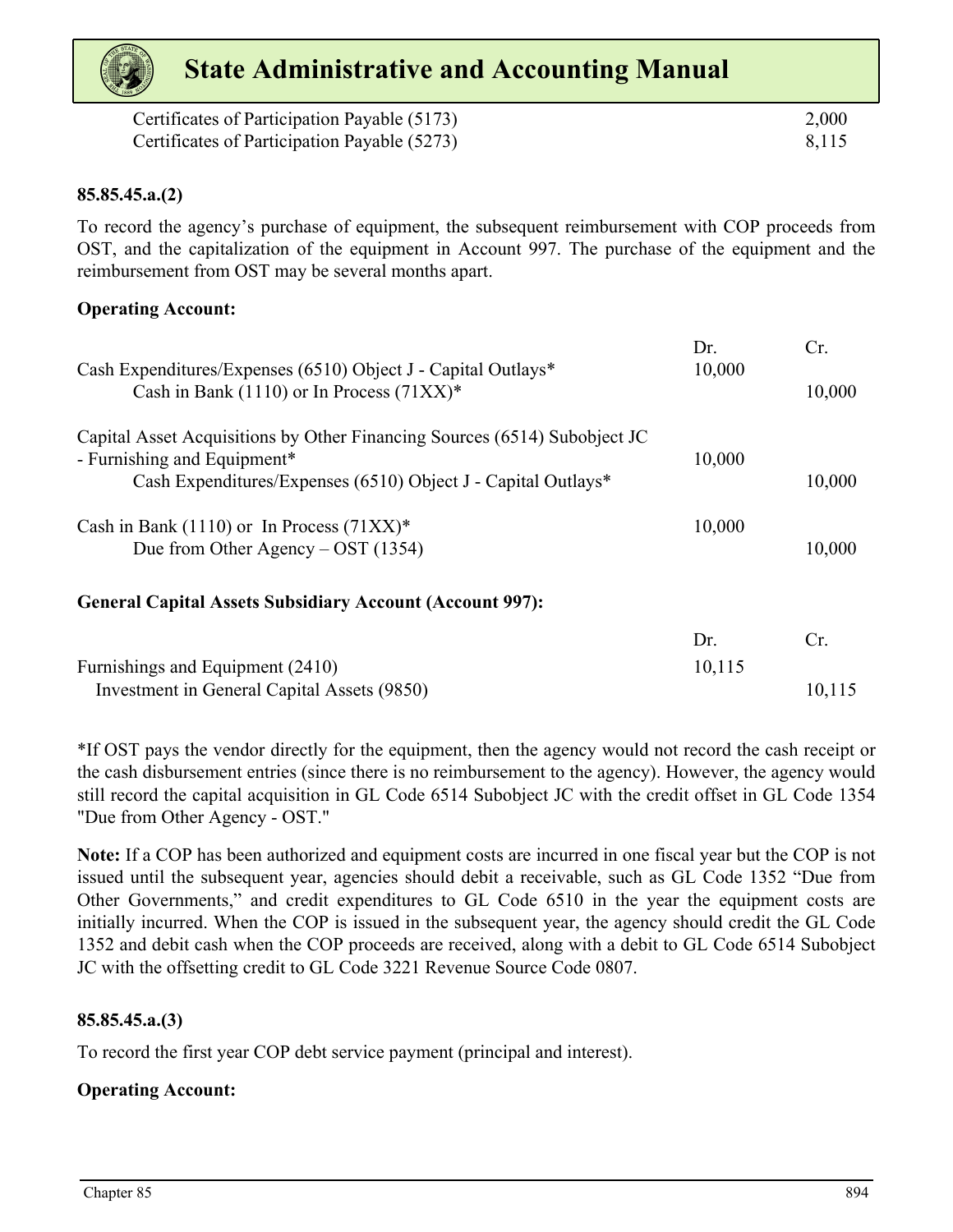| <b>State Administrative and Accounting Manual</b>                      |       |       |
|------------------------------------------------------------------------|-------|-------|
|                                                                        | Dr.   | Cr.   |
| Cash Expenditures/Expenses (6510) Subobject PD -                       |       |       |
| Principal COP Lease/Purchase Agreements                                | 2,000 |       |
| Cash Expenditures/Expenses (6510) Subobject PE -                       |       |       |
| <b>Interest COP Lease/Purchase Agreements</b>                          | 600   |       |
| Cash in Bank $(1110)$ or In-Process $(71XX)$                           |       | 2,600 |
| <b>General Long-Term Obligations Subsidiary Account (Account 999):</b> |       |       |
|                                                                        | Dr.   | Cr.   |
| Certificates of Participation Payable (5173)                           | 2,000 |       |
| Amount to be Provided for Retirement of Long-Term                      |       |       |
| Obligations (1820)                                                     |       | 2,000 |

### **85.85.45.a.(4)**

At fiscal year-end for reporting purposes, to reclassify as short-term that portion of principal due within the next fiscal year. At fiscal year-end, the amount in GL Code 5173 should agree with the next year's principal payment on the agency's COP amortization schedule.

### **General Long-Term Obligations Subsidiary Account (Account 999):**

| Certificates of Participation Payable (5273) | 2,200 |       |
|----------------------------------------------|-------|-------|
| Certificates of Participation Payable (5173) |       | 2,200 |

### **85.85.45.b Proprietary and Trust Fund Type Accounts (Agency Entries)**

The following example is used to illustrate entries for equipment certificates of participation (COP) in a budgeted proprietary fund type account. Refer to Subsection 85.72.40.c.

An agency operating in a proprietary fund type account purchases a piece of equipment for \$10,000, and finances it with a COP.

- Par amount of \$10,115,
- Original issue premium (OIP) of \$10,
- Underwriter's discount (UD) of \$50, and
- Costs of issuance (COI) of \$75.

Details of the COP debt service are:

- 1st year \$2,000 principal, \$600 interest, and
- 2nd year \$2,200 principal.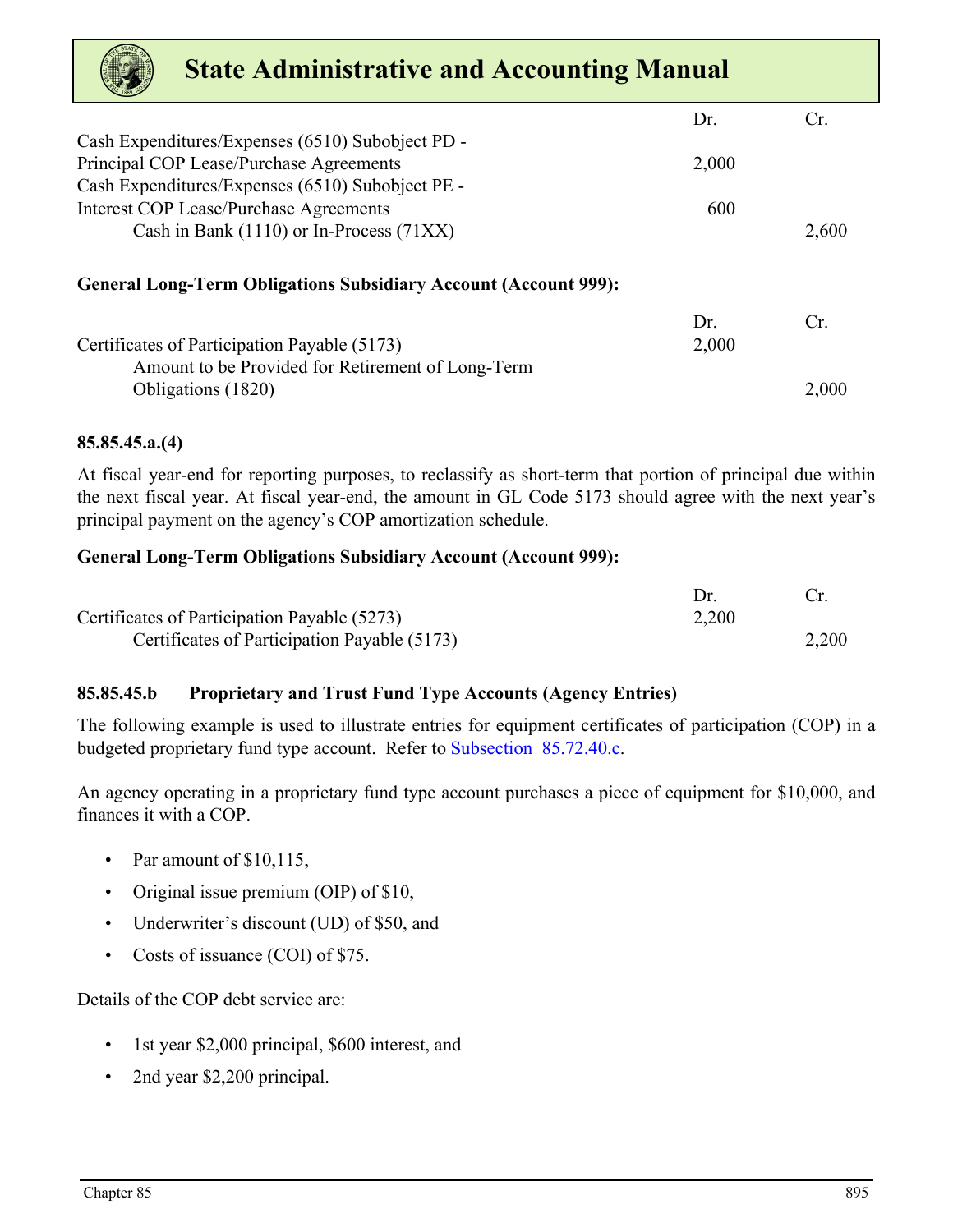

**Note:** The actual par value of the COP is slightly higher than the proceeds required by the agency to cover issue costs, such as costs of issuance (COI) and original issue discount (OID). OID results when the par of the COP is more than the purchase price. Original issue premium (OIP) results when the par of the COP is less than the purchase price. Discounts that are related to underwriters' fees are handled consistent with other issue costs. COI are generally included in the proceeds and paid separately by OST. OST provides agencies with a statement detailing this information. The agency is to include the financing costs as part of the cost of the asset that is capitalized and depreciated.

In proprietary fund type accounts COP issue costs, such as COI and UD are expensed using GL Code 6510 "Cash Expenditures/Expenses" Subobject PC "Other Debt Costs."

If the OID or OIP is deemed material, it should be deferred using GL Code 1911 "Unamortized Discounts on Certificates of Participation" or GL Code 5920 "Unamortized Premiums on Certificates of Participation" respectively. The amount deferred should be amortized over the life of the COP using GL Code 6512 "Amortization Expense" Subobject WB "Amortization." If the OIP or OID is deemed immaterial, it should be recorded in the same manner as the other issuance costs.

All of these entries are made in the agency's **Operating Account**:

### **85.85.45.b.(1)**

To record the agency's purchase of equipment; the COP liability; the subsequent receipt of COP proceeds from OST; the elimination of the budgeted disbursement; and the capitalization of the equipment. When the COP is sold by OST, it becomes an obligation (liability) of the agency, even if the cash proceeds have not yet been received by the agency. The time period between the COP sale date and closing date is generally two weeks or less.

| Cash Expenditures/Expenses (6510) Subobject JC Furnishings and Equipment | Dr.<br>10,000 | Cr.    |
|--------------------------------------------------------------------------|---------------|--------|
| Cash in Bank $(1110)$ or In-Process $(71XX)$                             |               | 10,000 |
| Due from Other Agency – OST $(1354)$                                     | 10,000        |        |
| Cash Expenditures/Expenses (6510) Subobject PC - Other Debt Costs        |               |        |
| $(UD + COI - OIP)*$                                                      | 115           |        |
| Certificates of Participation Payable (5173)                             |               | 2,000  |
| Certificates of Participation Payable (5273)                             |               | 8,115  |

\*If the COP had an OID instead of an OIP, the OID amount would be added to the UD and COI.

| Cash in Bank $(1110)$ or In-Process $(71XX)$                          | 10,000 |        |
|-----------------------------------------------------------------------|--------|--------|
| Due from Other Agency – OST $(1354)$                                  |        | 10,000 |
| Furnishings and Equipment (2410)                                      | 10,115 |        |
| Expense Adjustment/Eliminations (GAAP) (6525) Subobject JC -          |        |        |
| Furnishings and Equipment                                             |        | 10,000 |
| Expense Adjustment/Elimination (6525) Subobject PC – Other Debt Costs |        |        |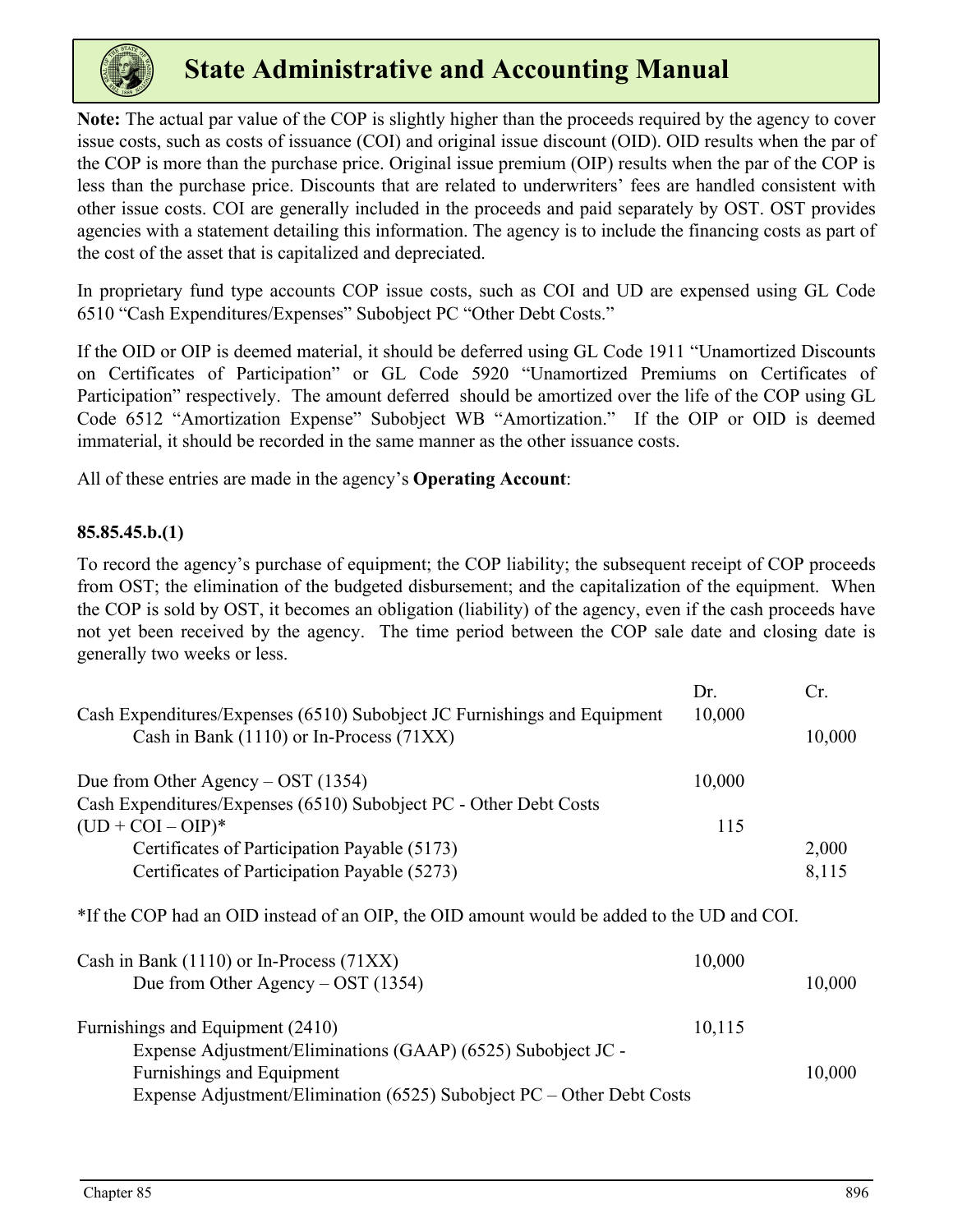

 $(UD + COI - OIP)$  115

### **85.85.45.b.(2)**

To record the first year COP debt service payment (principal and interest) and the elimination of the budgeted principal expenditure.

|                                                                                                              | Dr.   |       |
|--------------------------------------------------------------------------------------------------------------|-------|-------|
| Cash Expenditures/Expenses (6510) Subobject PE –                                                             |       |       |
| <b>Interest COP Lease/Purchase Agreements</b>                                                                | 600   |       |
| Cash Expenditures/Expenses (6510) Subobject PD -                                                             |       |       |
| Principal COP Lease/Purchase Agreements                                                                      | 2,000 |       |
| Cash in Bank $(1110)$ or In-Process $(71XX)$                                                                 |       | 2,600 |
| Certificates of Participation Payable (5173)<br>Expense Adjustment/Eliminations (GAAP) (6525) Subobject PD - | 2,000 |       |
| Principal COP Lease/Purchase Agreements                                                                      |       | 2,000 |

### **85.85.45.b.(3)**

At fiscal year-end for reporting purposes, to reclassify as short-term that portion of principal due within the next fiscal year. At fiscal year-end, the amount in GL Code 5173 should agree with the next year's principal payment on the agency's COP amortization schedule.

| Certificates of Participation Payable (5273) | 2,200 |       |
|----------------------------------------------|-------|-------|
| Certificates of Participation Payable (5173) |       | 2,200 |

### **85.85.45.c Office of the State Treasurer (Agency 010 Entries)**

Using the same example as in [Subsection 85.85.45](#page-18-0) above, an agency purchases a piece of equipment for \$10,000, and finances it with a COP.

- Par amount of \$10,115,
- Original issue premium (OIP) of \$10,
- Underwriter's discount (UD) of \$50, and
- Costs of issuance (COI) of \$75.

Details of the COP issue are:

- 1st year \$2,000 principal, \$600 interest, and
- 2nd year \$2,200 principal.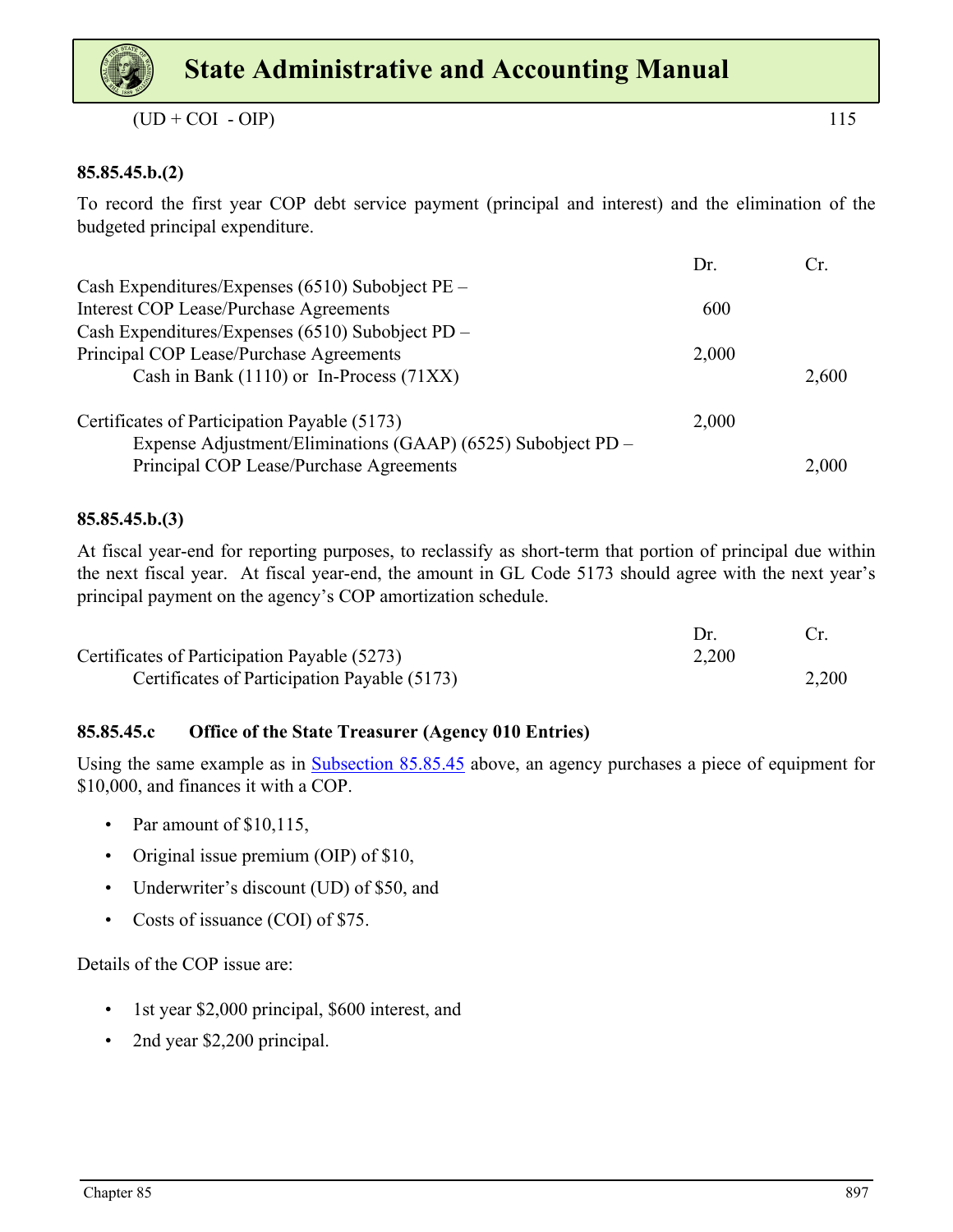

**Note:** The actual par value of the COP is slightly higher than the proceeds required by the agency to cover issue costs, such as the original issue discount (OID), the underwriter's discount (UD), and costs of issuance (COI). The COI is included in the proceeds but not the OID or the UD.

While agency entries differ if the equipment is acquired by a governmental or proprietary fund type account, the OST entries are the same.

### **85.85.45.c.(1)**

To record the closing of the COP sale with the underwriter.

### **Certificate of Participation and Other Financing – State (Account 739):**

|                                                       | Dr     |        |
|-------------------------------------------------------|--------|--------|
| Receipts-In-Process $(7110)$ (Par +OIP - UD)          | 10,075 |        |
| Cash Revenues (3210) Revenue Source Code (0499) Other |        |        |
| Revenues (COI)                                        |        | 75     |
| Due to Other Agency (5154)                            |        | 10,000 |

### **85.85.45.c.(2)**

To distribute the COP proceeds to the state agency and pay the costs of issuance.

### **Certificate of Participation and Other Financing – State (Account 739):**

|    | Cr.           |
|----|---------------|
|    |               |
|    | 10,000        |
| 75 |               |
|    | 75            |
| 75 |               |
|    | 75            |
| 75 |               |
|    | 75            |
|    | Dr.<br>10,000 |

### **85.85.45.c.(3)**

To record the receipt of the first debt service payment from an agency.

### **Certificate of Participation and Other Financing – State (Account 739):**

| In-Process $(71XX)$                                  | 2,600 |       |
|------------------------------------------------------|-------|-------|
| Due to Fiscal Agents (5130) (principal and interest) |       | 2,600 |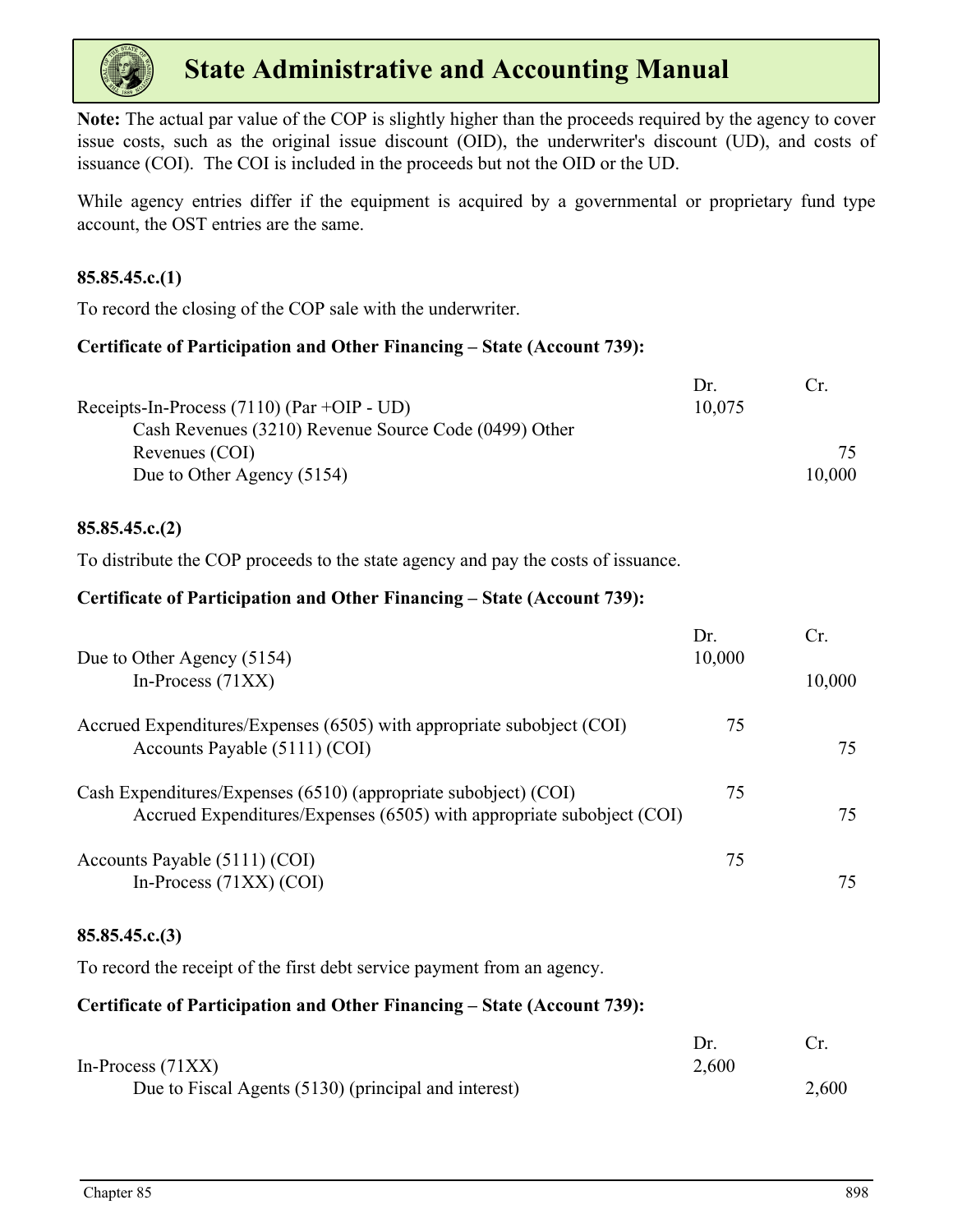<span id="page-25-0"></span>

**Note:** OST temporarily invests the payments received from agencies for 30 days until the debt service payment is due to the fiscal agent. This activity is recorded by transferring In-Process (71XX) in and out of the Local Government Investment Pool (1206).

### **85.85.45.c.(4)**

To record payment to the fiscal agent.

### **Certificate of Participation and Other Financing – State (Account 739):**

|                             | Dr.   |       |
|-----------------------------|-------|-------|
| Due to Fiscal Agents (5130) | 2,600 |       |
| In-Process $(71XX)$         |       | 2,600 |

### **85.85.50 Real Estate Certificates of Participation (COP)**

June 1, 2013

### **85.85.50.a**

### **Governmental Fund Type Accounts (Agency Entries)**

The following example is used to illustrate entries for real estate certificates of participation (COP) in a governmental fund type account. Refer to Subsection 85.72.40.d.

An agency operating in a governmental fund type account obtains proper legislative approval for construction of a new state office building and applies to the Office of the State Treasurer (OST) for COP financing. OST sells a COP. Proceeds of the COP are used to pay for construction costs and interest incurred during the construction period.

Details of the COP issue are:

- Par amount of \$73.6 million,
- Original issue premium (OIP) of \$.7 million,
- Underwriter's discount (UD) of \$.2 million,
- Costs of issuance (COI) of \$.1 million,
- COP proceeds for construction \$60 million,
- COP proceeds for interest costs \$14 million, and
- Net COP proceeds held by OST for the agency \$74 million (\$60 million for construction costs and \$14 million for construction period interest).

**Note:** Original issue discount (OID) results when the par of the COP is more than the purchase price. An OIP results when the par of the COP is less than the purchase price. Discounts that are related to underwriters' fees are handled consistent with other issue costs. COI are generally included in the proceeds and paid separately. OST receives cash proceeds for the COI, but not for the UD and the OID.

Details of the first year: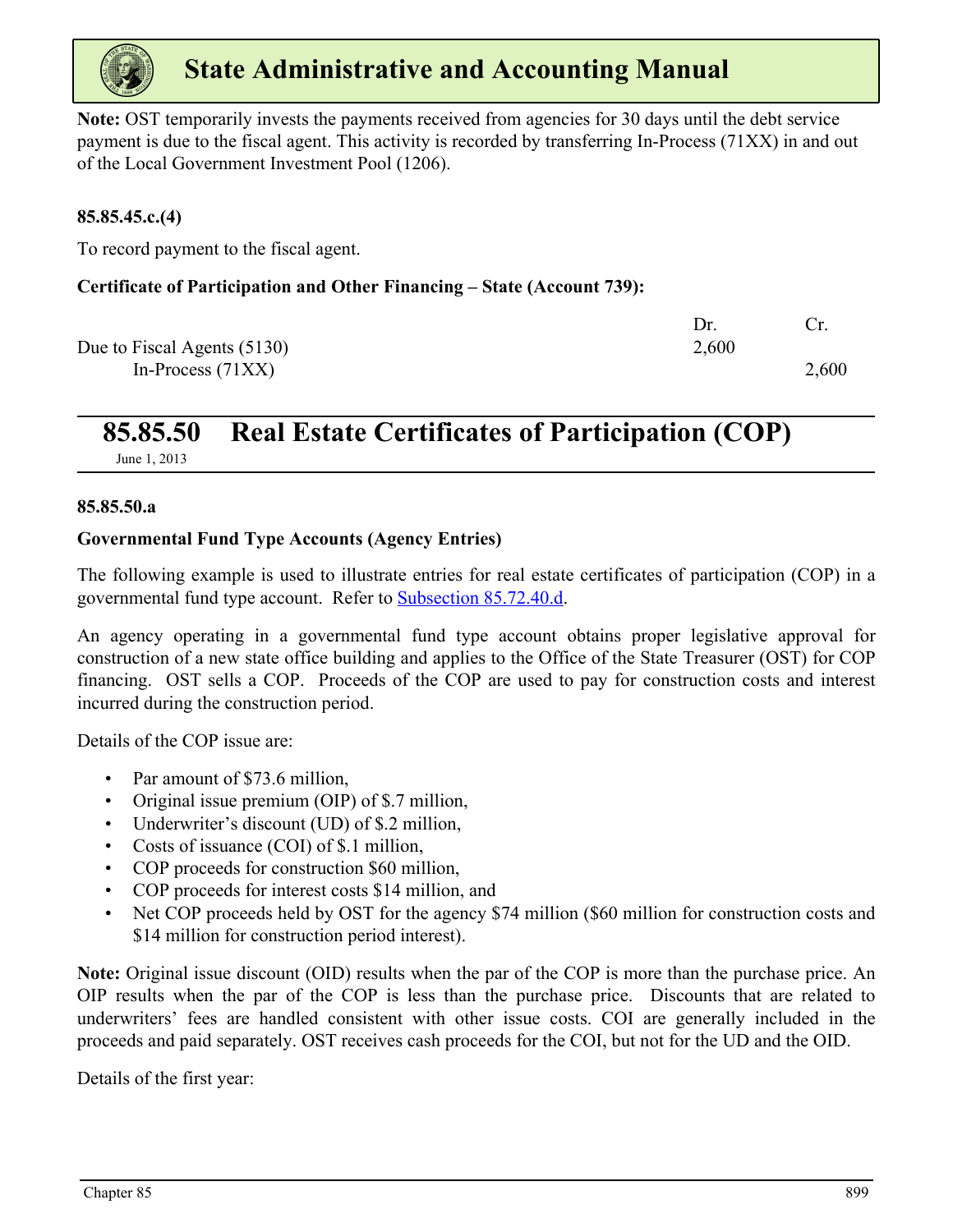

- \$10 million is expended on construction,
- Debt service is \$4 million, interest only, and
- Unspent construction funds earn \$.8 million in interest revenue.

Unspent proceeds are held by OST and invested in the Local Government Investment Pool (LGIP) or with a trustee.

**Note:** Construction period interest is recognized as an expense in the period incurred.

### **85.85.50.a.(1)**

To record the liability for the real estate COP, and the original issue premium, underwriter's discount, and the expense of the costs of issuance (paid by OST). When the COP is sold by OST, it becomes an obligation (liability) of the agency, even if the cash proceeds have not yet been received by the agency. The time period between the COP sale date and the closing date is generally two weeks or less.

### **Construction Account:**

|                                                                           | Dr.              |                |
|---------------------------------------------------------------------------|------------------|----------------|
| Due from Other Agency-OST (1354)                                          | 74 mil           |                |
| Capital Asset Acquisitions by Other Financing Sources (6514) Subobject PC |                  |                |
| $-$ Other Debt Costs (UD + COI)                                           | $.3 \text{ mil}$ |                |
| Other Financing Sources (3221) Revenue Source Code (0807)                 |                  |                |
| Certificates of Participation (Par)                                       |                  | 73.6 mil       |
| Other Financing Sources (3221) Revenue Source Code (0869)                 |                  |                |
| Original Issue Premium - COPs                                             |                  | $\sqrt{7}$ mil |
|                                                                           |                  |                |

### **General Long-Term Obligations Subsidiary Account (Account 999):**

|                                                                      | $1$ r    | Cr.      |
|----------------------------------------------------------------------|----------|----------|
| Amount to be Provided for Retirement of Long-Term Obligations (1820) | 73.6 mil |          |
| Certificates of Participation Payable (5273)                         |          | 73.6 mil |

**Note:** Because interest only is due during the construction period, the entire obligation is initially coded long-term.

### **85.85.50.a.(2)**

To record construction expenditures and reimbursement from OST.

### **Construction Account:**

|                                                              | Dr.              |                  |
|--------------------------------------------------------------|------------------|------------------|
| Cash Expenditures/Expenses (6510) Object J – Capital Outlays | $10 \text{ mil}$ |                  |
| Cash in Bank $(1110)$ or In-Process $(71XX)$                 |                  | $10 \text{ mil}$ |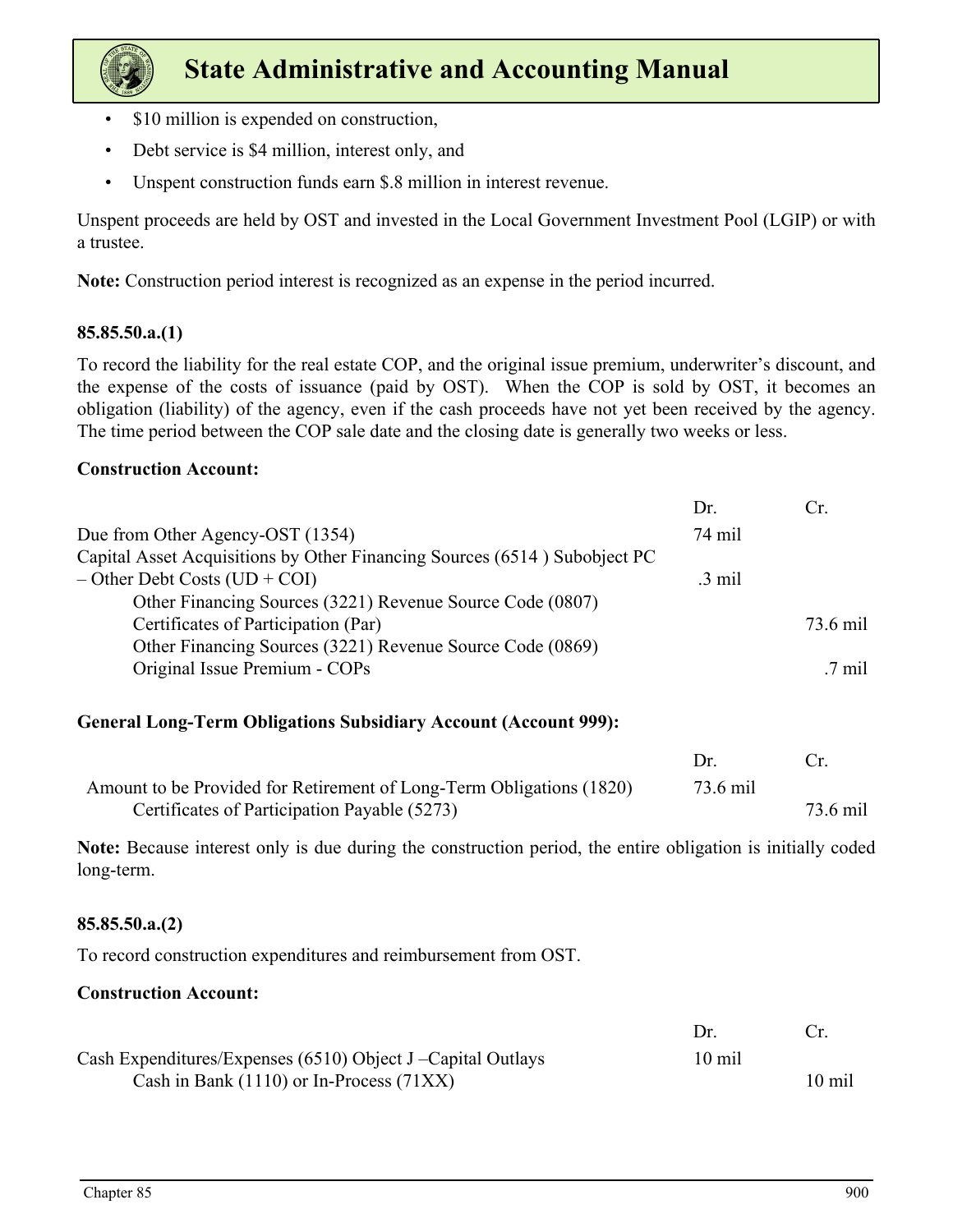| Capital Asset Acquisitions by Other Financing Sources (6514) Subobject JF<br>- Buildings | $10 \text{ mil}$ |                  |
|------------------------------------------------------------------------------------------|------------------|------------------|
| Cash Expenditures/Expenses $(6510)$ Object J – Capital Outlays                           |                  | $10 \text{ mil}$ |
| Cash in Bank $(1110)$ or In-Process $(71XX)$                                             | $10 \text{ mil}$ |                  |
|                                                                                          |                  |                  |
| Due from Other Agency – OST $(1354)$                                                     |                  | $10 \text{ mil}$ |

**Note:** If a COP has been authorized and construction project costs are incurred in one fiscal year but the COP is not issued until the subsequent year, agencies should debit a receivable, such as GL Code 1352 Due from Other Governments, and credit expenditures to GL Code 6510 in the year the project costs are initially incurred. When the COP is issued in the subsequent year, the agency should credit the GL Code 1352 and establish the GL Code 1354 from the OST.

### **85.85.50.a.(3)**

To record first year interest-only debt service payment. This payment is made by OST from the COP proceeds held by OST to cover interest expense during the construction period.

### **Construction Account:**

|                                                               | $1$ r | Cr.   |
|---------------------------------------------------------------|-------|-------|
| Cash Expenditures/Expenses (6510) Subobject PE – Interest COP |       |       |
| Lease-Purchase Agreements                                     | 4 mil |       |
| Due from Other Agency-OST (1354)                              |       | 4 mil |

### **85.85.50.a.(4)**

To recognize interest earned on unspent COP proceeds held by OST and reported to the agency monthly.

### **Construction Account:**

| Due from Other Agency-OST (1354)                                  | $.8 \text{ mil}$ |        |
|-------------------------------------------------------------------|------------------|--------|
| Cash Revenues (3210) Revenue Source Code (0401) Investment Income |                  | .8 mil |

#### **85.85.50.a.(5)**

To record an adjusting entry for construction in progress. At a minimum, this entry should be made at fiscal year-end. Construction in progress is equal to the sum of construction expenditures (\$10 million) and COI and UD(\$.3 million) less OIP (\$.7 million).

### **General Capital Assets Subsidiary Account (Account 997):**

| Construction in Progress (2510)             | 9.6 mil |           |
|---------------------------------------------|---------|-----------|
| Investment in General Capital Assets (9850) |         | $9.6$ mil |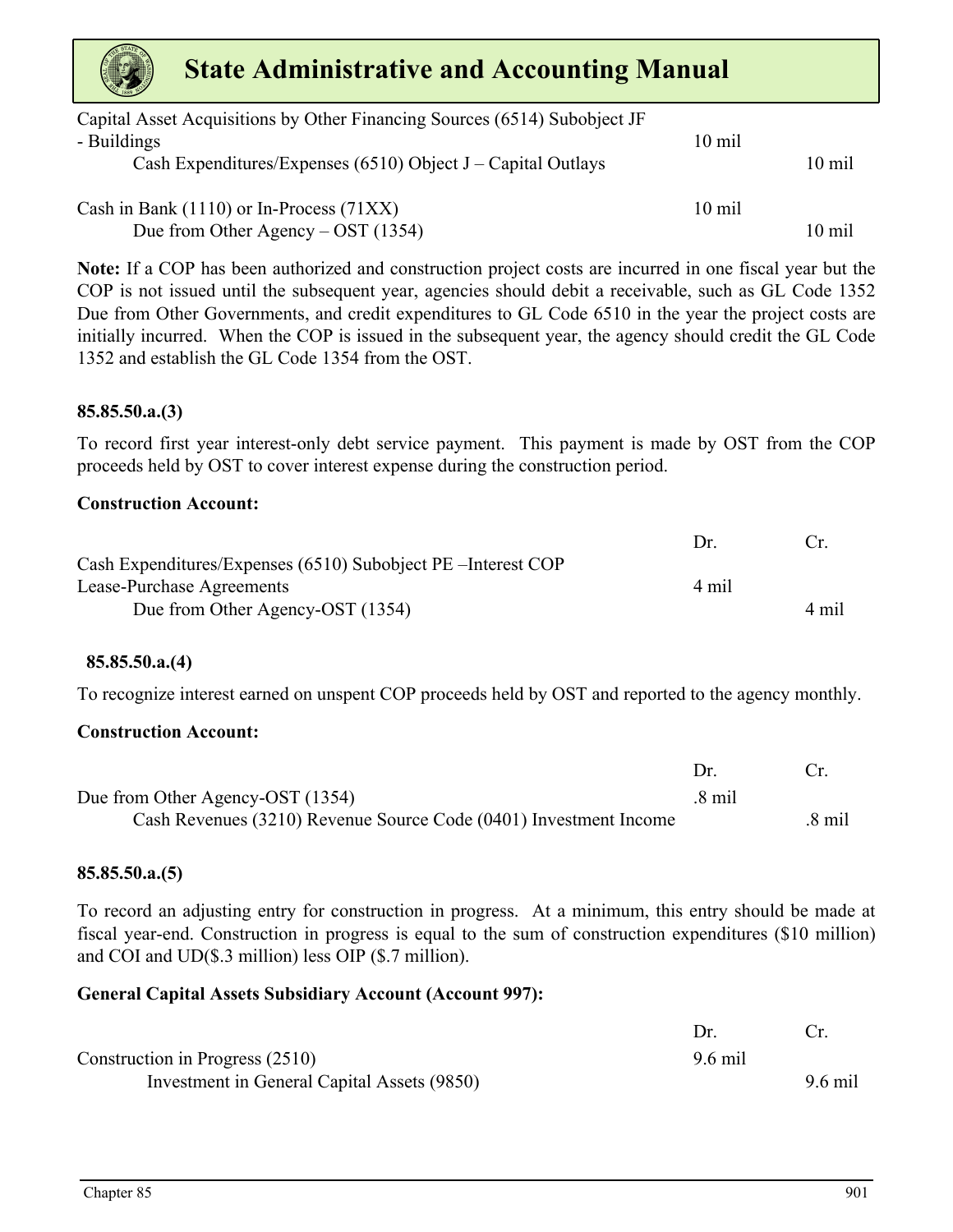

### **85.85.50.a.(6)**

At fiscal year-end for reporting purposes, to reclassify as short-term that portion of principal due within the next fiscal year. At fiscal year-end (based on the assumptions in 85.85.50.a.(7)**)**, the amount in GL Code 5173 Certificates of Participation Payable should agree with the next year's principal payment on the agency's COP amortization schedule.

### **General Long-Term Obligations Subsidiary Account (Account 999):**

| Certificates of Participation Payable (5273) | 2 mil |       |
|----------------------------------------------|-------|-------|
| Certificates of Participation Payable (5173) |       | 2 mil |

### **85.85.50.a.(7)**

In a subsequent period, assume that a debt service payment is scheduled:

- Principal \$2 million,
- Interest expense \$3.5 million, and
- Total COP debt service payment \$5.5 million.
- Payment components:
- \$2 million is paid by OST from the remaining COP proceeds held by OST to cover interest incurred during the construction period,
- \$1.1 million is paid by OST from interest earned on COP proceeds held by OST during the construction period,
- \$2.4 million is paid in cash by the agency to OST, and
- OST makes the full COP debt service payment of \$5.5 million to the fiscal agent.
- Refer to Subsection  $85.85.50.c.(6)$ .

### **Construction Account:**

| Dr.                                                        | €r        |
|------------------------------------------------------------|-----------|
| Cash Expenditures/Expenses (6510) Subobject PD -           |           |
| Principal COP Lease-Purchase Agreements<br>$2.0$ mil       |           |
| Cash Expenditures/Expenses (6510) Subobject PE -           |           |
| <b>Interest COP Lease-Purchase Agreements</b><br>$3.5$ mil |           |
| Cash in Bank $(1110)$ or In-Process $(71XX)$               | $2.4$ mil |
| Due from Other Agency-OST (1354)                           | $3.1$ mil |

### **General Long-Term Obligations Subsidiary Account (Account 999):**

| Certificates of Participation Payable (5173)                         | 2 mil |       |
|----------------------------------------------------------------------|-------|-------|
| Amount to be Provided for Retirement of Long-Term Obligations (1820) |       | 2 mil |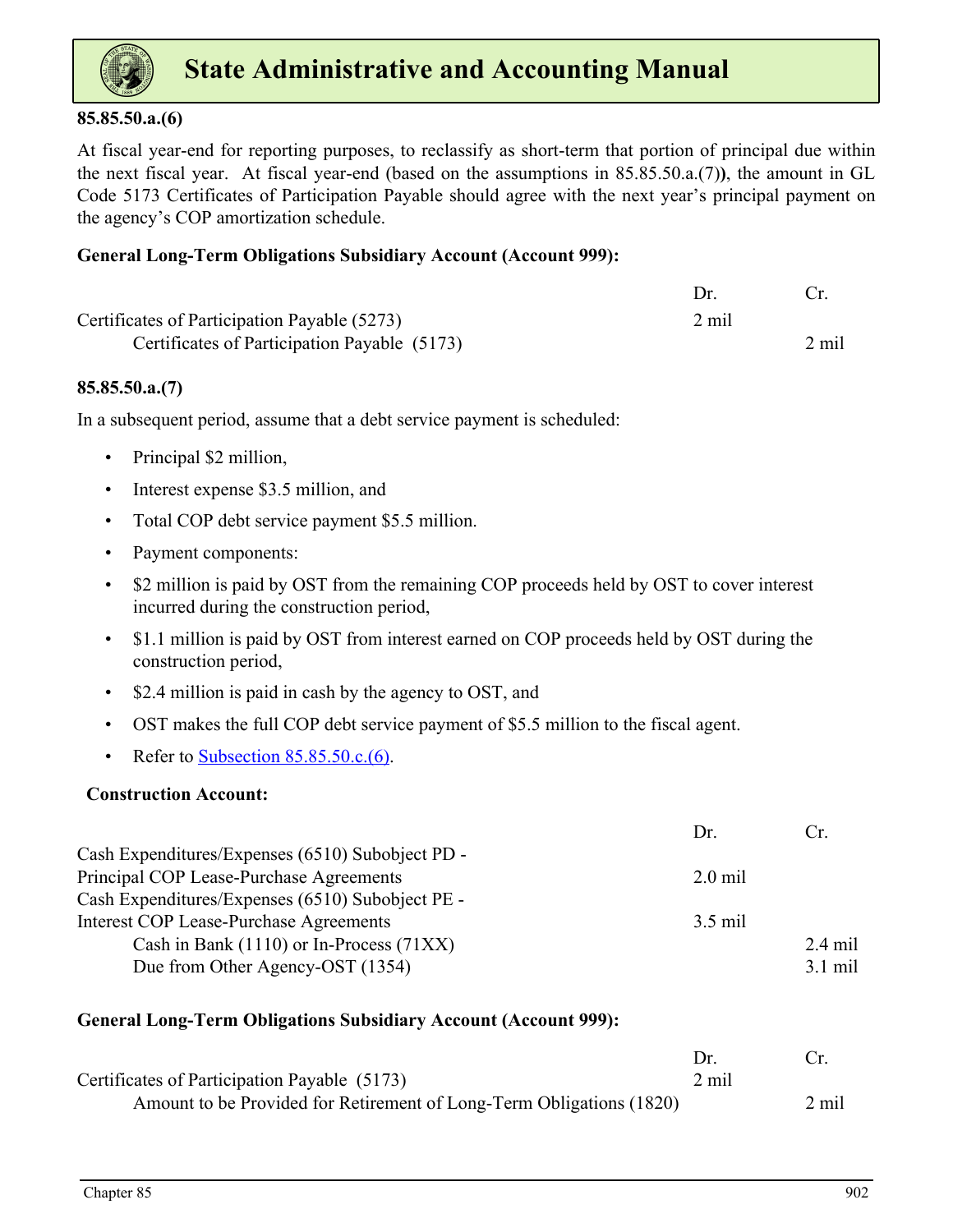

### **85.85.50.b Proprietary and Trust Fund Type Accounts (Agency Entries)**

The following example is used to illustrate entries for **real estate** certificates of participation (COP) in a **budgeted proprietary** fund type account. Refer to Subsection 85.72.40.c.

An agency operating in a budgeted proprietary fund type account obtains proper legislative approval for construction of a new state office building and applies to the Office of the State Treasurer (OST) for COP financing. OST sells a COP. Proceeds of the COP are used for to pay for construction costs and interest incurred during the construction period.

Details of the issue are:

- Par amount of \$73.6 million,
- Original issue premium (OIP) of \$.7 million,
- Underwriter's discount (UD) of \$.2 million,
- Costs of issuance (COI) of \$.1 million,
- COP proceeds for construction \$60 million,
- COP proceeds for interest costs \$14 million, and
- Net COP proceeds held by OST for the agency \$74 million (\$60 million for construction costs and \$14 million for construction period interest.

**Note**: Original issue discount (OID) results when the par of the COP is more than the purchase price. An OIP results when the par of the COP is less than the purchase price. Discounts that are related to underwriters' fees are handled consistent with other issue costs. COI are generally included in the proceeds and paid separately. OST receives cash proceeds for the COI, but not for the UD and the OID.

Details of the first year:

- \$10 million is expended on construction,
- Debt service is \$4 million, interest only, and
- Unspent COP proceeds earn \$.8 million in interest revenue.

This example assumes that net construction period interest is material and is therefore capitalized, and that the OIP is immaterial, and therefore expensed. UD and COI are always expensed as issuance costs. (If the OIP had been deemed material, it would be deferred in GL Code 5920 "Unamortized Premiums on Certificates of Participation" and amortized over the life of the COP using GL Code 6512 "Amortization Expense" Subobject WB "Amortization").

Unspent proceeds are held by OST and invested in the Local Government Investment Pool (LGIP) or with a trustee.

**Note**: Construction period interest is recognized as an expense in the period incurred.

### **85.85.50.b.(1)**

To record the liability for the real estate COP, and the original issue premium, underwriter's discount, and the expense of the costs of issuance (paid by OST). When the COP is sold by OST, it becomes an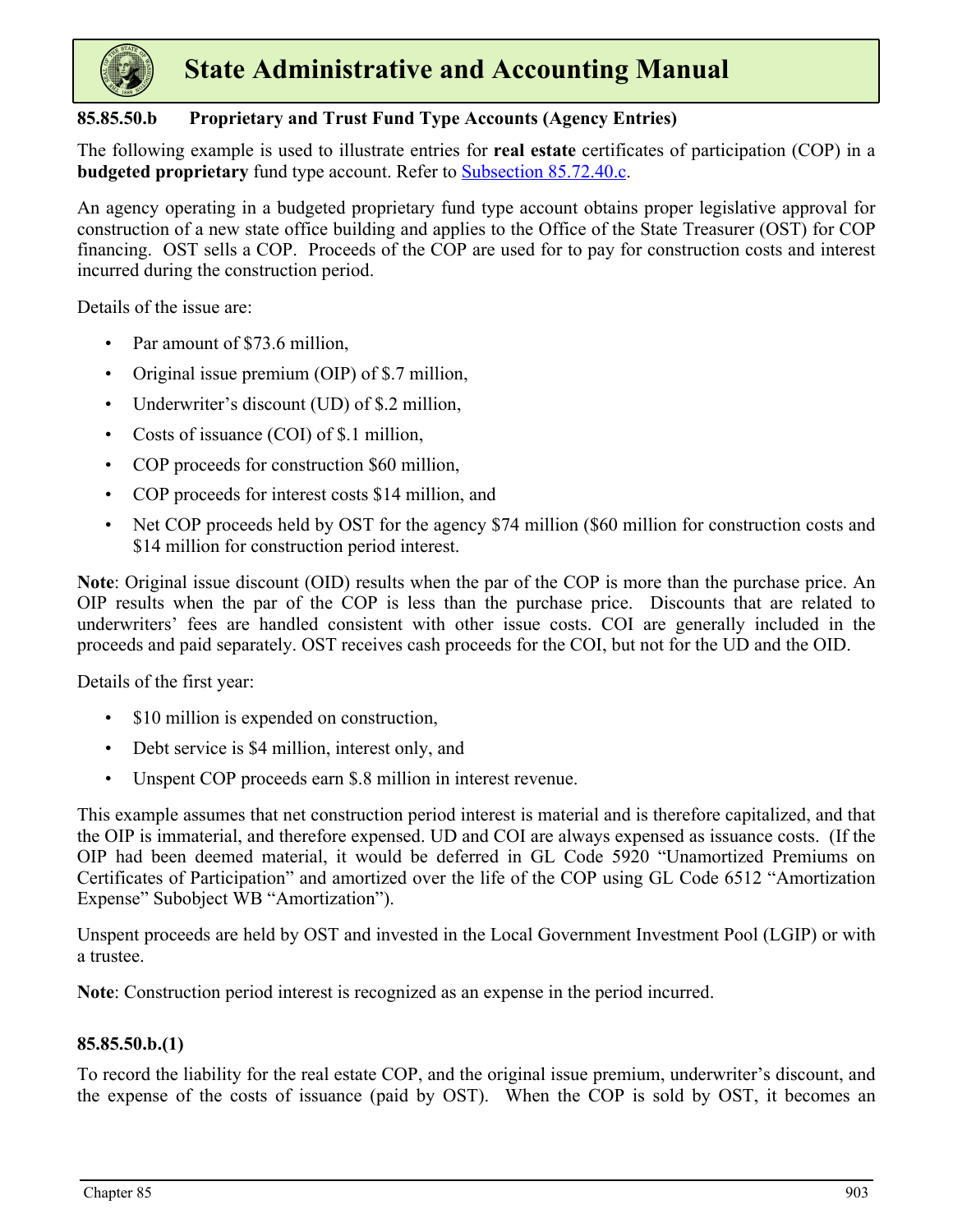

obligation (liability) of the agency, even if the cash proceeds have not yet been received by the agency. The time period between the COP sale date and the closing date is generally two weeks or less.

### **Agency Operating/Construction Account:**

|                                                                     | $1$ r  | Cr.      |
|---------------------------------------------------------------------|--------|----------|
| Due from Other Agency-OST (1354)                                    | 74 mil |          |
| Cash Expenditures/Expenses (6510) Subobject $PC$ – Other Debt Costs |        |          |
| $(UD + COI - OIP)^*$                                                |        | .4 mil   |
| Certificates of Participation Payable (5273) (Par)                  |        | 73.6 mil |

\*If the COP had an OID instead of an OIP, the OID amount would be added to the UD and COI.

**Note**: Because interest only is due during the construction period, the entire obligation is initially coded long-term.

### **85.85.50.b.(2)**

To record construction expenditures, reimbursement by OST, and elimination of budgeted expenditures.

### **Agency Operating/Construction Account:**

| Cash Expenditures/Expenses (6510) Object J - Capital Outlays<br>Cash in Bank (1110) or In-Process (71XX)                                                          | Dr.<br>$10 \text{ mil}$ | Cr<br>$10 \text{ mil}$ |
|-------------------------------------------------------------------------------------------------------------------------------------------------------------------|-------------------------|------------------------|
| Cash in Bank $(1110)$ or In-Process $(71XX)$<br>Due from Other Agency-OST (1354)                                                                                  | $10 \text{ mil}$        | $10 \text{ mil}$       |
| Construction in Progress (2510)                                                                                                                                   | $9.6$ mil               |                        |
| Expense Adjustment/Elimination $(6525)$ Subobject PC – Other Debt Costs<br>$(UD + COI - OIP)$<br>Expense Adjustment/Elimination (6525) Object J – Capital Outlays | .4 mil                  | $10 \text{ mil}$       |
|                                                                                                                                                                   |                         |                        |

#### **85.85.50.b.(3)**

To record interest earned on unspent COP proceeds held by OST and reported to the agency monthly.

### **Agency Operating/Construction Account:**

| Due from Other Agency-OST (1354) | .8 mil |        |
|----------------------------------|--------|--------|
| Construction in Progress (2510)  |        | .8 mil |

### **85.85.50.b.(4)**

To record first year interest expense only debt service payment – this payment is made by OST from the proceeds held by OST to cover interest expense during the construction period.

#### **Agency Operating/Construction Account:**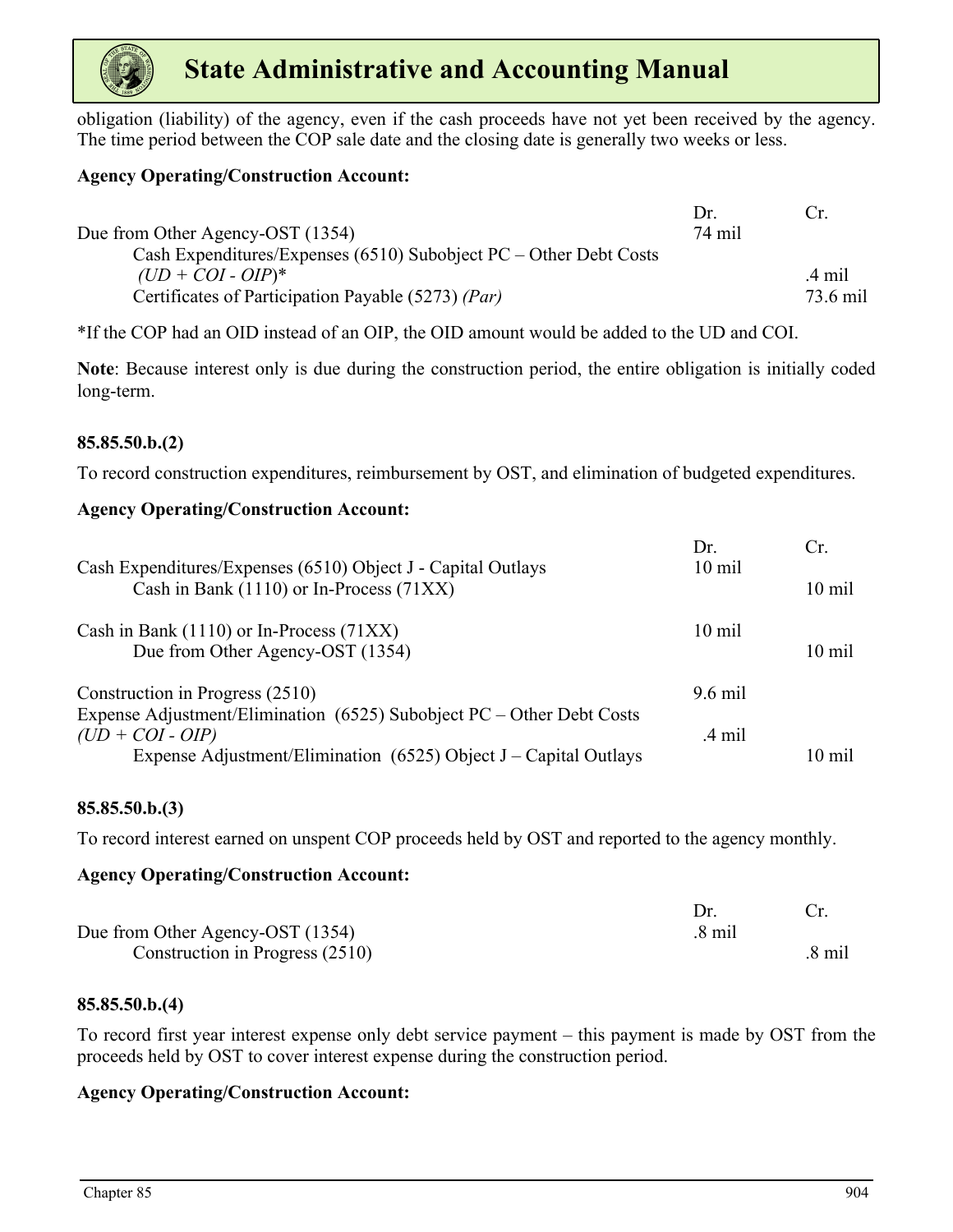| <b>State Administrative and Accounting Manual</b> |                                                               |       |       |
|---------------------------------------------------|---------------------------------------------------------------|-------|-------|
|                                                   | Cash Expenditures/Expenses (6510) Subobject PE – Interest COP | Dr    | (`r   |
| Lease/Purchase Agreements                         |                                                               | 4 mil |       |
|                                                   | Due from Other Agency-OST (1354)                              |       | 4 mil |

Once the COP proceeds held by OST to cover interest expense during the construction period are expended, the interest payments will be paid by the agency to OST.

### **85.85.50.b.(5)**

At fiscal year-end for reporting purposes, to reclassify as short-term that portion of principal due within the next fiscal year. At fiscal year-end (based on the assumptions in 85.85.50.b.(6)), the amount in GL Code 5173 should agree with the next year's principal payment on the agency's COP amortization schedule.

#### **Agency Operating/Construction Account:**

| Certificates of Participation Payable (5273) | 2 mil |       |
|----------------------------------------------|-------|-------|
| Certificates of Participation Payable (5173) |       | 2 mil |

#### **85.85.50.b.(6)**

In a subsequent period, assume that a debt service payment is scheduled:

- Principal \$2 million,
- Interest expense \$3.5 million, and
- Total COP debt service payment \$5.5 million.

Payment components:

- \$2 million is paid by OST from the remaining COP proceeds held by OST to cover interest incurred during the construction period,
- \$1.1 million is paid by OST from interest earned on the COP proceeds held by OST during the construction period,
- \$2.4 million is paid in cash by the agency to OST,
- OST makes the full COP debt service payment of \$5.5 million to the fiscal agent.

Refer to Subsection 85.85.50.c.(6).

#### **Agency Operating/Construction Account:**

|                                                                | Dr    | Cr      |
|----------------------------------------------------------------|-------|---------|
| Cash Expenditures/Expenses (6510) Subobject PD – Principal COP |       |         |
| Lease-Purchase Agreements                                      | 2 mil |         |
| Cash Expenditures/Expenses (6510) Subobject PE - Interest COP  |       |         |
| <b>Lease-Purchase Agreements</b>                               |       | 3.5 mil |
| Cash in Bank $(1110)$ or In-Process $(71XX)$                   |       | 2.4 mil |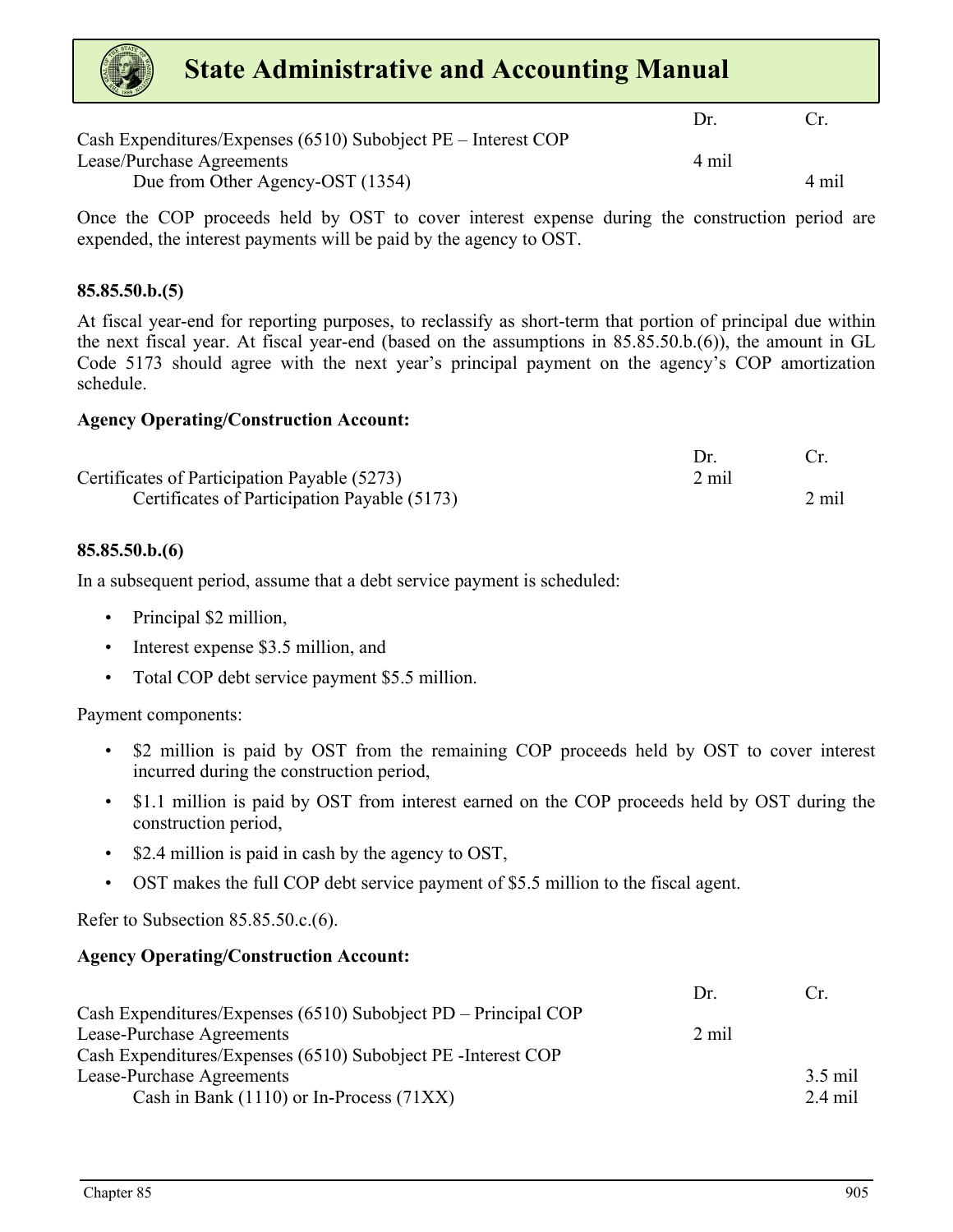Due from Other Agency – OST (1354) 3.1 mil

Certificates of Participation Payable (5173) Principal 2 mil Expense Adjustments/Elimination (6525) Subobject PD - Principal COP Lease-Purchase 2 mil

**85.85.50.c**

### **Office of the State Treasurer (Agency 010 Entries)**

Using the same example as in Subsection 85.85.50 a and b above, an agency obtains proper legislative approval for the construction of a new state office building and applies to the Office of the State Treasurer (OST) for COP financing. OST sells a COP. Proceeds of the COP are used to pay for construction costs and interest incurred during the construction period.

Details of the issue are:

- Par amount of \$73.6 million,
- Original issue premium (OIP) of \$.7 million,
- Underwriter's discount (UD) of \$.2 million,
- Costs of issuance (COI) of \$.1 million,
- COP proceeds for construction \$60 million, and
- COP proceeds for interest costs \$14 million.

**Note:** Original issue discount (OID) results when the par of the COP is more than the purchase price. OIP results when the par of the COP is less than the purchase price. Discounts that are related to underwriters' fees are handled consistent with other issue costs. COI are generally included in the proceeds and paid separately. OST receives cash proceeds for the COI, but not for the UD and the OID.

Details of the first year:

- \$10 million is expended on construction,
- Debt service is \$4 million, interest expense only, and
- Unspent COP proceeds earn \$.8 million in interest revenue.

The entries for OST are as follows:

All entries are made to Account 739 (Certificates of Participation and Other Financing Account - State):

### **85.85.50.c.(1)**

To record the closing of the COP sale with the underwriter, and investment of the proceeds in the LGIP. OST receives cash for the construction proceeds, the interest expense due during construction, and the costs of issuance.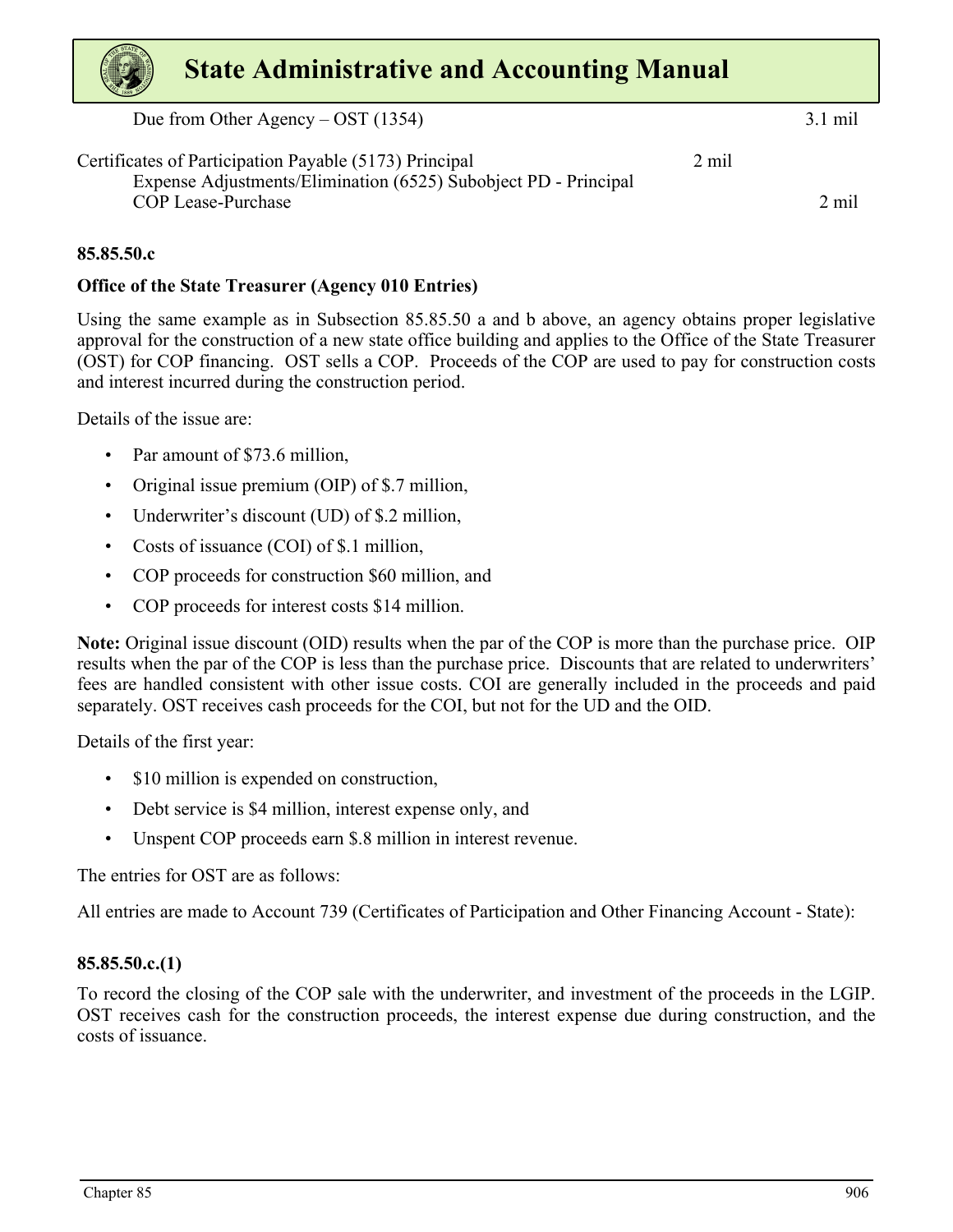

| Receipts-In-Process (7110) $(Par + OIP - UD)$                                                                                                     | Dr.<br>74.1 mil         | Cr.                        |
|---------------------------------------------------------------------------------------------------------------------------------------------------|-------------------------|----------------------------|
| Due to Other Agency (5154)<br>Cash Revenue (3210) Revenue Source Code (0499) Other Revenues (COI)                                                 |                         | 74 mil<br>$.1 \text{ mil}$ |
| Investments with Local Government Investment Pool (1206) or Cash and<br>Investments with Escrow Agents and Trustees (1140)<br>In-Process $(71XX)$ | 74 mil                  | 74 mil                     |
| 85.85.50.c.(2)                                                                                                                                    |                         |                            |
| To record payment of costs of issuance.                                                                                                           |                         |                            |
| Cash Expenditures/Expenses (6510) with the appropriate Subobject                                                                                  | Dr.<br>$.1 \text{ mil}$ | Cr.                        |
| In-Process $(71XX)$                                                                                                                               |                         | $.1 \text{ mil}$           |
| 85.85.50.c.(3)                                                                                                                                    |                         |                            |
| To record withdrawal from the LGIP (or trustee), and payment to the agency for construction costs<br>incurred.                                    |                         |                            |
| Receipts-In-Process (7110)                                                                                                                        | Dr.<br>10 mil           | Cr.                        |
| Investments with Local Government Investment Pool (1206) or Cash and<br>Investments with Escrow Agents and Trustees (1140)                        |                         | 10 mil                     |
| Due to Other Agency (5154)<br>In-Process $(71XX)$                                                                                                 | $10$ mil                | 10 mil                     |
| 85.85.50.c.(4)                                                                                                                                    |                         |                            |
| To record interest earnings of \$.8 million on unspent COP proceeds.                                                                              |                         |                            |
| Investments with LGIP (1206)                                                                                                                      | Dr.<br>$.8$ mil         | Cr.                        |
| Due to Other Agency (5154)                                                                                                                        |                         | $.8 \text{ mil}$           |

### **85.85.50.c.(5)**

To record the first debt service payment made to the fiscal agent by the OST on behalf of the agency. This first payment is made from the amount held by OST to cover interest expense during the construction period.

|                                                                                                                            | Dr    | ( `r  |
|----------------------------------------------------------------------------------------------------------------------------|-------|-------|
| In-Process $(71XX)$                                                                                                        | 4 mil |       |
| Investments with Local Government Investment Pool (1206) or Cash<br>and Investments with Escrow Agents and Trustees (1140) |       | 4 mil |
| Due to Other Agency (5154)                                                                                                 | 4 mil |       |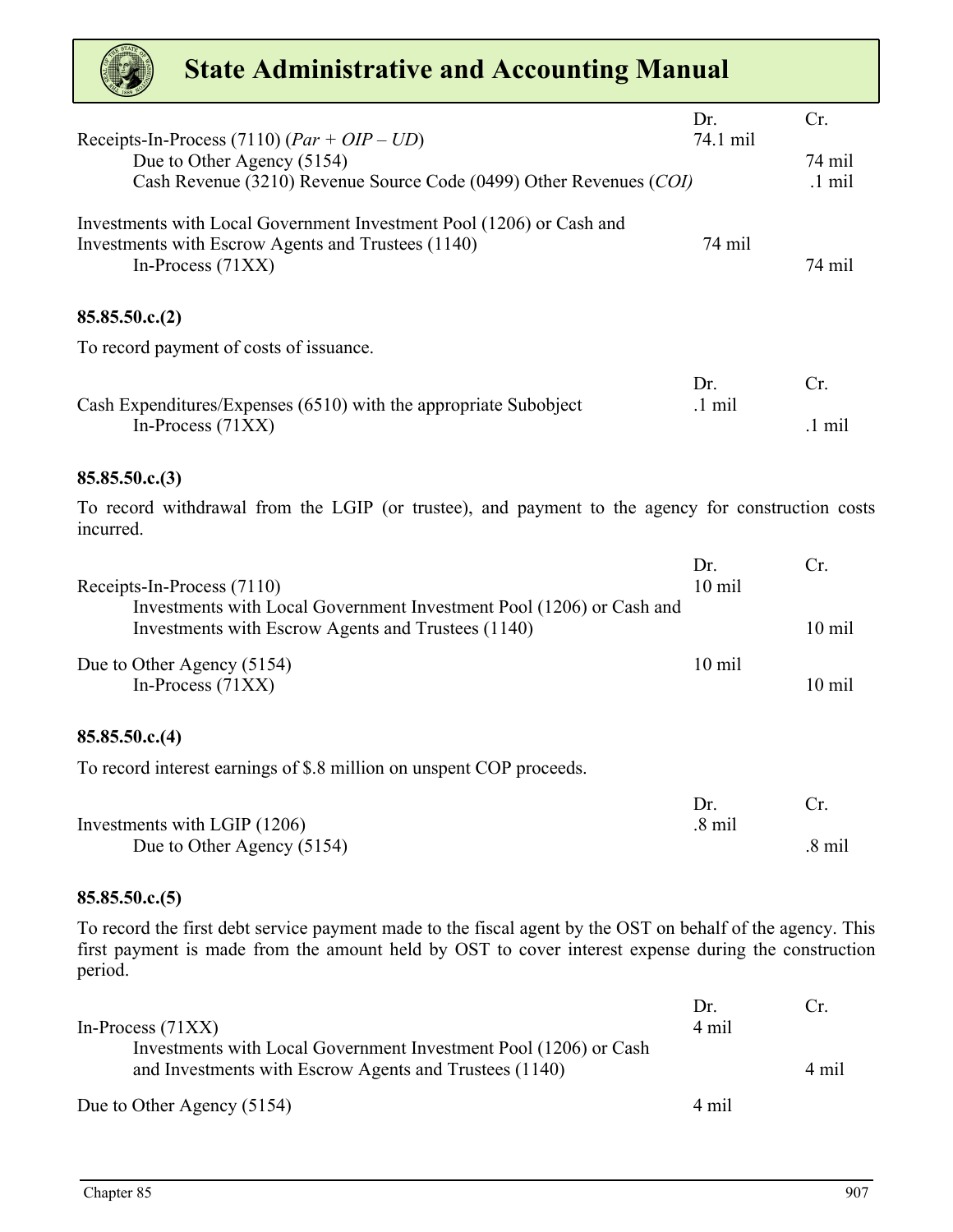# <span id="page-34-0"></span>Due to Fiscal Agent (5130) 4 mil **State Administrative and Accounting Manual**

| Due to Fiscal Agent (5130) | 4 mil |
|----------------------------|-------|
| In-Process $(71XX)$        | 4 mil |

### **85.85.50.c.(6)**

To record debt service in a subsequent period. OST receives a cash payment from an agency of \$2.4 million and uses the remaining COP proceeds held to cover interest expense during the construction period of \$2 million and the accumulated interest earned on the COP proceeds held on deposit of \$1.1 to pay the total debt service of \$5.5 million.

| In-Process $(71XX)$          | Dr.<br>$2.4$ mil  | Cr                |
|------------------------------|-------------------|-------------------|
| Due to Fiscal Agent (5130)   |                   | $2.4$ mil         |
| In-Process $(71XX)$          | $3.1 \text{ mil}$ |                   |
| Investments with LGIP (1206) |                   | $3.1 \text{ mil}$ |
| Due to Other Agency (5154)   | $3.1$ mil         |                   |
| Due to Fiscal Agent (5130)   |                   | $3.1 \text{ mil}$ |
| Due to Fiscal Agent (5130)   | 5.5 mil           |                   |
| In-Process $(71XX)$          |                   | 5.5 mil           |

### **85.85.52 Real Estate Certificates of Participation (COP)**  June 1, 2013 **refunding**

### **85.85.52.a**

### **Governmental Fund Type Accounts (Agency Entries)**

The following example is used to illustrate entries for an **advance refunding** of a real estate certificate of participation (COP) in a governmental fund type account. Refer to Section 85.72.40.f.

Details of the old (refunded) COP are:

- Principal balance \$250,000, and
- Interest due \$1,400

Details of the new (refunding) COP are:

- Principal balance \$239,000,
- Original issue premium (OIP) \$15,000,
- Underwriter's discount (UD) \$1,600,
- Costs of issuance (COI) \$1,000, and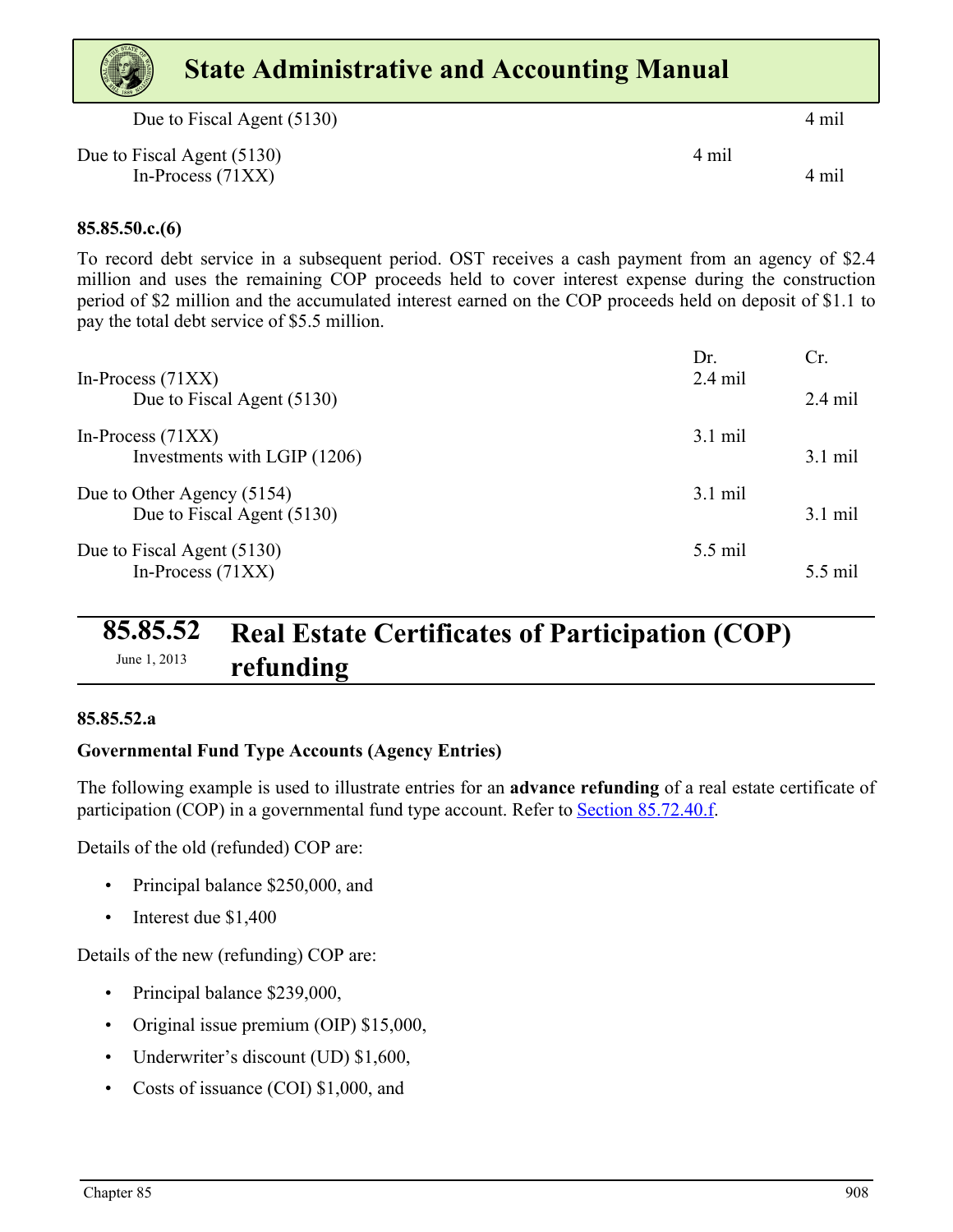

Total reacquisition price  $$251,400$  ( $$239,000 + 15,000 - 1,600 - 1,000$ ).

### **85.85.52.a.(1)**

To record the liability for the new (refunding) COP, the original issue premium, underwriter's discount, and the expense of the costs of issuance (paid by OST), and the payment to the escrow agent bank. When the new COP is sold by OST, it becomes an obligation of the agency. An amount equal to the principal balance of the old (refunded) COP plus any interest due is sent to the escrow agent bank to refund the old COPs. When the old COP is refunded, it is no longer an obligation of the agency and it is removed from Account 999.

### **Operating Account:**

|                                                                                  | Dr.     | Cr.     |
|----------------------------------------------------------------------------------|---------|---------|
| Cash Revenue (3210) Revenue Source Code (0850) Payments to Refunded              |         |         |
| COP Escrow Agents (par of old COPs + interest due on the old COPs) <sup>**</sup> | 251,400 |         |
| Cash Revenue (3210) Revenue Source Code (0852) Underwriter's                     |         |         |
| Discount/Costs of Issuance – Refunding COPs                                      | 2,600   |         |
| Cash Revenue (3210) Revenue Source Code (0854) Proceeds                          |         |         |
| of Refunding COPs                                                                |         | 239,000 |
| Cash Revenue (3210) Revenue Source Code (0853) Original                          |         |         |
| Issue Premium - Refunding COPs*                                                  |         | 15,000  |

\*If the COP had an Original Issue Discount (OID) instead of an OIP, Revenue Source Code 0851 "Original Issue Discount – Refunding COPs" would be debited.

\*\*If this was a **current refunding** of a COP (instead of an advance refunding), the amount to be paid to the escrow agent would be recorded as an expenditure to subobject PA "Principal" and/or PB "Interest."

### **General Long-Term Obligations Subsidiary Account (Account 999):**

| Certificates of Participation (5173/5273)<br>Amount to be Provided for Retirement of Long-Term | Dr.<br>250,000 | Cr.     |
|------------------------------------------------------------------------------------------------|----------------|---------|
| Obligations (1820)                                                                             |                | 250,000 |
| Amount to be Provided for Retirement of Long-Term Obligations<br>(1820)                        | 239,000        |         |
| Certificates of Participation (5173/5273)                                                      |                | 239,000 |

### **85.85.52.b**

### **Proprietary and Trust Fund Type Accounts (Agency Entries)**

The following example is used to illustrate entries for an **advance refunding** of a real estate certificate of participation (COP) in a proprietary fund type account. Refer to **Section 85.72.40.f.** 

Details of the old (refunded) COP issue are: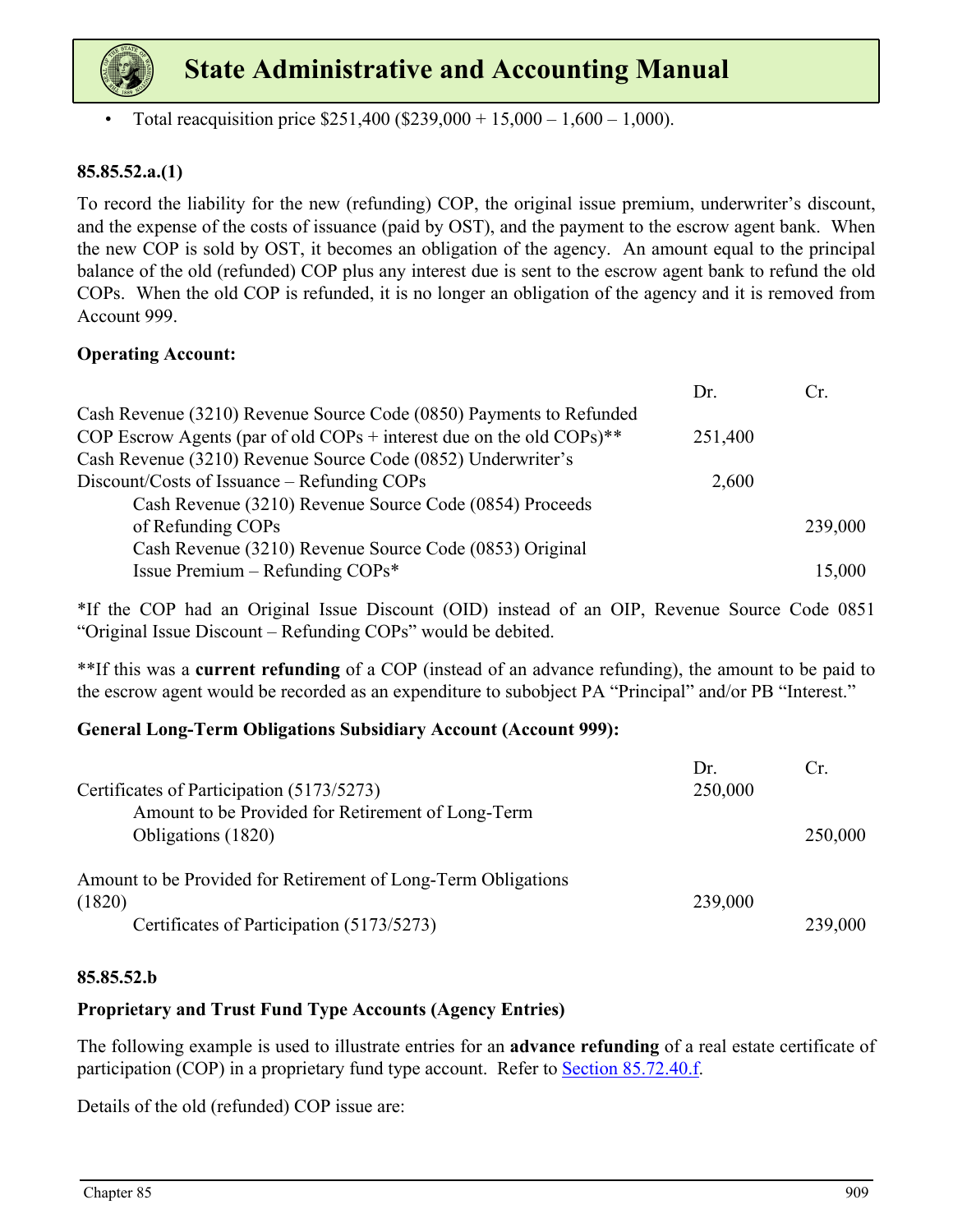

- Principal balance \$251,000 (5 years remaining),
- Details of the new (refunding) COP are:
- Principal balance \$250,000 (10 years),
- Original issue premium (OIP) \$10,000 (assume material),
- Underwriter's discount (UD) \$2,600,
- Costs of issuance (COI) \$2,400, and
- Total reacquisition price  $$255,000 ($250,000 +10,000 -2,600 -2,400)$

### **85.85.52.b.(1)**

To record the new (refunding) COP, the removal of the old (refunded) COP, and the deferred amount on the COP refunding.

### **Operating/Construction Account:**

|                                                                   | Dr.     | Cr.     |
|-------------------------------------------------------------------|---------|---------|
| COP (old) Payable (5173/5273)                                     | 251,000 |         |
| Cash Expenditures/Expenses (6510) Subobject PC - Other Debt Costs |         |         |
| $(UD + COI)$                                                      | 5,000   |         |
| Deferred Outflow on COP Refunding $(1971)^*$                      | 4,000   |         |
| COP (new) payable $(5173/5273)$                                   |         | 250,000 |
| Unamortized Premiums on COPs sold (5920)                          |         | 10,000  |

\*If the deferred amount was a credit, it would be recorded to GL Code 5266 "Deferred Inflow on COP Refunding."

### **85.85.52.b.(2)**

To record the annual amortization of the Deferred Outflow on the COP Refunding on a straight-line basis over 5 years (the remaining life of the old COP).

| Amortization Expense (6512) Subobject WB | 800 |     |
|------------------------------------------|-----|-----|
| Deferred Outflow on COP Refunding (1971) |     | 800 |

### **85.85.52.b.(3)**

To record the annual amortization of the original issue premium (OIP) on a straight-line basis over 10 years (the life of the new COP).

| Unamortized Premiums on COPs sold (5920) | 1,000 |      |
|------------------------------------------|-------|------|
| Amortization Expense (6512) Subobject WB |       | 000. |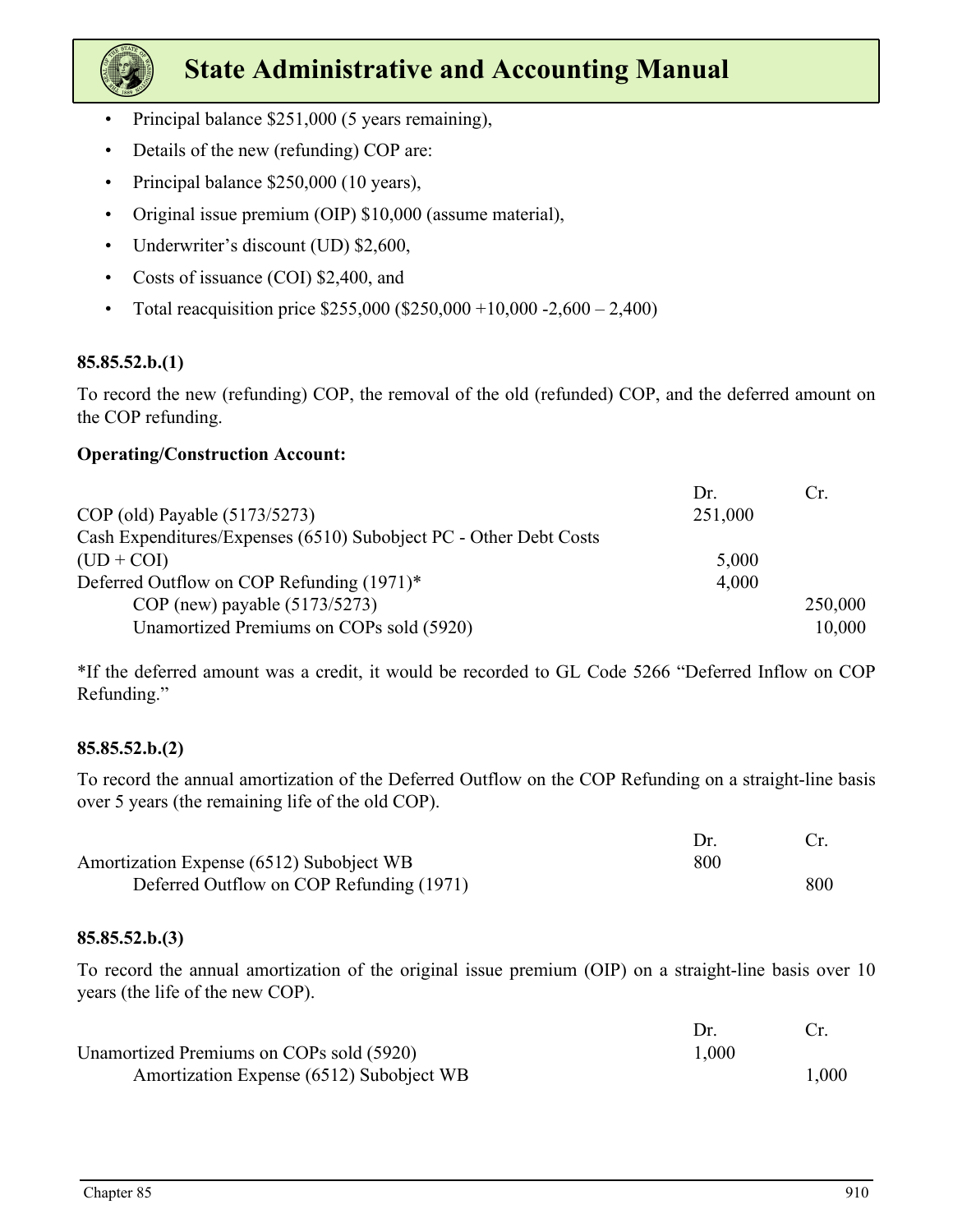<span id="page-37-0"></span>

### **85.85.60 Retention of payments**

July 1, 2012

To record entries related to payments on public works contracts including retained percentages. Refer to Subsection 85.74.20.

#### **85.85.60.a Payment to Contractor**

To record the amount paid to the contractor on a progress billing.

Cash Expenditures/Expenses (6510) xxx In-Process (71XX) or Cash in Bank (1110) xxx

#### **85.85.60.b Retained in State Account**

To record the amount retained by the state, in a treasury/treasury trust or local account, from a progress billing.

| Cash Expenditures/Expenses $(6510)$ | xxx |            |
|-------------------------------------|-----|------------|
| Retained Percentages Payable (5116) |     | <b>XXX</b> |

### **85.85.60.c Payment of Amounts Retained in State Account**

To record the payment of amounts retained by the state in a treasury/treasury trust or local account.

|                                     | Dr. |            |
|-------------------------------------|-----|------------|
| Retained Percentages Payable (5116) | XXX |            |
| In-Process $(71XX)$ or              |     |            |
| Cash in Bank $(1110)$               |     | <b>XXX</b> |

#### **85.85.60.d Retained in Escrow or Interest Bearing Account**

To record the amount of retained percentages placed in escrow or in an interest bearing account from a progress billing.

|                                                             | Dr.        | Cr.        |
|-------------------------------------------------------------|------------|------------|
| Cash Expenditures/Expenses (6510)                           | <b>XXX</b> |            |
| In-Process $(71XX)$ or                                      |            |            |
| Cash in Bank $(1110)$                                       |            | <b>XXX</b> |
|                                                             |            |            |
| Cash and Investments with Escrow Agents and Trustees (1140) | <b>XXX</b> |            |
| Retained Percentages Payable (5116)                         |            | xxx        |

Dr. Cr.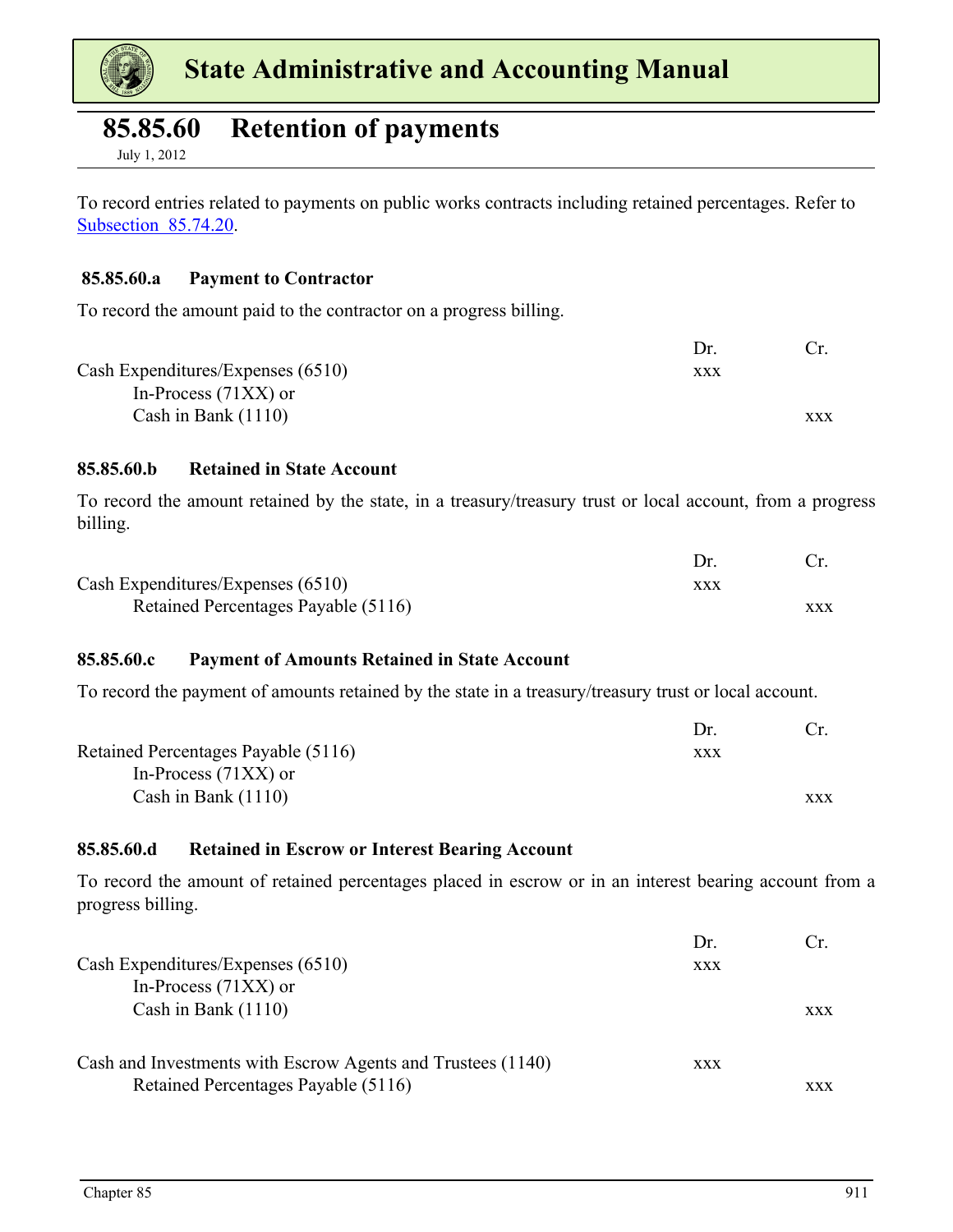<span id="page-38-0"></span>

### **85.85.60.e Payment of Amounts Retained in Escrow or an Interest Bearing Account**

To record the payment of amounts retained in escrow or in an interest bearing account.

|                                                             | Dr  |            |
|-------------------------------------------------------------|-----|------------|
| Retained Percentages Payable (5116)                         | XXX |            |
| Cash and Investments with Escrow Agents and Trustees (1140) |     | <b>XXX</b> |

### **85.85.65 Claims and judgments**

July 1, 2001

This illustrative entry of a claims liability displays the accrual of a dispute with the federal government over questioned program costs when it is probable that the state will be required to refund federal revenue. Refer to Subsection 85.74.40.

**Note:** The second entry is made to reverse activity previously coded as federal, which is now supported by state funds.

| Cash Revenues (3210) Federal Source Code (03XX)                                     | Dr.<br><b>XXX</b> |            |
|-------------------------------------------------------------------------------------|-------------------|------------|
| Claims and Judgments Payable (5113)                                                 |                   | <b>XXX</b> |
| Cash Expenditures/Expenses (6510) Subobject (XX) (using a state<br>appropriation)   | <b>XXX</b>        |            |
| Cash Expenditures/Expenses (6510) Subobject (XX) (using a<br>federal appropriation) |                   | <b>XXX</b> |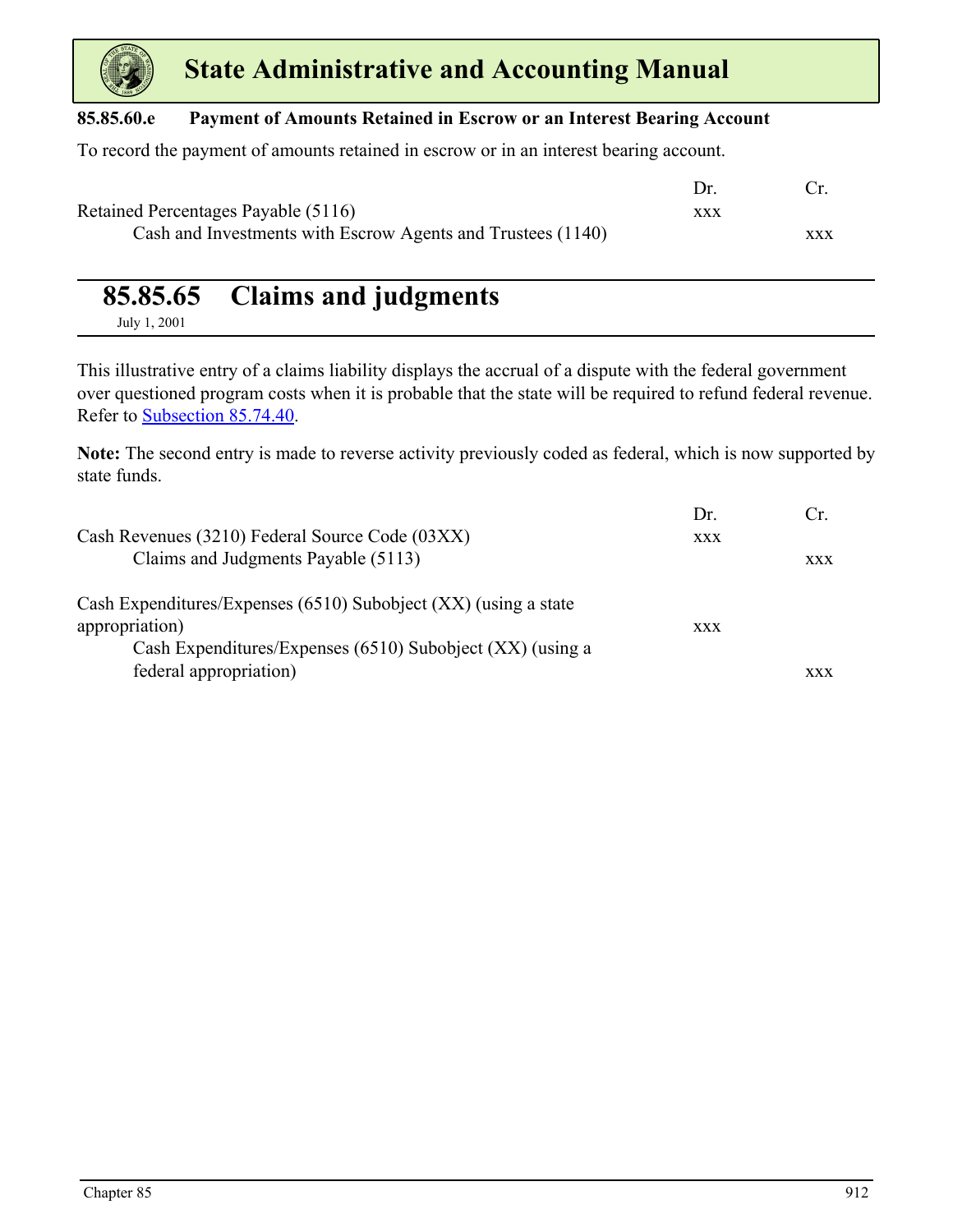

### **85.90 Interfund/Interagency Activities**

| <b>Section</b> | <b>Title</b>                                                    | <b>Effective</b><br>Date | Page<br><b>Number</b> |
|----------------|-----------------------------------------------------------------|--------------------------|-----------------------|
| 85.90.10       | Interfund/interagency activities                                | July 1, 2008             | 913                   |
| 85.90.20       | Interfund loans                                                 | July 1, 2001             | 913                   |
| 85.90.30       | Interfund/interagency services provided and used                | Jan. 1, 2012             | 913                   |
| 85.90.40       | Payment procedures for selected central services agency charges | June 1, 2016             | 914                   |
| 85.90.50       | Transfers                                                       | July 1, 2008             | 917                   |
| 85.90.60       | Reimbursements (Objects S $&$ T)                                | July 1, 2009             | 919                   |
| 85.90.70       | Agency vendor payment revolving account charges                 | July 1, 2001             | 922                   |

### **85.90.10 Interfund/interagency activities** July 1, 2008

There are two major categories of interfund/interagency activities: reciprocal and nonreciprocal.

**Reciprocal** interfund/interagency activity is the internal counterpart to exchange and exchange-like transactions. It includes interfund loans (refer to Subsection 85.90.20), and interfund services provided and used (refer to [Subsection 85.90.30](#page-40-0)).

**Nonreciprocal** interfund/interagency activity is nonexchange in nature. It includes interfund transfers (refer to [Subsection 85.90.50](#page-43-0)), and reimbursements (refer to [Subsection 85.90.60\)](#page-45-0).

For information on paying interfund/interagency billings, refer to **Subsection 85.36.20.** 

### **85.90.20 Interfund loans**

July 1, 2001

Interfund loans are reciprocal in nature. They are amounts provided with a requirement for repayment within a reasonable time. Interfund loans are reported as interfund receivables ("due from") in lending funds and interfund payables ("due to") in borrowing funds. Loans due within one year should be classified as short-term and loans due beyond a year should be classified as long-term. Refer to Subsection 85.54.30.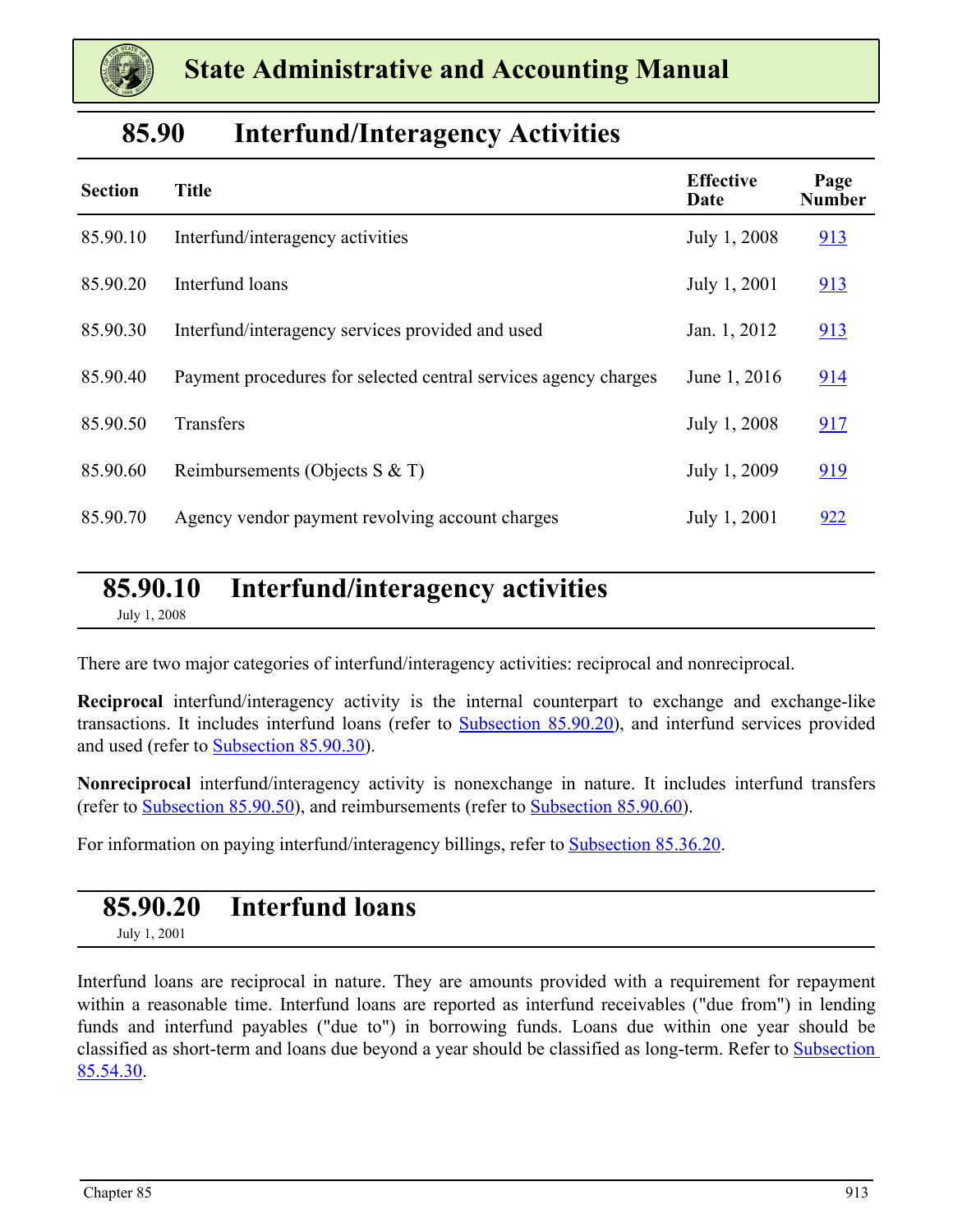<span id="page-40-0"></span>

### **85.90.30 Interfund/interagency services provided and used** Jan. 1, 2012

Interfund/interagency services provided and used are also reciprocal in nature. They were previously termed "quasi-external transactions." Interfund/interagency services provided and used are transactions within the state that are similar to and reported as though they had occurred with organizations external to the state. Interfund/interagency services provided and used are to be accounted for consistently by the accounts involved.

At the end of each fiscal period, any unpaid or unsettled amounts are reported as either interagency or interfund receivables and payables. Refer to Subsection 85.90.40 for illustrative entries.

To record interfund/interagency services provided and used, the paying agency records an expenditure/ expense using an appropriate object of expenditure. The receiving agency records revenue using either Revenue Source Code 0420 "Charges for Services," 0450 "Sales of Goods and Supplies - Proprietary Funds," or another appropriate revenue source code. Interfund/interagency services provided and used are budgeted and accounted for in this manner.

The following are examples of interfund/interagency services provided and used:

Internal service fund billings for goods or services, such as mail services from the Department of Enterprise Services and legal services provided by the Office of the Attorney General. Refer to Subsection 85.90.40.

Routine employer contributions from operating accounts to a pension trust fund.

Routine service charges for inspection, engineering, utilities, or similar services provided by one account/ agency to another.

### **85.90.40 Payment procedures for selected central services**  June 1, 2016 **agency charges**

### **85.90.40.a**

The following are selected central services agencies which require the use of unique object codes by the paying agency. A listing of services provided is as follows:

**Office of the Secretary of State** - Archives, records storage, and microfilm services.

**Office of the State Auditor** - Auditing services.

**Office of the Attorney General - Legal services.** 

**Department of Enterprise Services** - Office space, janitorial services, utilities, buildings and grounds maintenance, campus delivery and mail service, parking, motor pool, procurement, mainframe print services, web services, secure file services, risk management, printing, small agency budgeting/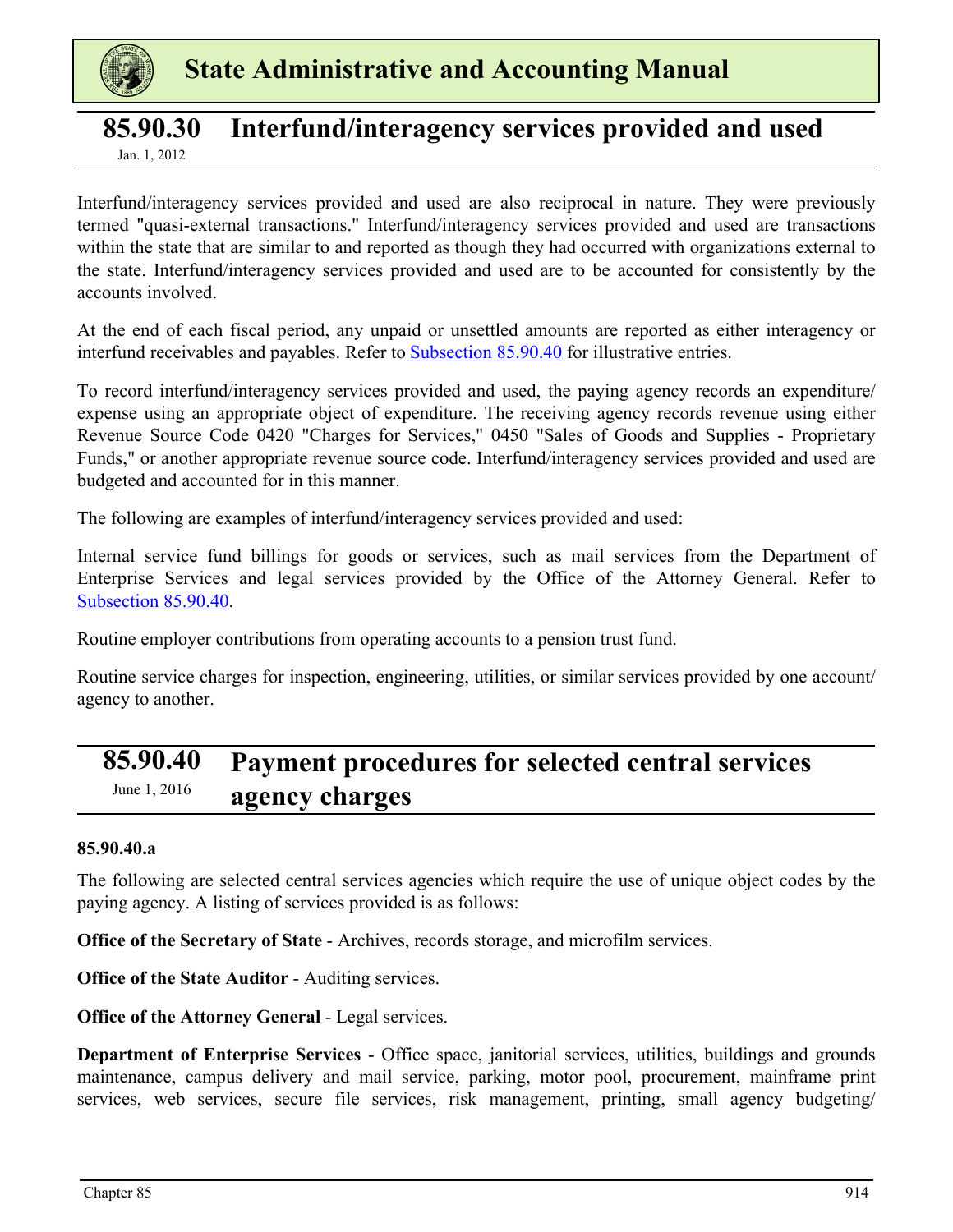

accounting/human resources/payroll services, and personnel services for general government classified employees.

**Office of Administrative Hearings** - Administrative hearings examiner services.

**Office of Financial Management** - Statewide financial and payroll systems, personnel services for state agency classified employees, higher education classified employees, and Statewide Accounting, Budgeting, and Forecasting.

**Office of Minority and Women's Business Enterprises (OMWBE)** - Certification of minority business enterprises, socially and economically disadvantaged business enterprises, and women's business enterprises statewide.

**Consolidated Technology Services** - Computer and telecommunication services.

#### **85.90.40.b**

The following object codes and payment schedules are to be used by the paying agency for transactions with selected central services agencies:

| <b>Central Service Agency</b> |                                                                       |                |                                         | <b>Paying Agency</b> |                                                                                                                                                                                                 |  |
|-------------------------------|-----------------------------------------------------------------------|----------------|-----------------------------------------|----------------------|-------------------------------------------------------------------------------------------------------------------------------------------------------------------------------------------------|--|
|                               | <b>Agency No. and Name</b>                                            | <b>Account</b> | <b>Revenue</b><br><b>Source</b><br>Code | Object<br>Code       | <b>Billing/Payment Schedule</b>                                                                                                                                                                 |  |
|                               | (085) Office of the Secretary of State                                |                |                                         |                      |                                                                                                                                                                                                 |  |
|                               | Archives and Records<br>Management                                    | 006            | 0420                                    | EW                   | Billed quarterly in advance (July, October,<br>January and April).                                                                                                                              |  |
|                               | Microfilm Services                                                    | 006            | 0428                                    | EW                   | Monthly actuals billed after month end.                                                                                                                                                         |  |
|                               | (095) Office of the State Auditor                                     | 483            | 0420                                    | ET                   | Monthly actual time and expenses billed<br>after month end for accountability and<br>whistleblower audits. ACFR and statewide<br>single audits billed quarterly for actual<br>time and expense. |  |
|                               | (100) Office of the Attorney General                                  | 405            | 0420                                    | EM                   | Monthly actuals for billable staff time and<br>direct litigation costs are billed by the end<br>of the following month.                                                                         |  |
|                               | (105) Office of Financial Management                                  |                |                                         |                      |                                                                                                                                                                                                 |  |
|                               | Personnel Services - State<br>agencies other than higher<br>education | 415            | 0420                                    | EN                   | July, October, January and April<br>(Quarterly billings in advance based on<br>classified salaries).                                                                                            |  |
|                               | <b>Labor Relations</b>                                                | 436            | 0420                                    | EN                   | July, October, January and April<br>(Quarterly billings in advance based<br>on .1% of salaries of employees covered<br>by a bargaining unit).                                                   |  |
|                               | <b>Enterprise Systems Fee</b>                                         | 472            | 0420                                    | EL.                  | Billed monthly based on budgeted FTEs.                                                                                                                                                          |  |
|                               | Core Financials System<br>Replacement                                 | 466            | 0420                                    | EL                   | Billed quarterly based on budgeted FTEs.                                                                                                                                                        |  |
|                               | Personnel Services - Higher<br>Education                              | 455            | 0420                                    | EN                   | July, October, January and April<br>(Quarterly billings in advance) based on<br>classified salaries.                                                                                            |  |
|                               | Statewide Accounting,<br>Budgeting, and Forecasting                   | 468            | 0420                                    | EZ                   | Billed quarterly based on budgeted FTEs.                                                                                                                                                        |  |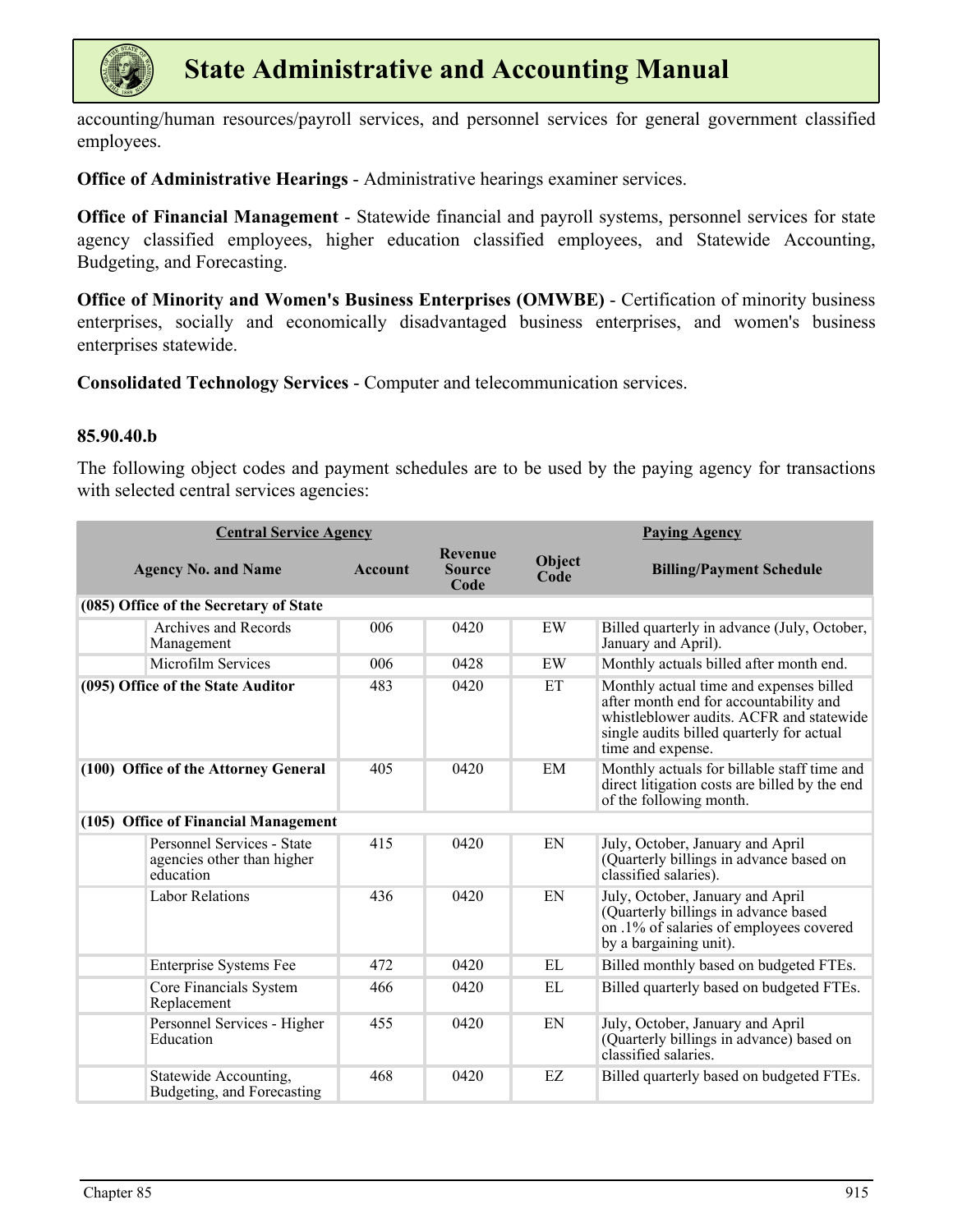

|                 | <b>Central Service Agency</b>                                         |                |                                  |                | <b>Paying Agency</b>                                                                                                               |
|-----------------|-----------------------------------------------------------------------|----------------|----------------------------------|----------------|------------------------------------------------------------------------------------------------------------------------------------|
|                 | <b>Agency No. and Name</b>                                            | <b>Account</b> | Revenue<br><b>Source</b><br>Code | Object<br>Code | <b>Billing/Payment Schedule</b>                                                                                                    |
| <b>Hearings</b> | (110) Office of Administrative                                        | 484            | 0420                             | EV             | Monthly actuals for billable staff time are<br>billed by the end of the following month.                                           |
| (147) OMWBE     |                                                                       | 453            | n/a                              | n/a            | Covered by vendor-paid contract<br>management fee assessed on all contracts<br>managed within DES Contracts and Legal<br>Division. |
| <b>Services</b> | (163) Consolidated Technology                                         |                |                                  |                |                                                                                                                                    |
|                 | <b>Computer Services</b>                                              | 458            | 0420                             | EL             | Monthly actuals billed after month end.                                                                                            |
|                 | <b>State Data Center Allocation</b>                                   | 458            | 0499                             | EL             | Billed monthly based on budgeted IT<br>expenses.                                                                                   |
|                 | Telecommunications                                                    | 458            | 0420                             | EB             | Monthly actuals billed after month end.                                                                                            |
|                 | Geospatial Portal                                                     | 458            | 0420                             | EL             | Weighted Factor 4-part index (portal<br>downloads, number of GIS staff, agency<br>FTEs, annual ESRI maintenance costs).            |
|                 | <b>OCIO</b>                                                           | 458            | 0420                             | EL             | Billed monthly based on budgeted FTEs in<br>IT job classifications.                                                                |
|                 | (179) Dept. of Enterprise Services                                    |                |                                  |                |                                                                                                                                    |
|                 | <b>Parking Services</b>                                               | 045            | 0402                             | EK             | Prepaid, and billed monthly, quarterly and<br>annually.                                                                            |
|                 | Engineering & Architectural<br>Services                               | 057            | n/a                              | JK             | Varies by agency.                                                                                                                  |
|                 | Capital Campus Maintenance<br>and Operations                          | 422            | 0420                             | EK             | Billed monthly following services<br>performed.                                                                                    |
|                 | Capital Campus Utilities and<br><b>Fixed Price Contracts</b>          | 422            | 0420                             | EK             | Billed monthly following services<br>performed.                                                                                    |
|                 | <b>Consolidated Mail Services</b>                                     | 422            | 0420                             | EK             | Outgoing mail monthly actuals billed after<br>month end; Incoming/Campus mail billed<br>according to agencies' agreements.         |
|                 | Facilities & Services (Seat of<br>Government)                         | 422            | 0420                             | EK             | Billed monthly based on budgeted FTEs<br>located in Thurston County.                                                               |
|                 | Facilities Engineering<br>Services                                    | 422            | 0420                             | EK             | Invoiced upon completion of service.                                                                                               |
|                 | Federal and State Surplus                                             | 422            | 0420                             | JA/JC          | Invoiced upon purchase.                                                                                                            |
|                 | Motor Pool                                                            | 422            | 0420                             | GN             | Monthly actuals billed after month end.                                                                                            |
|                 | Personnel Services - State<br>agencies other than higher<br>education | 422            | 0420                             | EN             | Billed monthly based on budgeted FTEs.<br>Separate training fees continue to apply.                                                |
|                 | <b>Printing Services</b>                                              | 422            | 0450                             | $\rm EF$       | Billed following services performed.                                                                                               |
|                 | <b>Production Services</b>                                            | 422            | 0420                             | EL             | Monthly actuals billed after month end.                                                                                            |
|                 | <b>Property Management</b>                                            | 422            | 0402                             | ED             | Rent billed monthly at month end.                                                                                                  |
|                 | Purchasing Administration<br>Fee                                      | 422            | n/a                              | n/a            | Covered by vendor $=$ paid contract                                                                                                |
|                 | Small Agency Financial<br>Services                                    | 422            | 0420                             | ER             | Billed monthly based on budgeted<br>formula.                                                                                       |
|                 | Small Agency Human<br><b>Resource Services</b>                        | 422            | 0420                             | ER             | Billed monthly based on budgeted FTEs.                                                                                             |
|                 | Risk Management<br>Administration                                     | 546            | 0420                             | EP             | Administration costs billed monthly based<br>on formula. Commercial insurance costs<br>billed as purchased.                        |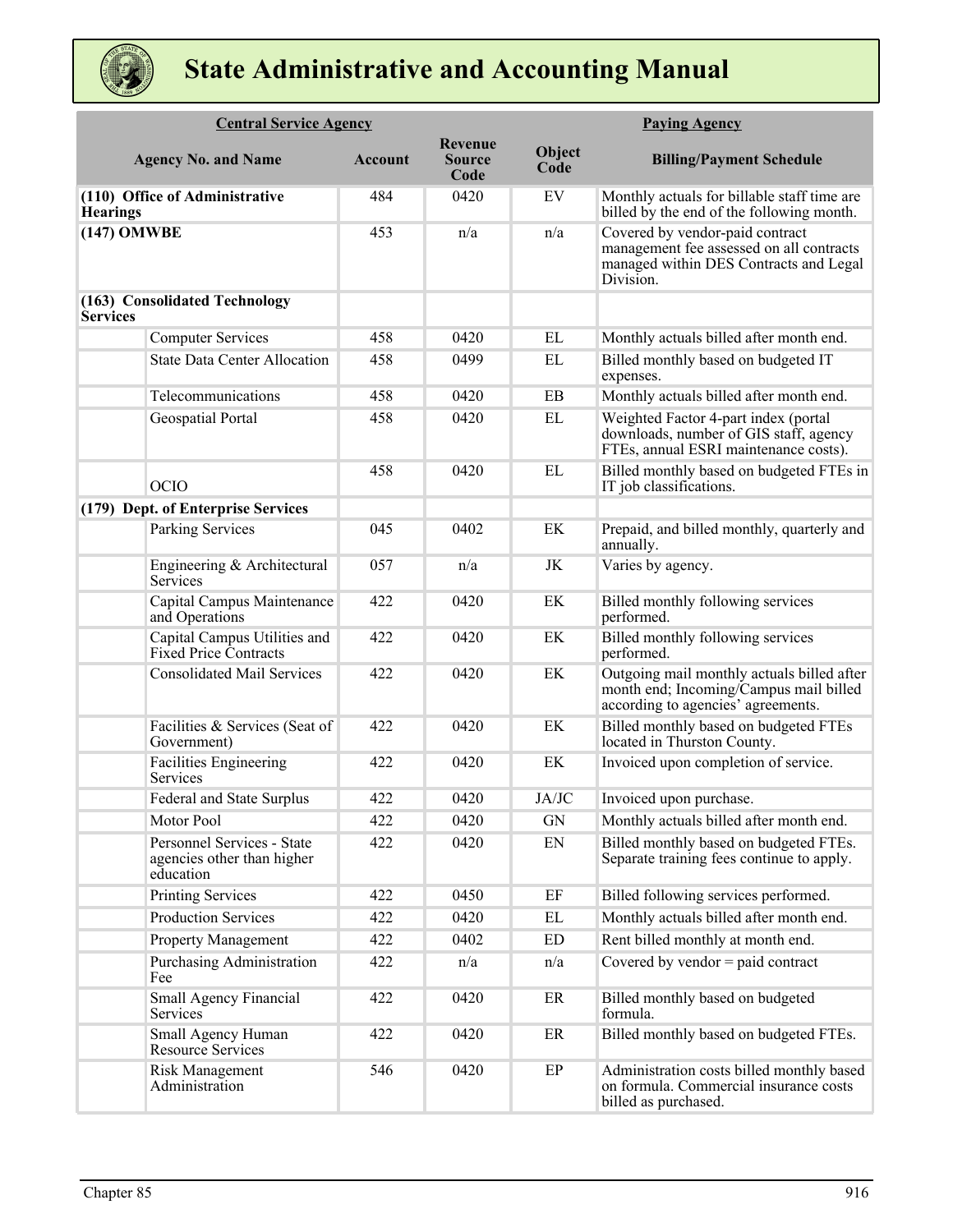<span id="page-43-0"></span>

|                                      | <b>Central Service Agency</b><br><b>Paying Agency</b> |                                  |                       |                                                         |
|--------------------------------------|-------------------------------------------------------|----------------------------------|-----------------------|---------------------------------------------------------|
| <b>Agency No. and Name</b>           | Account                                               | Revenue<br><b>Source</b><br>Code | <b>Object</b><br>Code | <b>Billing/Payment Schedule</b>                         |
| Self-Insurance Liability<br>Premiums | 547                                                   | 0496                             | EP                    | Billed annually at the beginning of the<br>fiscal year. |

### **85.90.40.c**

Unless otherwise provided above, central service agencies are to present invoices for payment to receiving agencies within 15 calendar days after the end of each billing period. However, at fiscal year-end, all bills (actual and estimates) are to be invoiced per the current fiscal year closing calendar in Subsection 90.20.05.

#### **85.90.40.d**

When problems arise with the collection of interagency receivables, the following steps are to be taken:

- 1. The interagency receivables/payables personnel are to contact each other to resolve the problems.
- 2. If (1) fails, the accounting chiefs are to contact each other to find a resolution.
- 3. If (2) fails, the agencies are to contact their assigned OFM Accounting Consultants.

### **85.90.50 Transfers**

July 1, 2008

#### **85.90.50.a**

Transfers are nonreciprocal in nature. Transfers of equity, formerly known as residual equity transfers, are non-recurring, non-routine transfers of equity between accounts. Two examples of equity transfers are contributions to or return of contributions from proprietary fund type accounts and transfer of residual equity balances from discontinued accounts.

Transfers of equity are generally infrequent. The key to identifying equity transfers is their non-recurring or non-routine nature. If transactions are recurring or routine, particularly if they involve a subsidy relationship, they are reported as operating transfers. Refer to [Subsection 85.90.50.b](#page-44-0)

Equity transfers are recorded in governmental fund type accounts using Revenue Source Codes 0678 "Equity Transfers In" or 0679 "Equity Transfers Out." Equity transfers in proprietary fund type accounts are recorded to Revenue Source Code 0820 "Capital Contributions." Refer to [Subsection 85.95.20](#page-49-0) for illustrative entries.

All equity transfers are to be in balance at the agency level, except for the following:

- Transfers to/from subsidiary accounts, and
- Transfers between state agencies.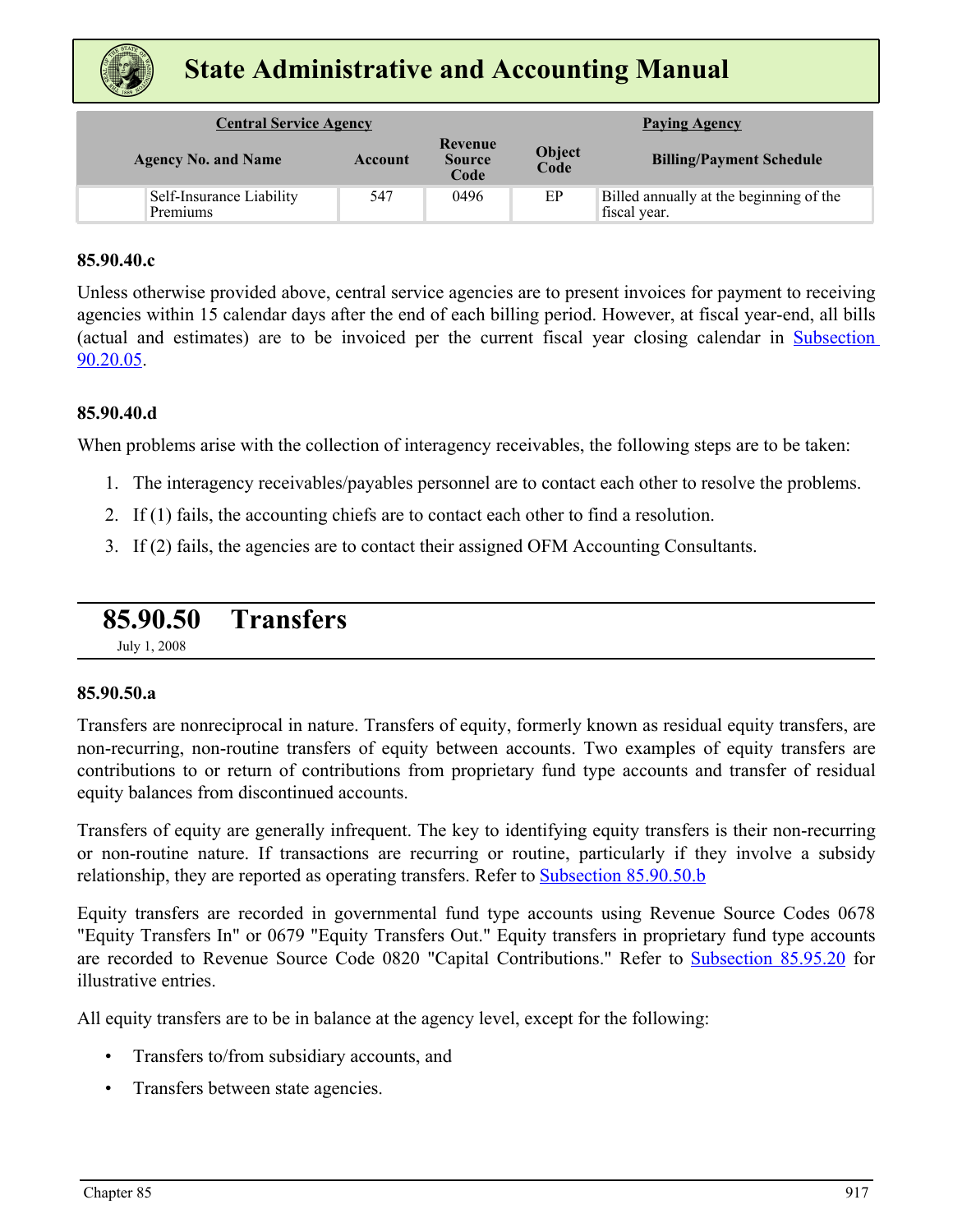<span id="page-44-0"></span>

### **85.90.50.b**

Operating transfers include the following:

- Transfers from accounts required by statute to collect resources to accounts legally authorized to expend them,
- Transfers of resources designated for debt service from the accounts collecting the receipts to the debt service accounts that will make the debt service payments,
- Transfers of unrestricted revenues collected in the General Fund to finance various programs accounted for in other accounts in accordance with budgetary authorization,
- Operating and equity transfers as required by law, and
- Transfers of profits from certain enterprise activities (Liquor and Lottery) to other accounts as required by law.

Operating transfers are recorded as expenditures using Object M or as revenues using the 06XX revenue source codes. Refer to Section 75.80 for a listing and description of all transfer revenue source codes. Refer to [Subsection 85.95.30](#page-50-0) for illustrative entries.

Operating transfers net to zero at the agency level.

### **85.90.50.c**

Special budgeted allocations generally give agencies additional spending authority, but no additional cash is provided for federal, private/local or dedicated operating accounts. Two examples of these budgeted, noncash allocations are the Salary and Insurance Contribution Increase Allocation and the Special Retirement Contribution Increase Allocation. An expenditure transfer is required for the General Fund - State account allocation. Two transfer transactions - one for the expenditure transfer and one for the revenue transfer - out of the operating account and into the allocation account are required for the federal, private/local and dedicated operating account allocations. Refer to [Subsection 85.95.35](#page-51-0) for an illustrative entry.

#### **85.90.50.d**

In governmental fund type accounts, transfers are reported as other financing uses in the funds making the transfers and as other financing sources in the funds receiving the transfers. In proprietary funds, transfers are reported in a separate section below nonoperating revenues and expenses.

In instances where transfers are appropriated as expenditures, GAAP and budgetary accounting treatments will differ. For budgetary reporting, appropriated operating transfers are considered "expenditures," while for GAAP reporting purposes, as noted above, they are considered other financing uses.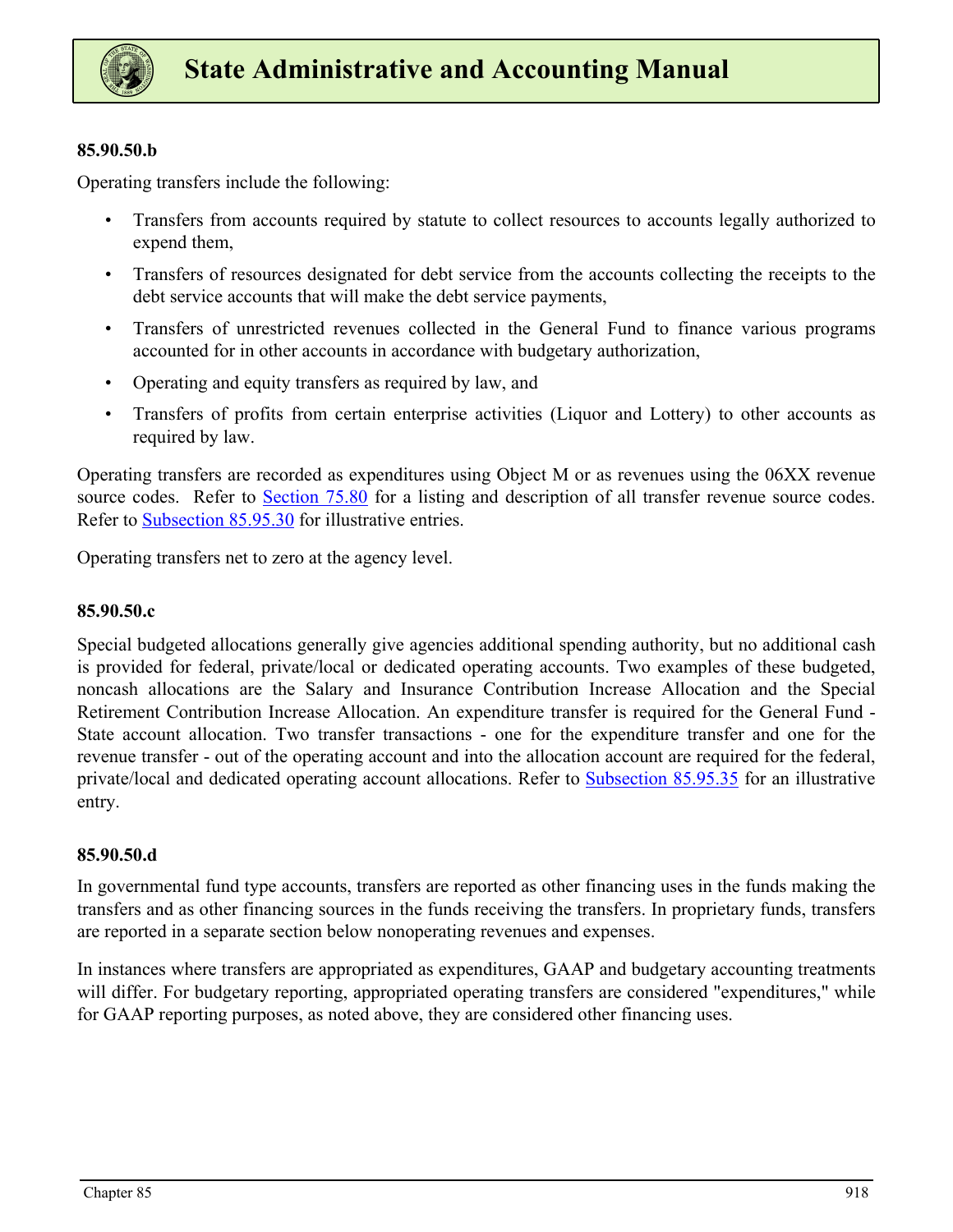<span id="page-45-0"></span>

### **85.90.60 Reimbursements (Objects S & T)**

July 1, 2009

Reimbursements are recorded when one agency and/or account initially charges an expenditure/expense that is subsequently charged to another. Generally, the reimbursement is recorded as an expenditure/ expense in the reimbursing account and as a reduction of a corresponding expenditure/expense in the reimbursed account. Accounting for reimbursements in this manner results in the expenditure/expense being reported only once and in the proper account. Reimbursements are to be appropriately documented and approved.

Reimbursement reporting is to be used only in circumstances as described above. It is not to be used for interfund loans, interfund transfers, or other interfund activities. Additionally, payments received by proprietary funds for goods and services are normally recorded as revenue with appropriate revenue source codes rather than as reimbursements.

As described below, reimbursements are coded with Object S or Object T. The subobject coding should reflect the object of expenditure being offset with the reimbursement, except Subobject JA "Noncapitalized Assets" and Subobject JB "Noncapitalized Software" which are coded to Subobjects SE and TE. Although Subobjects SZ and TZ "Unidentified" are available for use, it is preferable that an agency allocates charges to the appropriate subobject of expenditure within Objects S and T on a monthly basis.

Reimbursements are classified into two types:

### **85.90.60.a**

**Intra-agency reimbursements (Object T)** - Intra-agency reimbursements are used to charge for services or supplies provided by one account to another and to distribute administrative overhead charges. In accounting for intra-agency reimbursement transactions, the reimbursed account other than a nonbudgeted proprietary type account is to credit expenditures using object T. The reimbursing account is to account for intra-agency materials supplied or services rendered as object T and the appropriate subobject.

Intra-agency reimbursements are to be used to record special budgeted allocations involving accounts 239 "Tort Defense Service Revolving Account," 406 "Salary and Insurance Increase Revolving Account," 426 "Digital Government Revolving Account," and 427 "Special Account Retirement Contribution Increase Revolving Account." Refer to [Subsection 85.90.50.c.](#page-44-0)

Agencies may request a waiver from complying with specific requirements of this section. The request is to be in writing and be approved in writing by OFM before the waiver takes effect. Waivers automatically expire at the end of the fiscal biennium for which they were granted and are to be re-approved in writing to remain in force.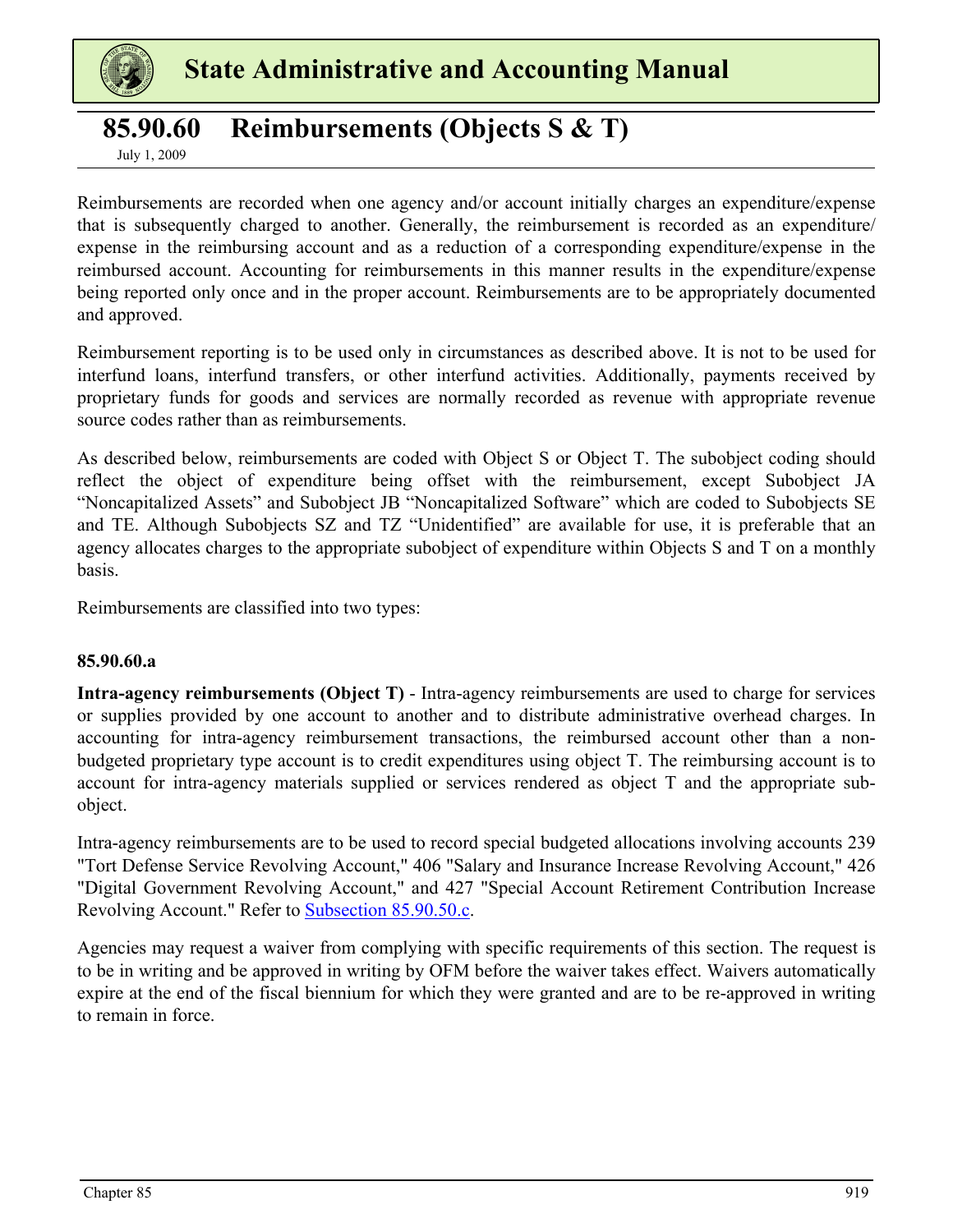<span id="page-46-0"></span>

### **85.90.60.a.(1) Accounts other than non-budgeted proprietary fund type accounts**

All accounts other than non-budgeted proprietary fund type accounts are to use Object T transfers to record intra-agency transfers between said accounts. Reimbursements to accounts for expenditures/ expenses initially made from it which are properly applicable to another account are to be recorded as a credit to expenditures/expenses using Object T. The reimbursing account other than a non-budgeted proprietary fund type account is to debit expenditures/expenses using Object T.

When transfers of salaries are made with Subobject TA, the FTEs are to remain with the original Object A expenditure.

The total for Object T transfers at the subobject level is to equal zero for all accounts within a fiscal year except as noted below for GL Code 6525 transfers and for non-budgeted proprietary fund type accounts. Refer to Subsection  $85.95.50.a$  and  $\overline{b}$  for illustrative entries.

Intra-agency reimbursements received by **budgeted** proprietary fund type accounts are recorded as credits to expense using Object T. Therefore, an additional entry is necessary to adjust to proper GAAP accounting. The GAAP adjustment debits GL Code 6525 "Expense Adjustments/Eliminations (GAAP)," using Object T with the appropriate sub-object and credits GL Code 3225 "Revenue Adjustments/ Eliminations (GAAP)" with the appropriate revenue source code. Only in the case of GL Code 6525 transfers is there no corresponding Object T offset. Refer to [Subsection 85.95.50.c f](#page-53-0)or an illustrative entry.

### **85.90.60.a.(2) Non-budgeted proprietary fund type accounts**

For non-budgeted proprietary fund type accounts (excluding accounts 443 and 505 which are subject to (1) above), reimbursements are not coded as credits to expenses using object T. They are coded directly to revenue with appropriate revenue source codes. Refer to [Subsection 85.95.50.d](#page-53-0) for an illustrative entry.

### **85.90.60.b Interagency reimbursements (Object S)**

All transactions between state agencies are to be properly accounted for as prescribed in **RCW Chapter** [39.34](https://apps.leg.wa.gov/RCW/default.aspx?cite=39.34).

The following procedures are to be followed in those instances where a **budgeted account or certain account used by higher education agencies** - accounts 143, 145, 147, 148, 149, 443, and 505 which are included with budgeted accounts for purposes of this section - provides goods or services to another agency:

### **85.90.60.b.(1)**

In accounting for interagency reimbursement transactions, the reimbursed agency is to credit expenditures/ expenses using Object S - Interagency Reimbursements. The reimbursing agency is to account for expenditures for interagency materials supplied or services rendered as though they were purchased from an outside vendor. Refer to [Subsection 85.95.60.a](#page-54-0) and [b](#page-54-0) of this manual for illustrative entries.

**Note:** In budgeted accounts, interagency reimbursements are not to be recorded as revenue or as recovery of current appropriation expenditures using Revenue Source Code 0902 "Recoveries of Current Expenditure Authority Expenditures." Refer to [Subsection 85.95.60.a](#page-45-0) and b for illustrative entries.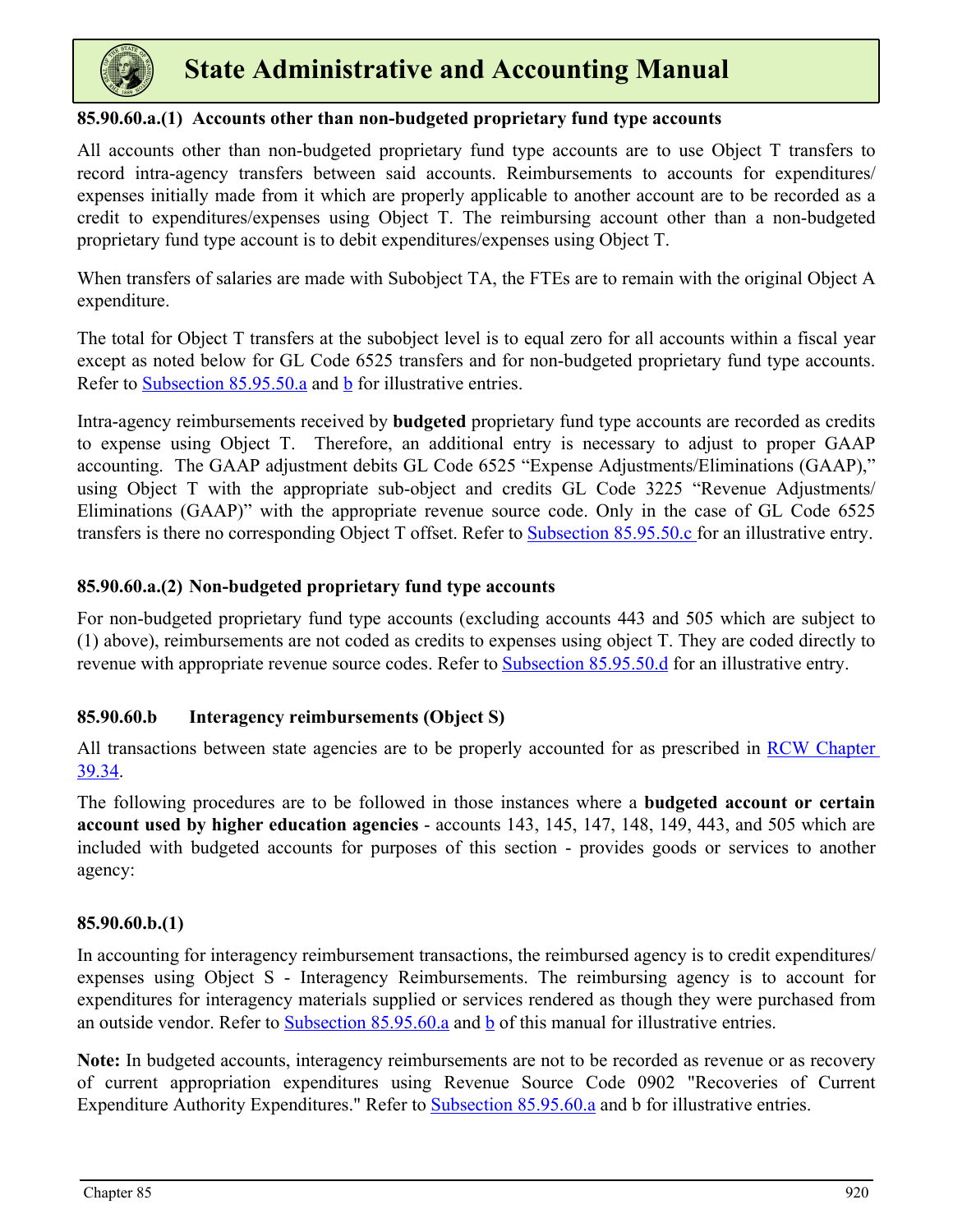<span id="page-47-0"></span>

### **85.90.60.b.(2)**

The amounts billed to other agencies and uncollected at the end of the month and work in process costs not billed at the end of the month are to be recorded as a credit to the appropriate GL code series 65XX "Expenditures/Expenses" with object S and a debit to GL code 1354 "Due from Other Agencies."

### **85.90.60.b.(3)**

For GAAP reporting purposes, payments to budgeted proprietary fund type accounts should be recorded as revenues with appropriate revenue source codes. However, as discussed above, interagency reimbursements to budgeted proprietary fund type accounts are recorded as credits to expense (object S). Therefore, an additional entry is necessary to adjust to proper GAAP accounting. The GAAP adjustment debits GL code 6525 "Expense Adjustments/Eliminations (GAAP)," using object S with the appropriate sub-object and credits GL code 3225 "Revenue Adjustments/Eliminations (GAAP)" with the appropriate revenue source code. Refer to **Subsection 85.95.60.c** for an illustrative entry.

For nonbudgeted proprietary fund type accounts (excluding accounts 443 and 505 which are subject to (1) above), interagency reimbursements are not coded as credits to expenses (object S). They are coded directly to revenue with appropriate revenue source codes. Refer to Subsection [Subsection 85.95.60.d](#page-54-0) for an illustrative entry.

### **85.90.60.c**

Agencies are to establish procedures to ensure timely, accurate, and cost effective payment of obligations to agencies. Refer to **Subsection 85.36** for information on payment methods.

Special attention by all agencies is to be given to the following:

**Due Dates** - Dates for payments are established by the terms of contracts between the state agencies. If the contract is silent concerning terms or there is no written contract, the terms are net 30 days. The 30 days, or other terms, begin upon receipt of the goods or services or a properly completed invoice, **whichever is later**. Agency payments are to be made by the due date.

**Combined Payments** - The number of payments to an agency are to be kept to a minimum by processing the maximum number of invoices with a single payment.

**Partial Payments** - When agencies accept partial delivery of goods or services without reservation, prompt payment is to be made for the goods or services received upon receipt from the agency of a properly completed invoice or in accordance with contract terms covering the partial delivery.

**Disputes** - Prompt and proper notification to an agency of receipt of unsatisfactory goods or services or an incorrect invoice defers the due date. The due date is recalculated from the date the problem is corrected. Proper authorization is required when material changes are made.

**Records** - Billings are to reflect the cost of labor, material and overhead. Records are to be maintained by the vendor agency that provides complete cost billing information and also an audit trail for post auditing. Source documentation should be made available, upon request, for review by the billed agency.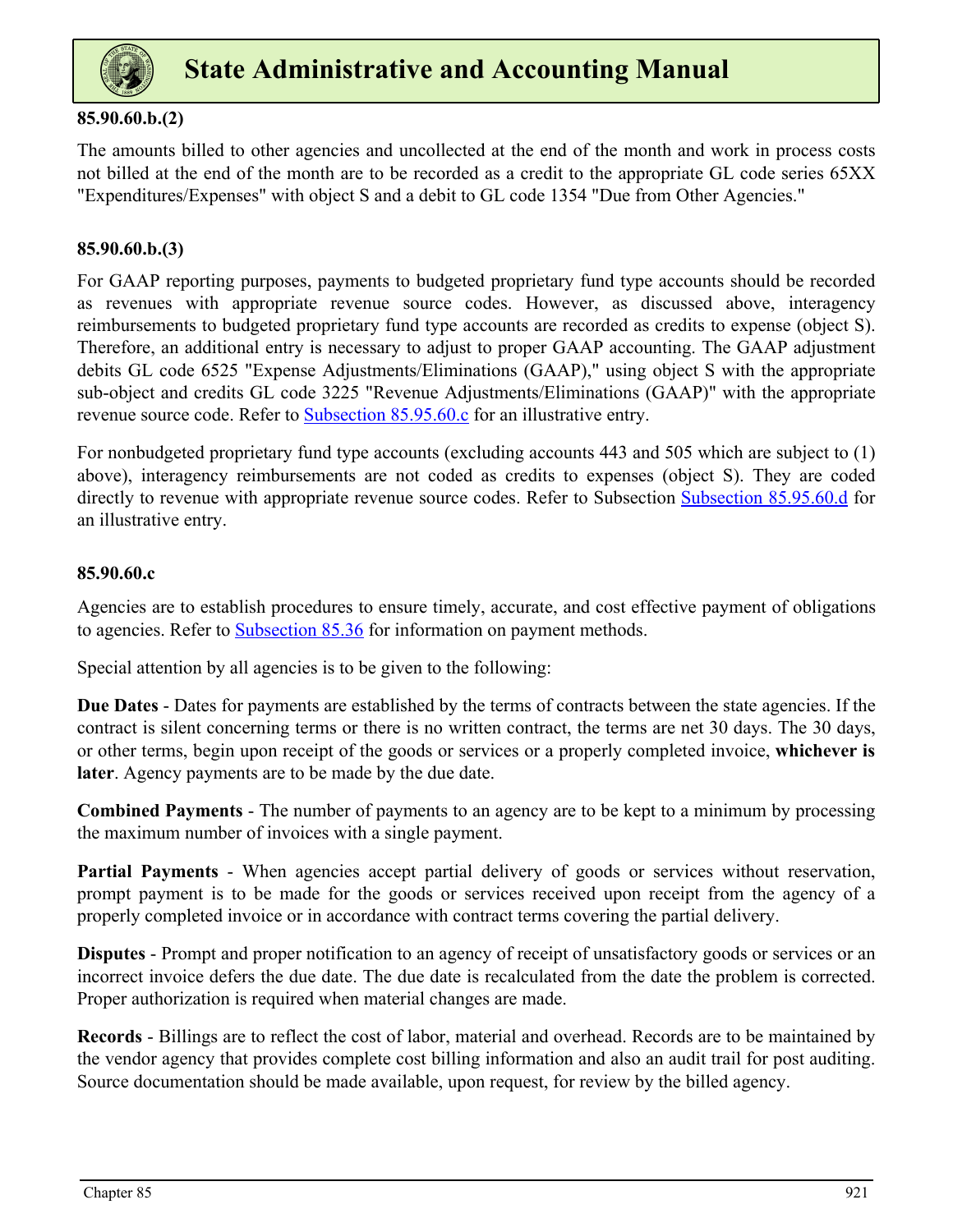<span id="page-48-0"></span>

When problems arise with the collection of interagency receivables, agencies are to follow the steps in [Subsection 85.90.40.d](#page-43-0).

Vendor agencies are not to request or require advances from receiving agencies unless the advance was approved in writing by the OFM Director or authorized designee [\(RCW 39.34.150\)](https://apps.leg.wa.gov/rCW/default.aspx?cite=39.34.150).

Refer to Section 90.20 for additional requirements applicable to fiscal year end cutoff.

Refer to [Subsection 85.90.30](#page-40-0) for discussion of interfund services provided and used and [Subsection](#page-43-0)  [85.90.50](#page-43-0) for transfers.

## **85.90.70 Agency vendor payment revolving account charges**

July 1, 2001

### **85.90.70.a**

Account 720 "Agency Vendor Payment Revolving Account" may be used by agencies [\(RCW 42.26](https://app.leg.wa.gov/rcw/default.aspx?cite=42.26)), with the approval of OFM, for the payment of goods or services which are payable from monies other than those maintained in the Office of the State Treasurer.

### **85.90.70.b**

Use of Account 720 by agencies is to be authorized in writing by the Director of OFM or authorized designee.

### **85.90.70.c**

Amounts disbursed from Account 720 must be from amounts previously deposited by the agency using the account. These deposits must be from local accounts which are properly chargeable with the disbursement. **Amounts to cover disbursements must be deposited prior to actual disbursement**. Refer to [Subsection 85.95.70](#page-55-0) for illustrative entries.

### **85.90.70.d**

All amounts accruing to Account 720 as a result of the cancellation of warrants are to be re-deposited in the agency's appropriate local account.

### **85.90.70.e**

Only the following accounts are to be maintained in the general ledger of Account 720: GL Codes 4310 "Current Treasury Cash Activity (OST Only)," 4325 "Beginning Treasury Cash Balance - Agency Funds," 5199 "Other Liabilities," and the 71XX "In-Process" Series. Subsidiary ledgers are not required. Refer to [Subsection 85.95.70](#page-55-0) for illustrative entries.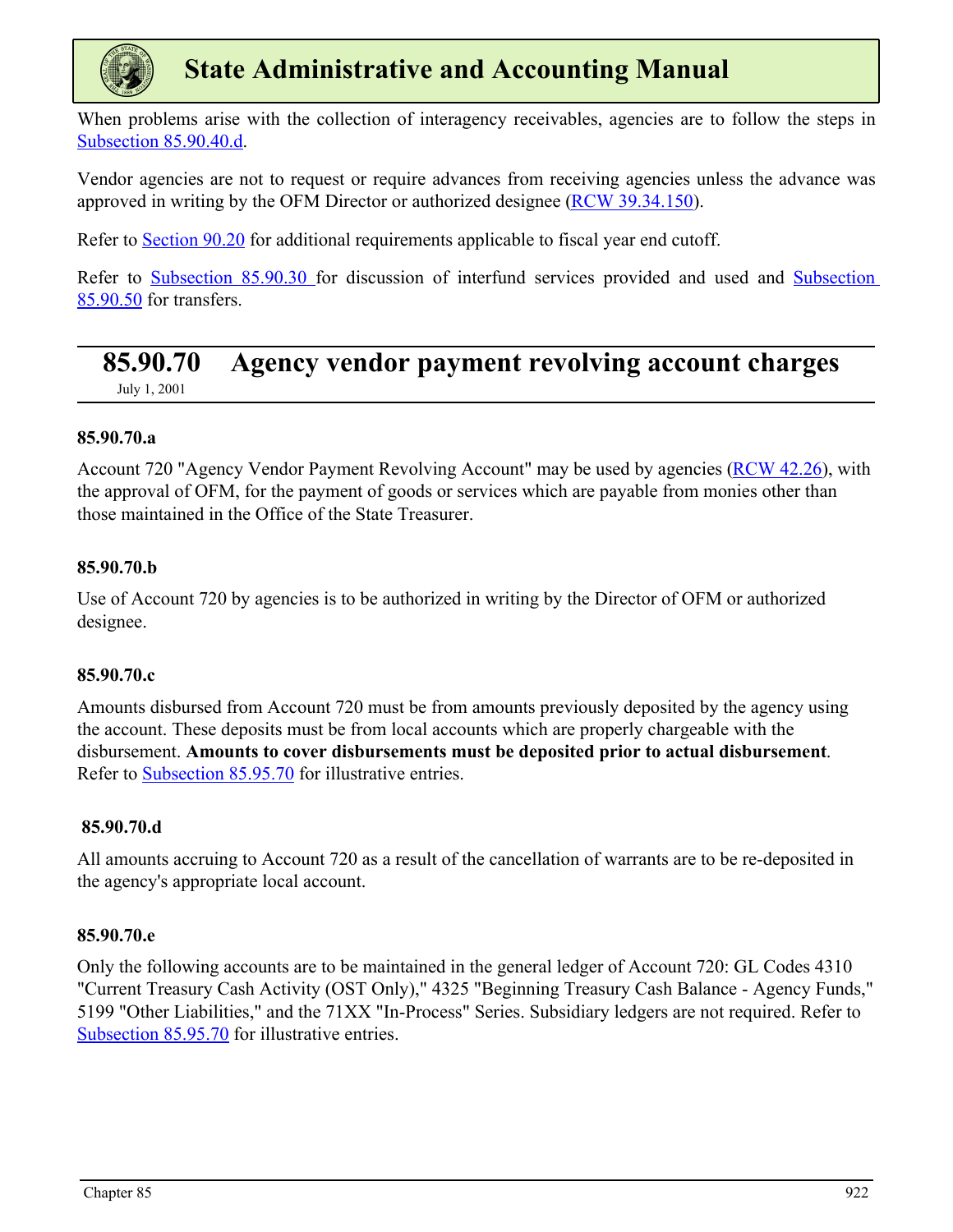<span id="page-49-0"></span>

| 85.95 | <b>Interfund/Interagency Activities - Illustrative Entries</b> |  |  |  |
|-------|----------------------------------------------------------------|--|--|--|
|-------|----------------------------------------------------------------|--|--|--|

| <b>Section</b> | <b>Title</b>                                     | <b>Effective</b><br>Date | Page<br><b>Number</b> |
|----------------|--------------------------------------------------|--------------------------|-----------------------|
| 85.95.10       | These entries are for illustrative purposes      | July 1, 2001             | 923                   |
| 85.95.20       | Transfers of equity                              | July 1, 2003             | 923                   |
| 85.95.30       | Operating transfers                              | July 1, 2003             | 924                   |
| 85.95.35       | Special budgeted allocation transfers            | July 1, 2008             | 925                   |
| 85.95.40       | Interfund/interagency services provided and used | July 1, 2008             | 926                   |
| 85.95.50       | Intra-agency reimbursements (Object T)           | July 1, 2008             | 927                   |
| 85.95.60       | Interagency reimbursements (Object S)            | July 1, 2008             | 928                   |
| 85.95.70       | Agency vendor payment revolving account          | July 1, 2001             | 929                   |

## **85.95.10 These entries are for illustrative purposes**

July 1, 2001

The situations in this section illustrate the accounting treatment of some typical interfund/interagency activities. These entries are for illustrative purposes **only** and should **not** be considered all-inclusive. Entries posted to GL Code Series 71XX "In-Process" in treasury and treasury trust accounts also require an entry from the Office of State Treasurer as illustrated below to clear the GL In-Process codes.

The entry would be reversed for In-Process debit amounts.

| Dr  |     |
|-----|-----|
| XXX |     |
|     | XXX |
|     |     |

The entry would be reversed for In-Process debit amounts.

### **85.95.20 Transfers of equity**

July 1, 2003

To record the transfer of a fund balance from a discontinued local account to the General Fund. For purposes of this example, assume there is cash as well as outstanding receivables and payables in the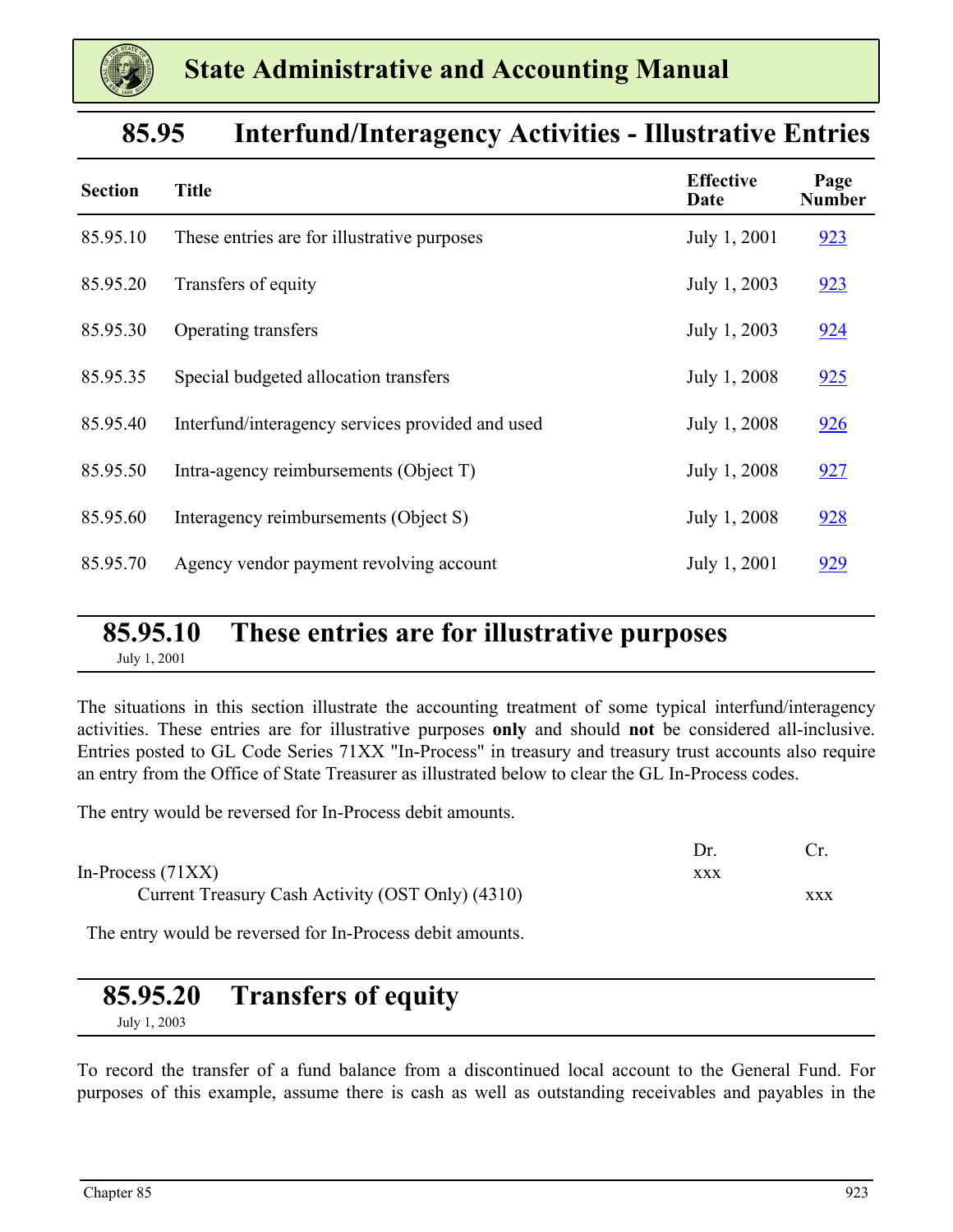<span id="page-50-0"></span>

discontinued account and that the discontinued account is a governmental fund type account. Refer to [Subsection 85.90.50.a](#page-43-0).

### **Discontinued Account:**

|                                                 | Dr.        | Cr.        |
|-------------------------------------------------|------------|------------|
| Payables - Short-Term (51XX)                    | <b>XXX</b> |            |
| Cash Revenue (3210) or Noncash Revenue (3220)   |            |            |
| Revenue Source Code (0679) Equity Transfers Out | <b>XXX</b> |            |
| Cash In Bank $(1110)$                           |            | <b>XXX</b> |
| Receivables - Short-Term (13XX)                 |            | <b>XXX</b> |
| <b>General Fund - Basic Account (001):</b>      |            |            |
|                                                 | Dr.        | Cr.        |
| In-Process $(71XX)$                             | <b>XXX</b> |            |
| Receivables - Short-Term (13XX)                 | <b>XXX</b> |            |
| Payables - Short-Term (51XX)                    |            | <b>XXX</b> |
| Cash Revenue (3210) or Noncash Revenue          |            |            |
| (3220) Revenue Source Code (0678) Equity        |            |            |
| Transfers In                                    |            | <b>XXX</b> |

### **85.95.30 Operating transfers**

July 1, 2003

### **85.95.30.a**

To record an operating transfer in. Refer to [Subsection 85.90.50.b.](#page-44-0)

|                                                                        | Dr.        | Cr.        |
|------------------------------------------------------------------------|------------|------------|
| Cash in Bank $(1110)$ or                                               |            |            |
| In-Process $(71XX)$                                                    | <b>XXX</b> |            |
| Cash Revenue (3210) Revenue Source Code (0621) Operating               |            |            |
| Transfers In                                                           |            | <b>XXX</b> |
| 85.95.30.b                                                             |            |            |
| To record an operating transfer out. Refer to Subsection 85.90.50.b.   |            |            |
|                                                                        | Dr.        | Cr.        |
| Cash Revenue (3210) Revenue Source Code (0622) Operating Transfers Out | <b>XXX</b> |            |
| Cash in Bank $(1110)$ or                                               |            |            |
| In-Process $(71XX)$                                                    |            | <b>XXX</b> |
|                                                                        |            |            |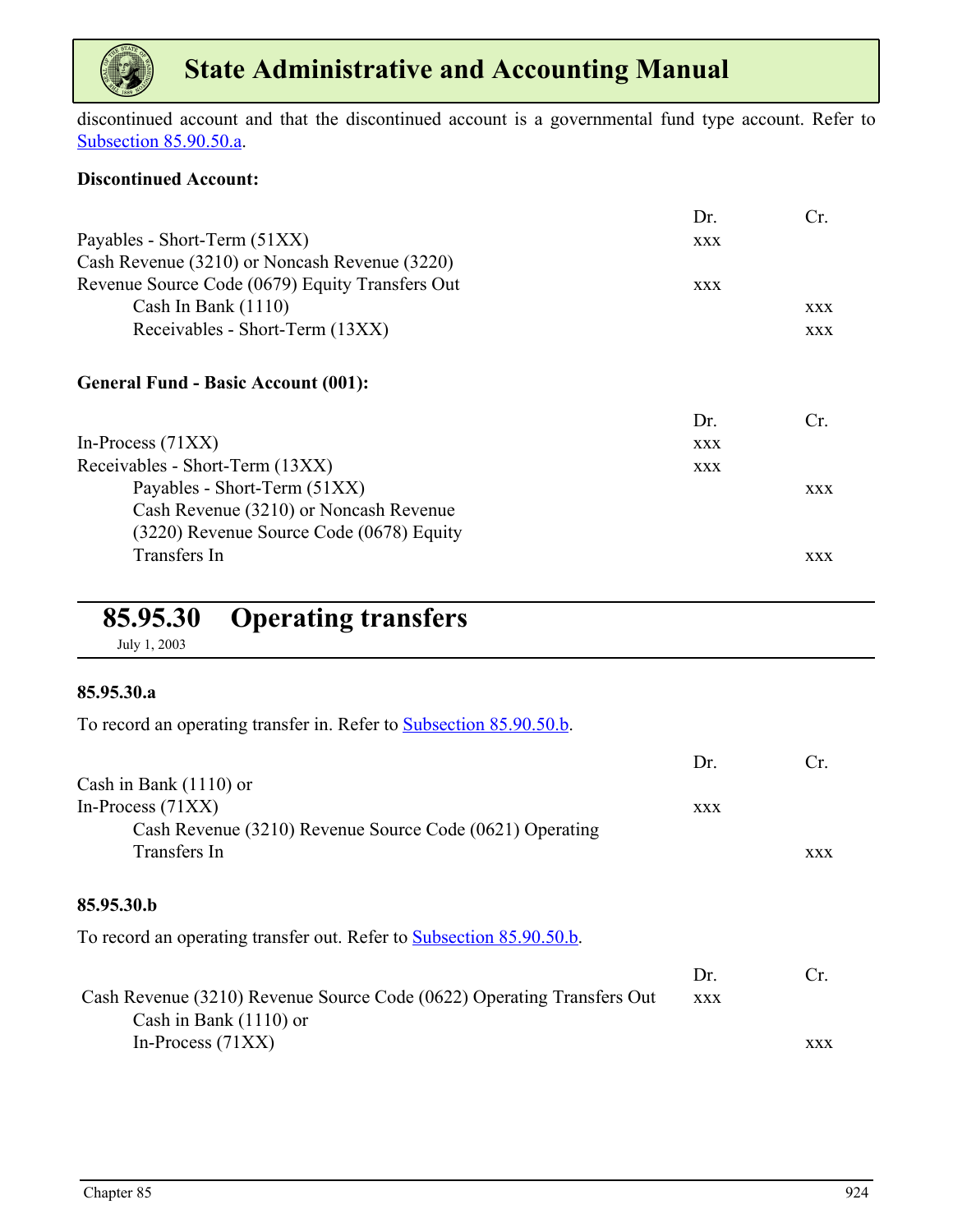<span id="page-51-0"></span>

### **85.95.35 Special budgeted allocation transfers**

July 1, 2008

### **85.95.35.a**

To record a special budgeted allocation transfer for an increase allocation to either the Salary and Insurance Increase Revolving Account (Account 406) or the Special Account Retirement Contribution Increase Revolving Account (Account 427). In this entry, the original disbursement was recorded as a cash expenditure to Object A or B in the agency's operating account. Refer to [Subsection 85.90.50.c.](#page-44-0)

#### **Allocation Account:**

|                                                               | Dr.        | Cr.        |
|---------------------------------------------------------------|------------|------------|
| Cash Expenditure (6510) Subobjects TA and/or TB               | <b>XXX</b> |            |
| Current Period Clearing Account (9920)                        |            | <b>XXX</b> |
| Current Period Clearing Account (9920)                        | <b>XXX</b> |            |
| Cash Revenues (3210) Revenue Source Code (0626*)              |            | <b>XXX</b> |
| <b>Operating Account (other than General Fund):</b>           |            |            |
|                                                               | Dr.        | Cr.        |
| Current Period Clearing Account (9920)                        | <b>XXX</b> |            |
| Cash Expenditure (6510) Subobjects TA and/or TB               |            | <b>XXX</b> |
| Cash Revenues (3210) Revenue Source Code (0626 <sup>*</sup> ) | XXX        |            |
| Current Period Clearing Account (9920)                        |            | <b>XXX</b> |

 \*The Revenue Source Code would be 03XX for federal or 05XX for private/local when non-state expenditure authority is involved.

**Note:** This is an in-house non-cash journal voucher entry only. Do not send it to the Office of the State Treasurer. Entries are reversed for a negative allocation.

#### **85.95.35.b**

Special allocation accounts are not used for allocations in the General Fund. Instead, the allocation is made through an allocation appropriation.

#### **General Fund:**

|                                                  | Dr.        |            |
|--------------------------------------------------|------------|------------|
| Current Period Clearing Account (9920)           | <b>XXX</b> |            |
| Cash Expenditure (6510 Operating Appropriation)  |            |            |
| Subobjects TA and TB                             |            | <b>XXX</b> |
| Cash Expenditure (6510 Allocation Appropriation) |            |            |
| Subobjects TA and TB                             | <b>XXX</b> |            |
| Current Period Clearing Account (9920)           |            | XXX        |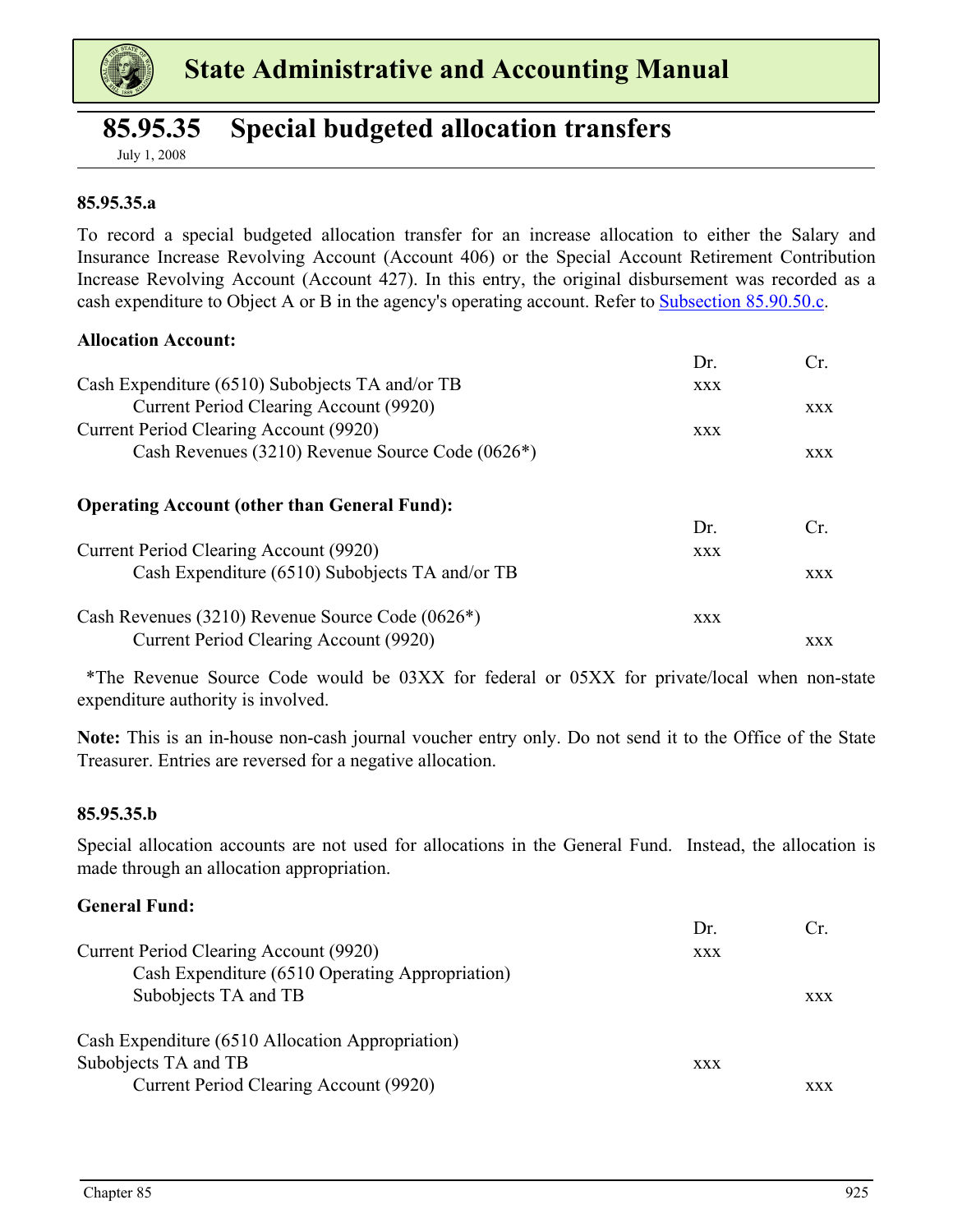<span id="page-52-0"></span>

### **85.95.40 Interfund/interagency services provided and used**

July 1, 2008

#### **85.95.40.a**

To record amounts billed for goods and services delivered to another agency or account. Refer to [Subsection 85.90.30](#page-40-0).

|                                                     | $1\,\mathrm{hr}$ |     |
|-----------------------------------------------------|------------------|-----|
| Due From Other Agencies (1354) or                   |                  |     |
| Due From Other Funds (1353)                         | XXX              |     |
| Revenue (32XX) Revenue Source Code (as appropriate) |                  | XXX |

#### **85.95.40.b**

To record receipt of amount previously billed for goods and services delivered to another agency or account. Refer to [Subsection 85.90.30](#page-40-0).

|                                   | $1$ r |            |
|-----------------------------------|-------|------------|
| Cash in Bank $(1110)$ or          |       |            |
| In-Process $(71XX)$               | XXX   |            |
| Due From Other Agencies (1354) or |       |            |
| Due From Other Funds (1353)       |       | <b>XXX</b> |

#### **85.95.40.c**

To record liability for goods and services rendered by another agency or account. Refer to [Subsection](#page-40-0)  [85.90.30.](#page-40-0)

|                                                           | Dr.        |            |
|-----------------------------------------------------------|------------|------------|
| Expenditures/Expense (65XX) (with appropriate sub-object) | <b>XXX</b> |            |
| Due To Other Agencies (5154) or                           |            |            |
| Due To Other Funds (5153)                                 |            | <b>XXX</b> |

#### **85.95.40.d**

To record disbursement of amount previously booked as liability for goods and services rendered by another agency or account. Refer to [Subsection 85.90.30](#page-40-0).

|                                 | $1$ r |            |
|---------------------------------|-------|------------|
| Due To Other Agencies (5154) or |       |            |
| Due To Other Funds (5153)       | XXX   |            |
| Cash in Bank $(1110)$ or        |       |            |
| In-Process $(71XX)$             |       | <b>XXX</b> |
|                                 |       |            |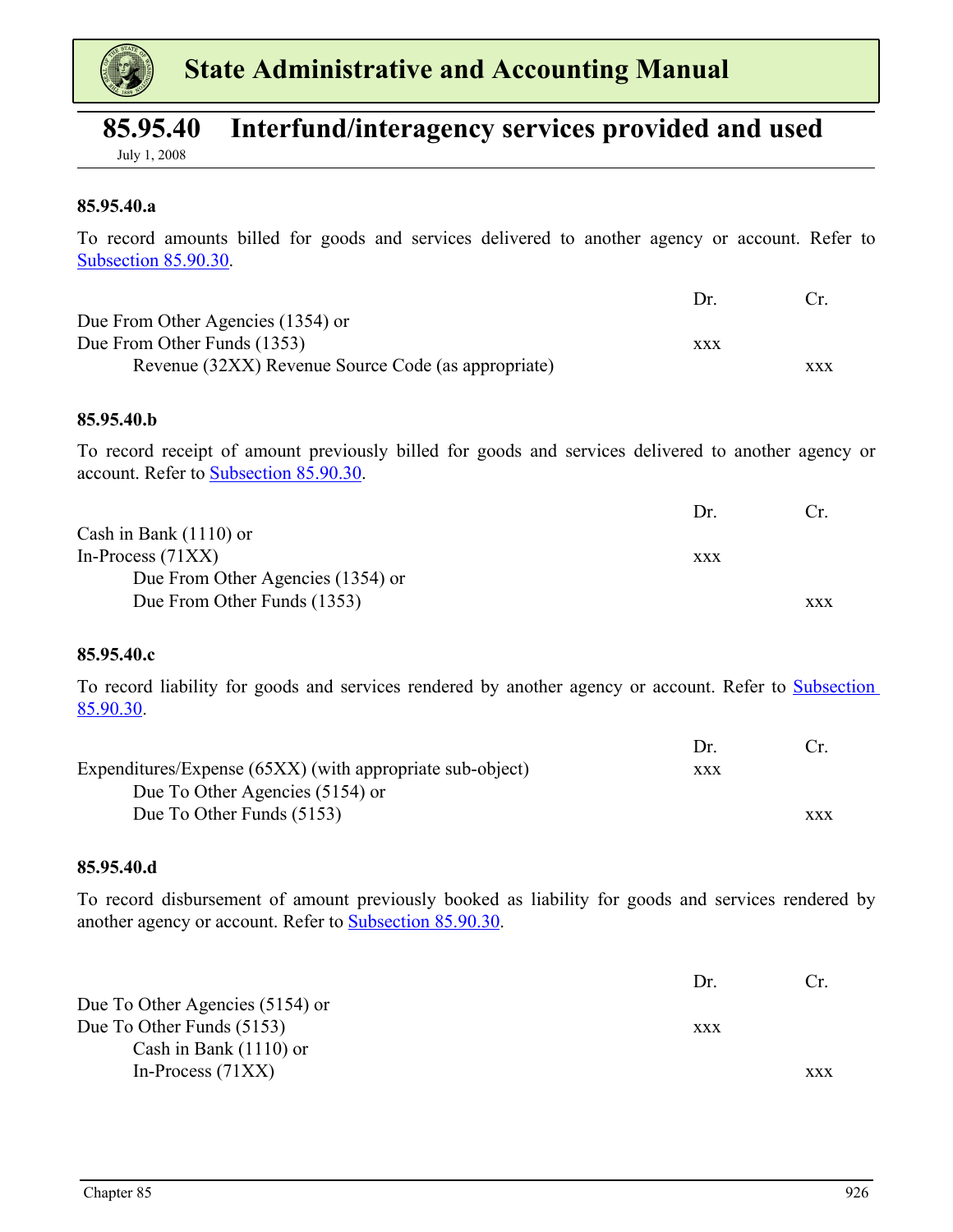<span id="page-53-0"></span>

### **85.95.50 Intra-agency reimbursements (Object T)**

July 1, 2008

#### **85.95.50.a**

To record amounts **received** by an account other than a **non-budgeted proprietary fund type account** from another account to reimburse for goods and services rendered on behalf of the reimbursing account. Refer to [Subsection 85.90.60.a.\(1\)](#page-46-0).

|                                       | Dr. |            |
|---------------------------------------|-----|------------|
| Cash in Bank $(1110)$ or              |     |            |
| In-Process $(71XX)$                   | XXX |            |
| Expenditures/Expenses (65XX) Object T |     | <b>XXX</b> |

#### **85.95.50.b**

To record amounts **paid** by one **budgeted account** to another account to reimburse for goods and services rendered on behalf of the reimbursing account. Refer to **Subsection 85.90.60.a.**(1).

|                                       | Dr. |            |
|---------------------------------------|-----|------------|
| Expenditures/Expenses (65XX) Object T | XXX |            |
| Cash in Bank $(1110)$ or              |     |            |
| In-Process $(71XX)$                   |     | <b>XXX</b> |

#### **85.95.50.c**

The additional entry needed for an Object T reimbursements **received** by a **budgeted proprietary fund type account** to meet GAAP reporting requirements. Refer to **Subsection 85.90.60.a.**(1).

|                                                        | $1$ r      |            |
|--------------------------------------------------------|------------|------------|
| Expense Adjustment/Eliminations (GAAP) (6525) Object T | <b>XXX</b> |            |
| Revenue Adjustments/Eliminations (GAAP)                |            |            |
| (3225) Revenue Source Code (as appropriate)            |            | <b>XXX</b> |

#### **85.95.50.d**

To record an intra-agency reimbursement **received** by a **non-budgeted proprietary fund type account**. Refer to [Subsection 85.90.60.a.\(2\)](#page-46-0).

|                                                         | $1$ r |            |
|---------------------------------------------------------|-------|------------|
| Cash in Bank $(1110)$ or                                |       |            |
| In-Process $(71XX)$                                     | XXX   |            |
| Cash Revenues (3210) Revenue Source Code (0420) Charges |       |            |
| for Services                                            |       | <b>XXX</b> |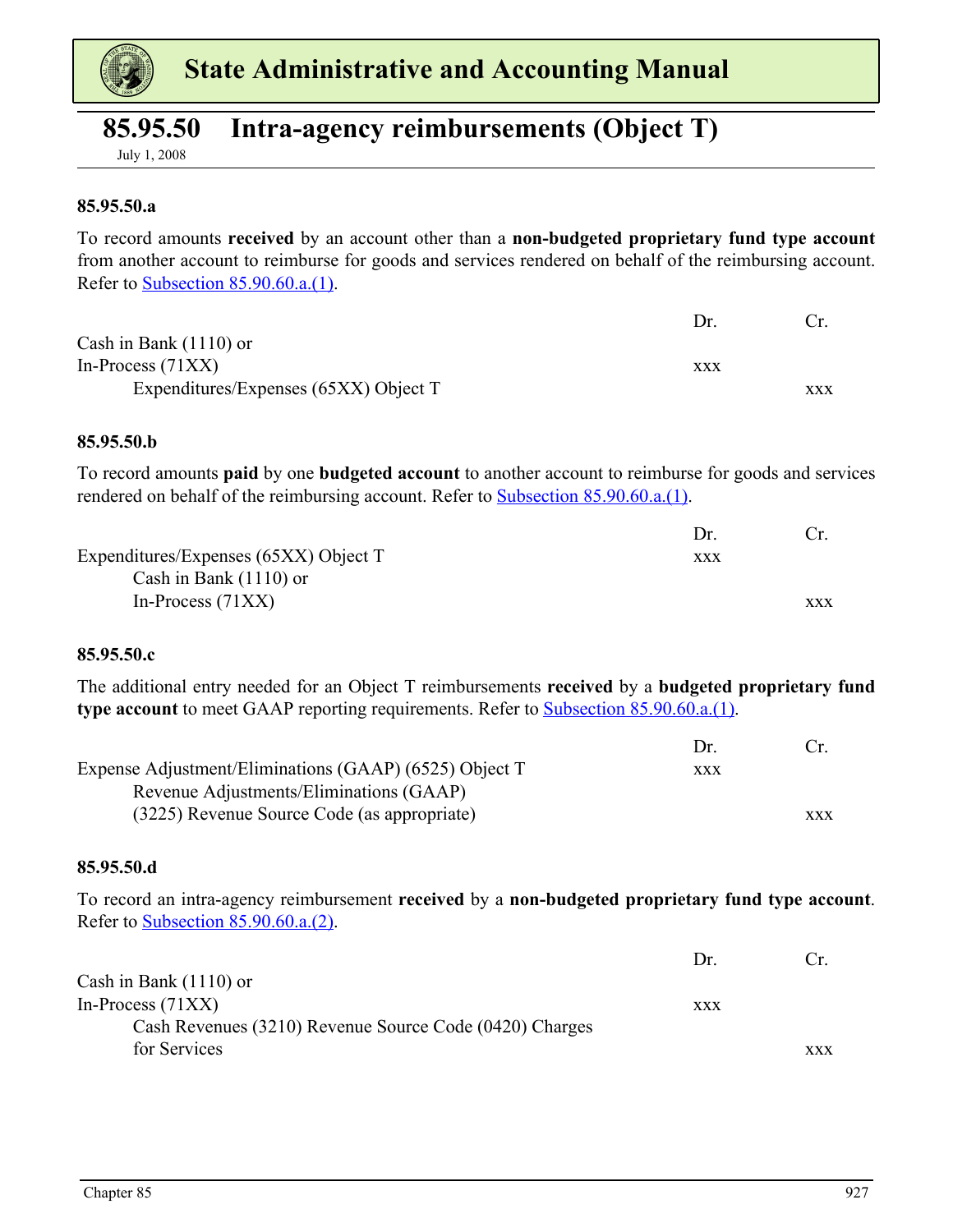<span id="page-54-0"></span>

### **85.95.60 Interagency reimbursements (Object S)**

July 1, 2008

#### **85.95.60.a**

To record amounts **received** by an account **other than a non-budgeted proprietary fund type account** in one agency from another agency to reimburse for goods and services rendered on behalf of the reimbursing agency. Refer to **Subsection 85.90.60.b.**(1).

|                                       | $1$ r |            |
|---------------------------------------|-------|------------|
| Cash in Bank $(1110)$ or              |       |            |
| In-Process $(71XX)$                   | XXX   |            |
| Expenditures/Expenses (65XX) Object S |       | <b>XXX</b> |

#### **85.95.60.b**

To record amounts **paid** by one agency to another agency to reimburse for goods and services rendered on behalf of the reimbursing agency. Refer to Subsection [Subsection 85.90.60.b.\(1\)](#page-46-0).

|                                       | Dr. |            |
|---------------------------------------|-----|------------|
| Expenditures/Expenses (65XX) Object E | XXX |            |
| Cash in Bank $(1110)$ or              |     |            |
| In-Process $(71XX)$                   |     | <b>XXX</b> |

#### **85.95.60.c**

The additional entry needed for Object S reimbursements to a **budgeted proprietary fund type account** to meet GAAP reporting requirements. Refer to Subsectio[n Subsection 85.90.60.b.\(1\).](#page-46-0)

|                                                         | $1$ r |            |
|---------------------------------------------------------|-------|------------|
| Expense Adjustments/Eliminations (GAAP) (6525) Object S | XXX   |            |
| Revenue Adjustments/Eliminations (GAAP)                 |       |            |
| (3225) Revenue Source Code (as appropriate)             |       | <b>XXX</b> |

#### **85.95.60.d**

To record an interagency reimbursement **received** by a **non-budgeted proprietary fund type account**. Refer to [Subsection 85.90.60.b.\(3\)](#page-47-0).

|                                                         | $1$ r | $\mathfrak{c}$ |
|---------------------------------------------------------|-------|----------------|
| Cash in Bank $(1110)$ or                                |       |                |
| In-Process $(71XX)$                                     | XXX   |                |
| Cash Revenues (3210) Revenue Source Code (0420) Charges |       |                |
| for Services                                            |       | <b>XXX</b>     |